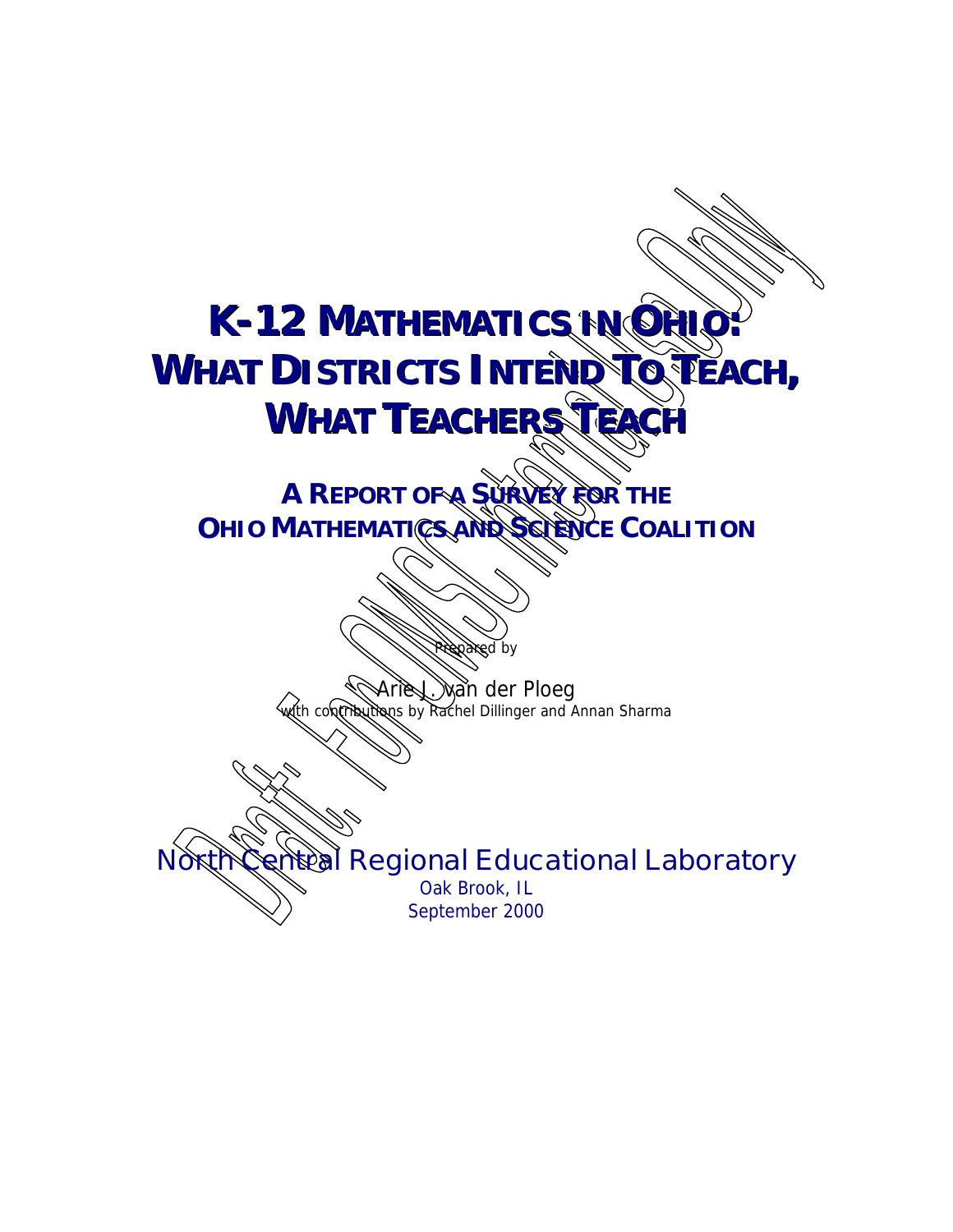#### **TABLE OF CONTENTS**

| Mathematical Content: What Should Ohio's Students Learn? 5                                                      |
|-----------------------------------------------------------------------------------------------------------------|
| Mathematical Content: What Are Ohio's Students Taught?12<br>Contrasting Ohio's Teachers to the U.S. and Japan17 |
| The Capacity of Ohio's K-12 Mathematics System: What<br>Resources Do Teachers Use? What Do We Know About the    |
| The Culture of Teaching Mathematics: How Is Instruction<br>What Students Do during Mathematics Instruction 34   |
| Coming to Terms with the Evidence on What Is Taught and                                                         |
|                                                                                                                 |
|                                                                                                                 |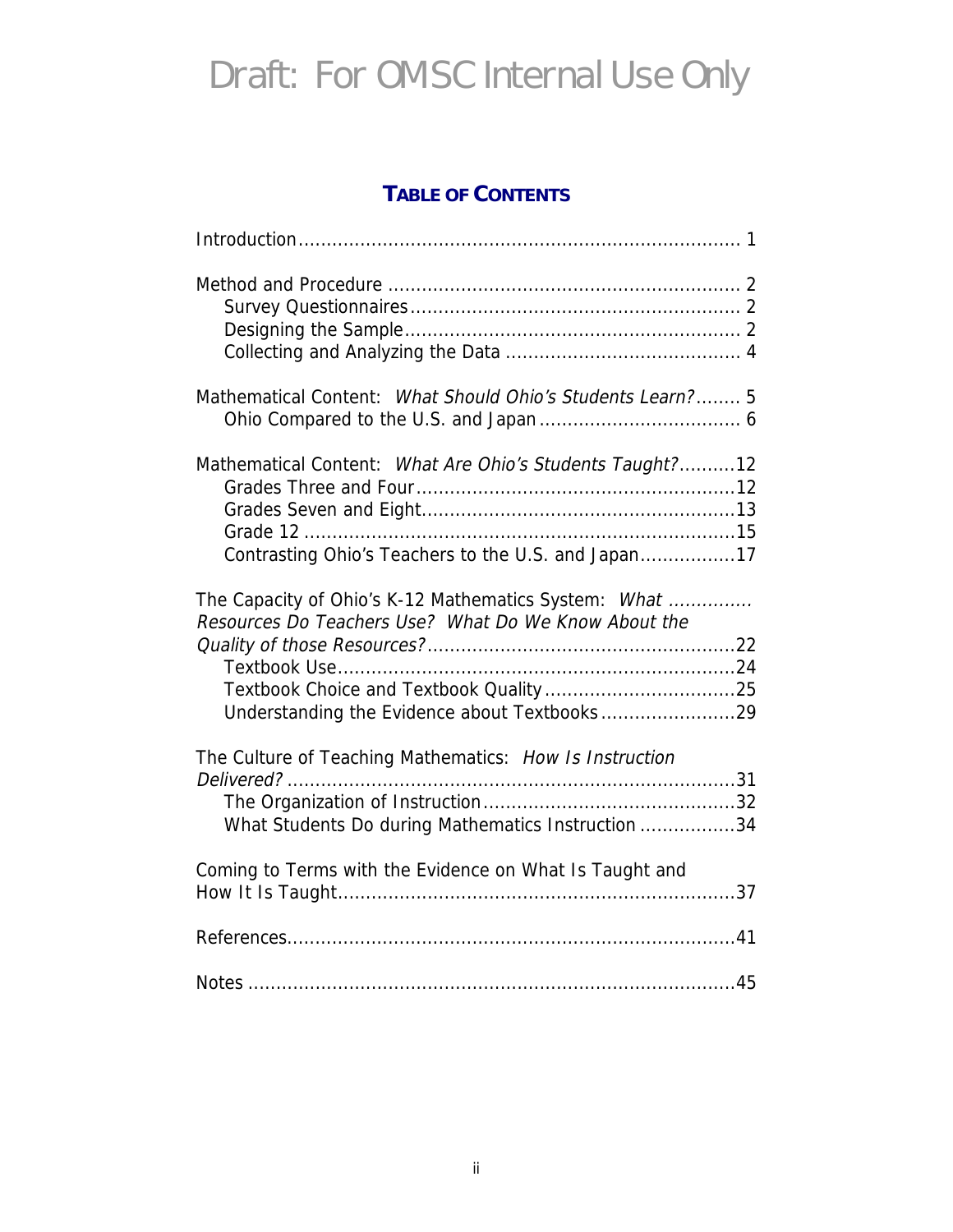#### **LIST OF TABLES**

|  | Table 1. Main Source of Information Teachers Use to                                                                           |  |
|--|-------------------------------------------------------------------------------------------------------------------------------|--|
|  | Table 2. Main Source of Information Teachers Use to                                                                           |  |
|  | Table 3. What Percent of your Weekly Math Teaching Time                                                                       |  |
|  | Table 4. Mathematics Textbooks in Use in Grades 3 and 4                                                                       |  |
|  | Table 5. Mathematics Textbooks in Use in Grades 7 and 8                                                                       |  |
|  | Table 6. Publication Dates of Ohio's Math Textbooks28                                                                         |  |
|  | Table 7. Ohio Teachers' Reports of Class Organization for                                                                     |  |
|  | Table 8. Teachers' Reports of Class Organization for Mathematics                                                              |  |
|  | Table 9. Ohio Teachers' Reports of How Frequently Students Are<br>Asked to Do Certain Tasks during Mathematics Instruction 34 |  |
|  | Table 10. Teachers' Reports of How Frequently Students Are<br>Asked to Do Certain Tasks during Mathematics Instruction 35     |  |
|  | Table 11. Teachers' Reports of How Frequently Seventh and<br>Eights Grade Students Are Asked to Do Certain Tasks during       |  |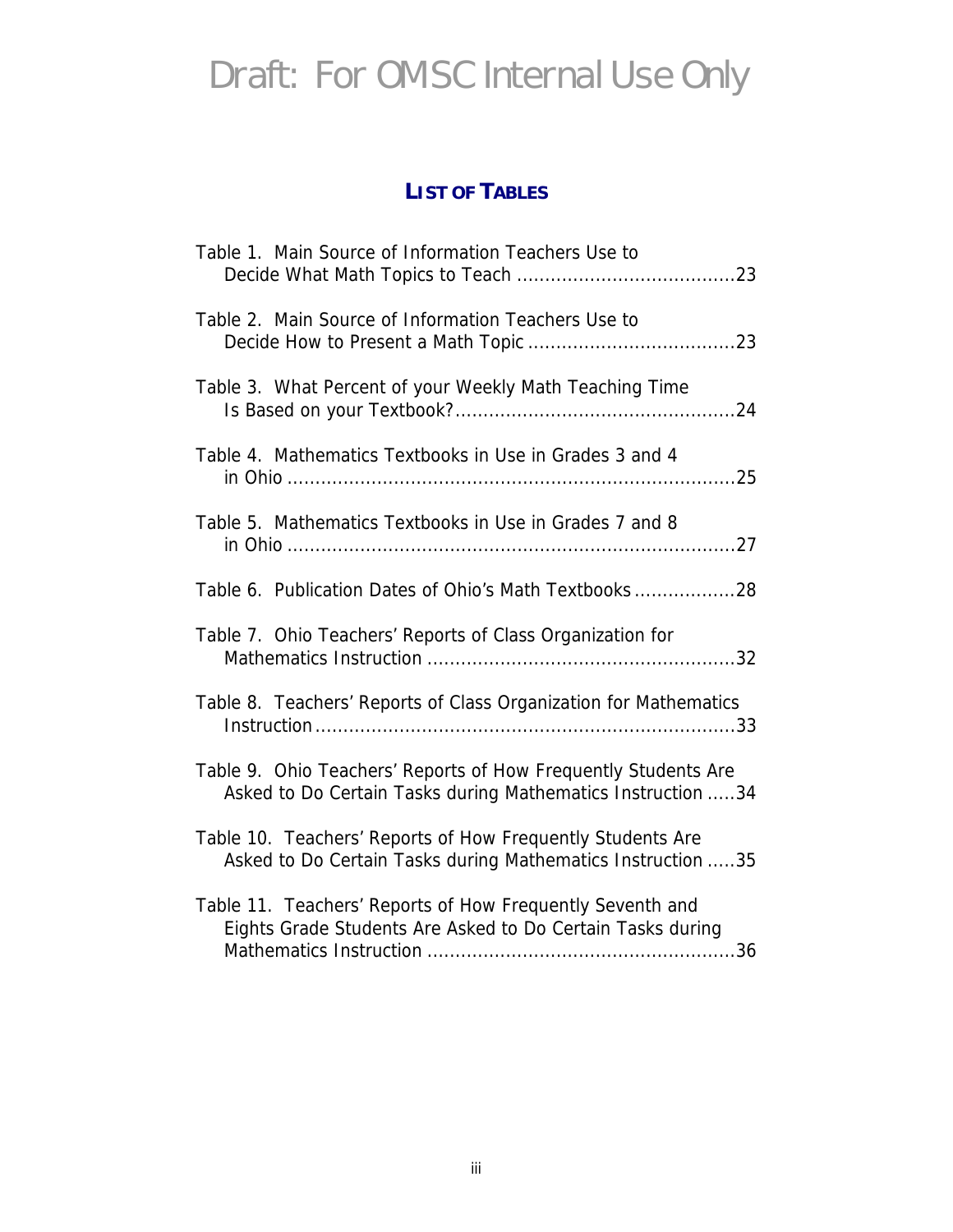#### **LIST OF FIGURES**

| Figure 1. Number of Topics in Ohio Districts' Mathematics      |
|----------------------------------------------------------------|
|                                                                |
| Figure 3. Grade Range of Topics in Ohio Districts' Mathematics |
| Figure 4. Average Intended Grade for Mathematics Topics,       |
| Figure 5. Math Topics: Percent of Ohio Teachers, Grades        |
| Figure 6. Math Topics: Percent of Ohio Teachers, Grades        |
| Figure 7. Math Topics: Percent of Ohio Teachers, Grades 1216   |
| Figure 8. Math Topics: Percent of U.S. Teachers, Grades        |
| Figure 9. Math Topics: Percent of Japanese Teachers,           |
| Figure 10. Math Topics: Percent of U.S. Teachers, Grades       |
| Figure 11. Math Topics: Percent of Japanese Teachers,          |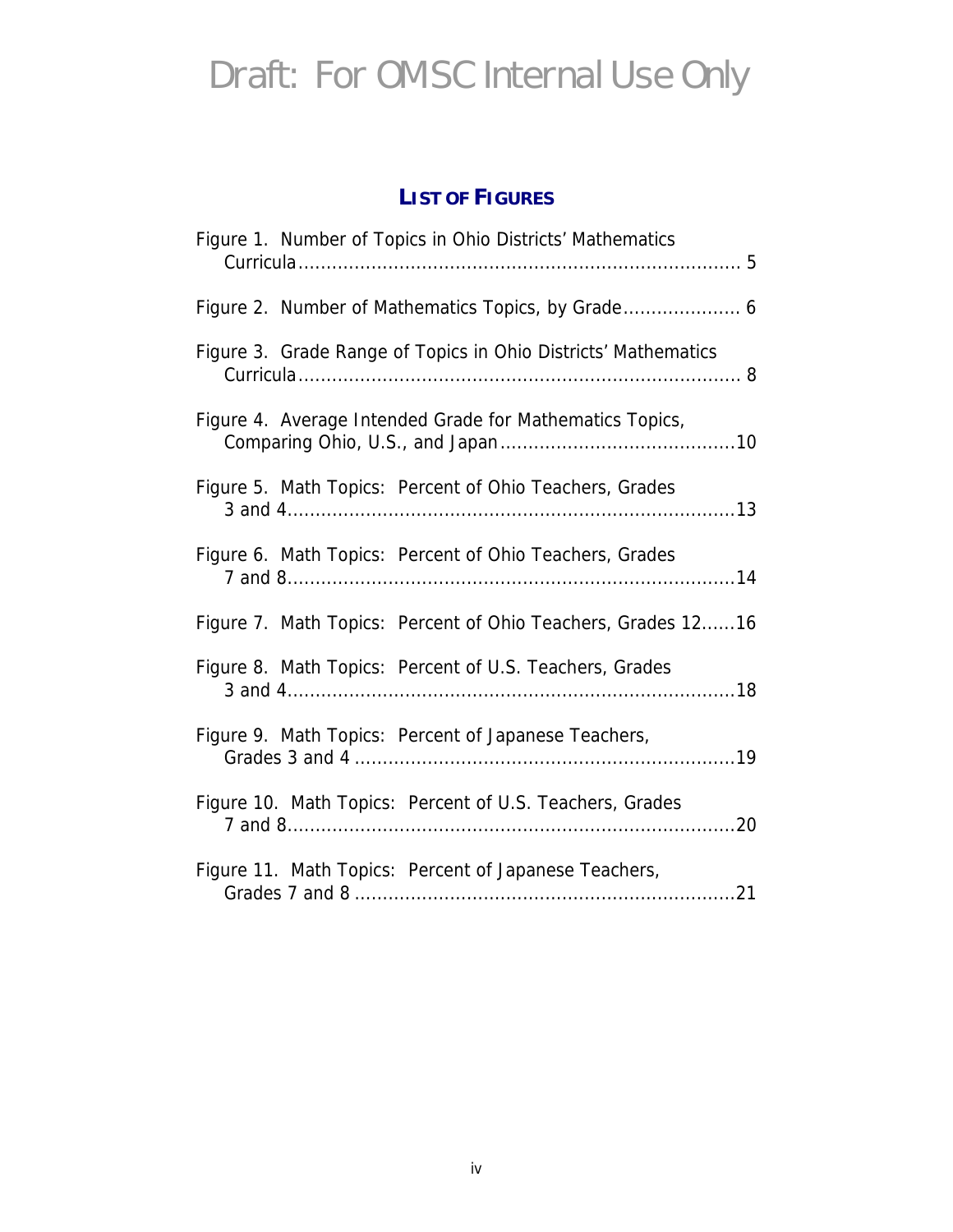#### **K-12 MATHEMATICS IN OHIO: WHAT DISTRICTS INTEND TO TEACH, WHAT TEACHERS TEACH**

#### **A REPORT OF A SURVEY FOR THE OHIO MATHEMATICS AND SCIENCE COALITION**

When I learn, my students learn. an Ohio teacher, November 1999

#### **INTRODUCTION**

The Ohio Mathematics and Science Coalition (OMSC) is an alliance of leaders from the education, business, and public sectors, working toward the common goal of systemic and sustained revitalization and improvement of Ohio's mathematics and science education at all levels—preschool to university. OMSC and its partners are building a consensus on the goals and attributes of world-class mathematics and science education systems for Ohio and laying out a continuous improvement plan to get there.

The North Central Regional Educational Laboratory (NCREL) was asked by OMSC to describe and comp[ar](#page-51-0)e the current state of Ohio's mathematics and science education systems.<sup>1</sup> Central to NCREL's vision for this work is an awareness of the structure of the educational enterprise, a focus on the core issues that drive it, and an acknowledgement of the structural levels involved. At minimum, these include the student, the classroom, the school, the district, and the state. Each of these supports and constrains the work of teaching and learning. Above these are regional and national structures. Parallel to these structures are contingencies associated with parents and communities.

Within this context, four key questions shape an education system:

- 1. What should students learn?
- 2. Who delivers instruction?
- 3. How is instruction organized?
- 4. What have students learned?

Put another way, these questions address an educational system's content, its capacity to deliver that content, the organizational and pedagogical cultures and conditions that govern and constrain the deliv[er](#page-51-0)y of content and the exercise of capacity, and the *consequences* it achieves.<sup>2</sup>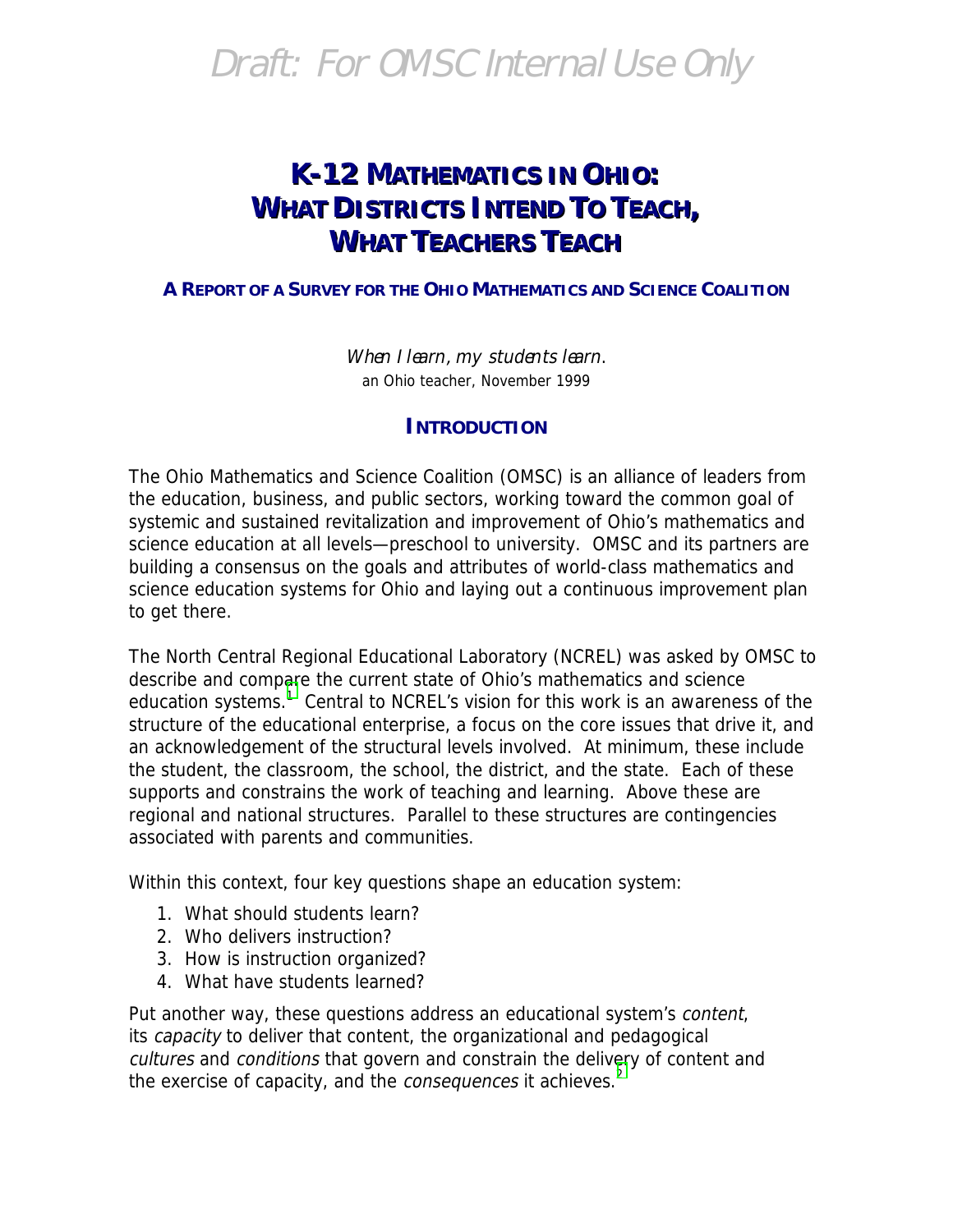This report treats the first three of these questions in turn.<sup>[3](#page-51-0)</sup> Our work in this report presents Ohio with some new evidence, based on the surveys NCREL conducted statewide in Ohio's schools. The surveys identified the topics in local schools' mathematics curricula; the topics teachers teach; and aspects of how mathematics is taught in Ohio. These surveys are excerpted from ones used by the [T](#page-51-0)hird International Mathematics and Science Survey (TIMSS) in 1995. $4$ 

#### **Method and Procedure**

NCREL's proposal to OMSC recommended that a sample of Ohio schools be surveyed in May 1999. This proved optimistic and the survey was distributed in September 1999. The bulk of responses were received by late October 1999; the last survey was returned in February 2000.

#### **Survey Questionnaires**

Four survey forms were used. The first of these was a slightly modified version of the Generalized Topic Trace Mapping (GTTMs) instrument that each nation participating in TIMSS used to outline its curriculum. We asked the curriculum leader at each school in our sample to complete this form. It listed the topics in the TIMSS math framework, provided an extended definition for each, and asked the respondent to mark the grade(s) in his or her school at which each topic was taught. The form took about 30 minutes to complete in most cases.

We excerpted the other surveys from the longer TIMSS teacher surveys. Our surveys focused on the following:

- $\blacksquare$  topics taught in math
- **"** number of lessons devoted to each topic
- $\blacksquare$  resources used for planning teaching and assessment;
- **textbook use;**
- " descriptions of some of the classwork students do;
- **•** homework assignments;
- **"** grades and subjects taught, teachers' qualifications, sex, and race.

We prepared mathematics questionnaires for teachers working in grades 3, 4, 7, 8, and  $12<sup>5</sup>$  $12<sup>5</sup>$  $12<sup>5</sup>$  Each survey took from 30 to 45 minutes to complete.

#### **Designing the Sample**

The surveys were to be distributed to a random sample of Ohio public schools. Ideally, the sample should generalize to all Ohio schools. Standard procedures to assure this are well known. The ones we adopted are described below.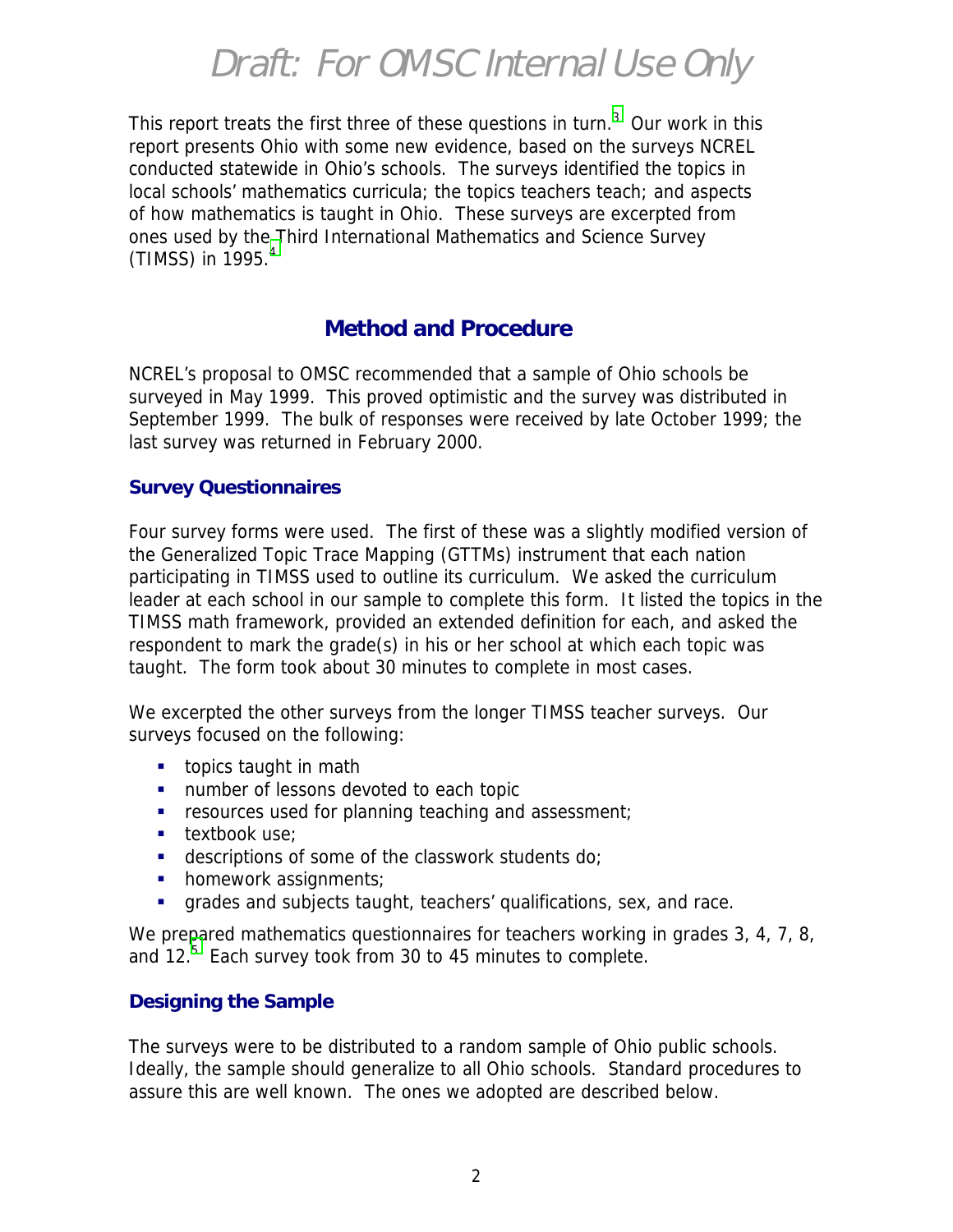However, the sample should also generalize to the educational career of Ohio students matriculating from grade to grade anywhere in Ohio. We wanted to capture the full extent of exposure to mathematics that a student being educated in Ohio's schools currently might expect over 13 years. To do this, we needed data from kindergarten through the senior year of high school. Clearly, we could not draw a sample of kindergarteners and wait 13 years (although that might be the best approach).

To solve these problems, we devised the following procedures to build a sample meeting our requirements:

#### 1. Collapsing time

To maximize the likelihood that we would tap a typical pattern of instruction from kindergarten to grade 12 over the educational career of a typical student in a sampled district,

- !"We sampled 100 public high schools from Ohio's (then) 611 public school districts.<sup>[6](#page-51-0)</sup>
- For each high school, we randomly selected one middle school feeding students to it.
- " For each middle school, we randomly selected one primary feeder school.
- **.** In the few cases where there was no middle school, we randomly selected one K-8 school sending students to the sampled high school.

#### 2. Sorting by geography

Our population comprised all public high schools in Ohio. $<sup>7</sup>$  $<sup>7</sup>$  $<sup>7</sup>$  To assure equal</sup> likelihood of selection across the geography of the state, we implemented a geographic serpentine. What this means is that on a map of Ohio, we drew a single line connecting every county systematically,

- . We started with Williams County in northwest Ohio.
- From there, a line was drawn due south to Hamilton County in southwest Ohio
- The line then stepped one county east to Clermont, and turned northward
- The line continued this way, snaking through each Ohio county exactly once, until it reached Ashtabula County in the northeast corner.

We then arranged the list of high schools by county according to this serpentine. We could now be sure our sample covered the full geography of the state without bias.

#### 3. Sorting by school size

School size is an obvious characteristic of high schools that affects the probability of selection of both students and schools. Within each county we sorted the high schools by size of enrollment, from smallest to largest in the first county (Williams) on the serpentine, largest to smallest in the second county (Defiance), smallest to largest again in the third, and so on, reversing the sort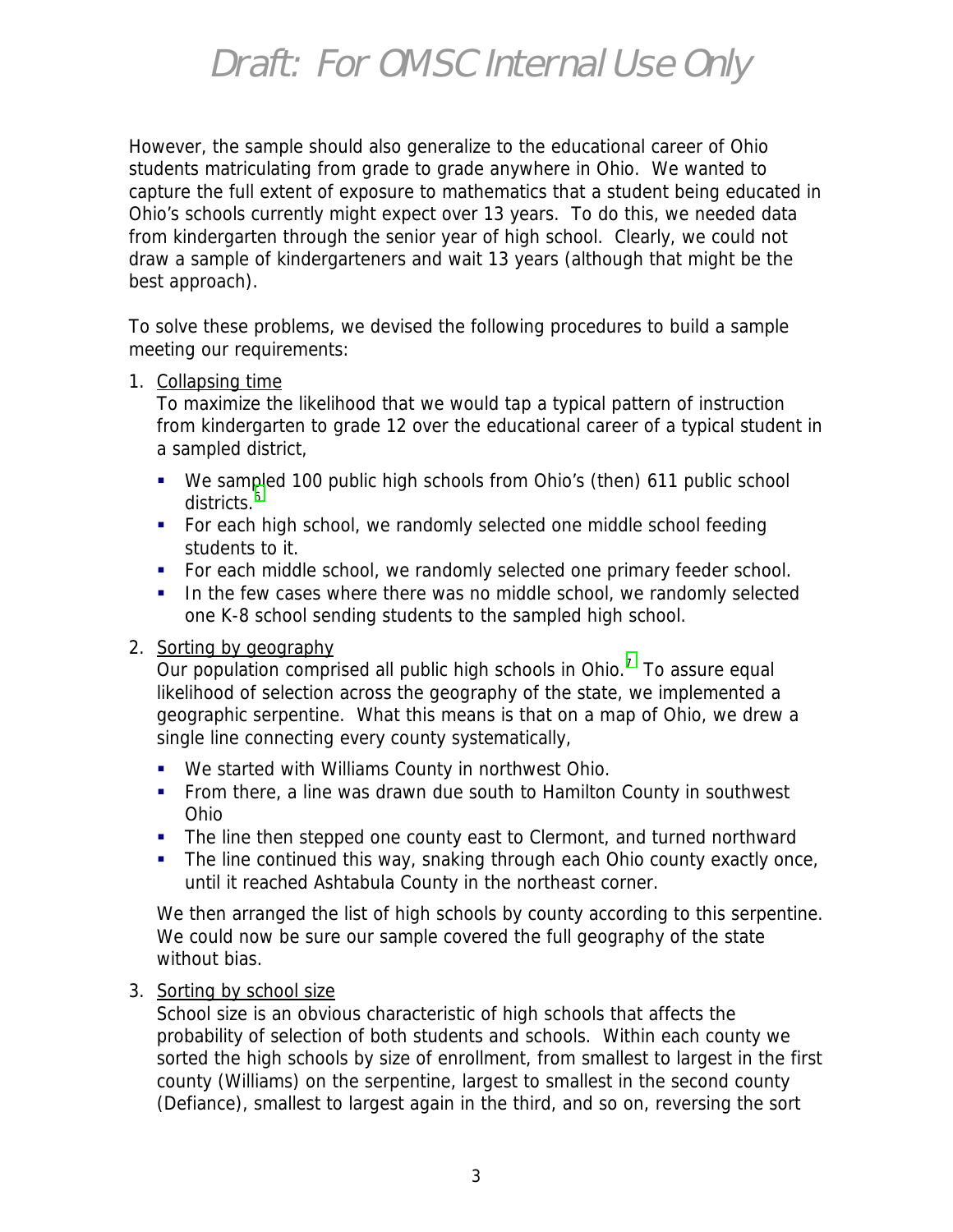order for each county on the list. This generated a serpentine of size within the serpentine of geography, thereby reducing the selection bias favoring smaller schools.

4. Selecting the schools

The last step was to select every seventh high school from this ordered list, beginning with a random number smaller than 7.

While this process cannot guarantee precise accuracy with respect to our need to be able to generalize to districts, schools, and students and over student careers, it represents a cogent compromise. The final sample contained 280 schools from 97 districts.

#### **Collecting and Analyzing the Data**

We mailed one mathematics GTTM survey to each school. For the other teacher surveys, we sent each school a number calculated from grade-level enrollments, with the instructions that all teachers responsible for mathematics instruction in grades 3, 4, 7, 8, and 12 complete and return them. To assure promptness and confidentiality, shipment both ways was arranged through Federal Express.

Since it was critical we be able to link the subsequent data back to the school from which it came, each survey was stamped with an identification code marking the school to which it was sent. In addit[io](#page-51-0)n, the surveys asked the respondents to fill in the name of their school and district. $8$  Teachers were not asked to identify themselves. However, we did request the curriculum leaders who completed the GTTMs to write in their names. Nearly all did. The cover letter attached to each survey, teacher or curriculum leader, promised complete confidentiality. On top of the entire package of forms was placed a letter from Dr. Susan Tave Zellman, endorsing the survey and the OMSC project.

Given the complexity of the sample and survey designs, no single overall figure for response rate makes sense. For the mathematics GTTMs, 99 schools located in 70 districts returned usable forms. [T](#page-51-0)hat is a district return rate of 72 percent and a school return rate of 35 percent.<sup>9</sup> Five-hundred-six (506) mathematics teachers returned surveys. These teachers worked in 157 schools in 80 districts. The response rate for each of the teacher surveys was as follows:

 Grade 3 and 4: 59 percent Grade 7 and 8 mathematics: 62 percent Grade 12 mathematics:  $51$  percent<sup>[10](#page-51-0)</sup>

We entered the GTTM survey data into pre-formatted Microsoft Excel<sup>®</sup> worksheets, which generated a variety of data transformations, calculations, summaries, and plots. The teacher survey data were entered into the statistical package SPSS<sup>®</sup> and analyzed using its procedures.<sup>[11](#page-51-0)</sup>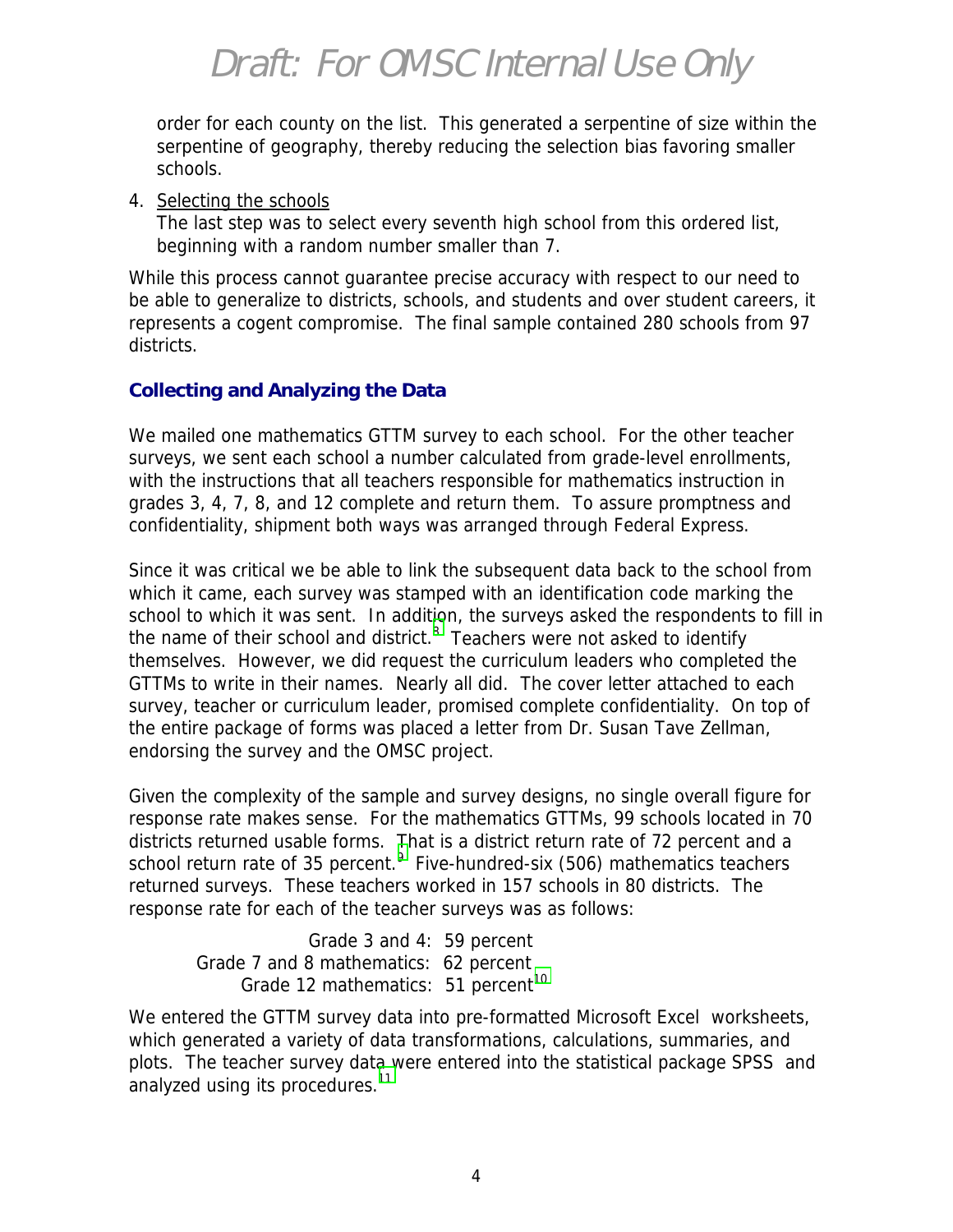#### **Mathematical Content: What Should Ohio's Students Learn?**

Ohio's teachers have numerous sources of guidance to assist them to determine what to teach in mathematics. Central among these are the model curricula prepared by the Ohio Department of Education.<sup>12</sup> While classroom teachers do find these useful, they are targeted at district staff charged with curriculum development. Another source is the Learning Outcomes that Ohio's Proficiency Tests measure;<sup>13</sup> teachers in the affected grades know these very well. District and school curricula and syllabi also are prevalent.

This report cannot do justice to each of Ohio's districts, let alone each of its math teachers, in terms of what they feel should be taught. It can, however, provide perspective on how these choices come together in aggregate.

The content of a mathematics curriculum may be treated as a finite number of topics. The TIMSS mathematics framework, for instance, contains 44 topics. The topics as defined in TIMSS are conceptual: each topic brings with it new content and new procedural demands. Using this framework, it is possible to count the number of topics that nations, states, districts, or schools expect to be taught each year at each grade. Our GTTM survey estimates these numbers for Ohio. To provide context, we compare them to data drawn from the 1995 TIMSS data set.

Figure 1 shows the rapid growth from grade to grade in the number of topics in mathematics that Ohio's districts intend teachers to teach and students to learn. Each bar in Figure 1 gives the average number of curriculum topics for a specific grade. $14$ 

In grade three, where mastery of basic mathematics operations is



the focus for most students, Ohio's districts expected 14 mathematics topics to be taught. That represents about 32 percent of all the mathematics topics in the framework. By grade eight the number has increased to 31, or 70 percent of the topics. That represents a lot to teaching, and a lot to learn presumably. It requires presentation of approximately one topic each week of the school year. This pace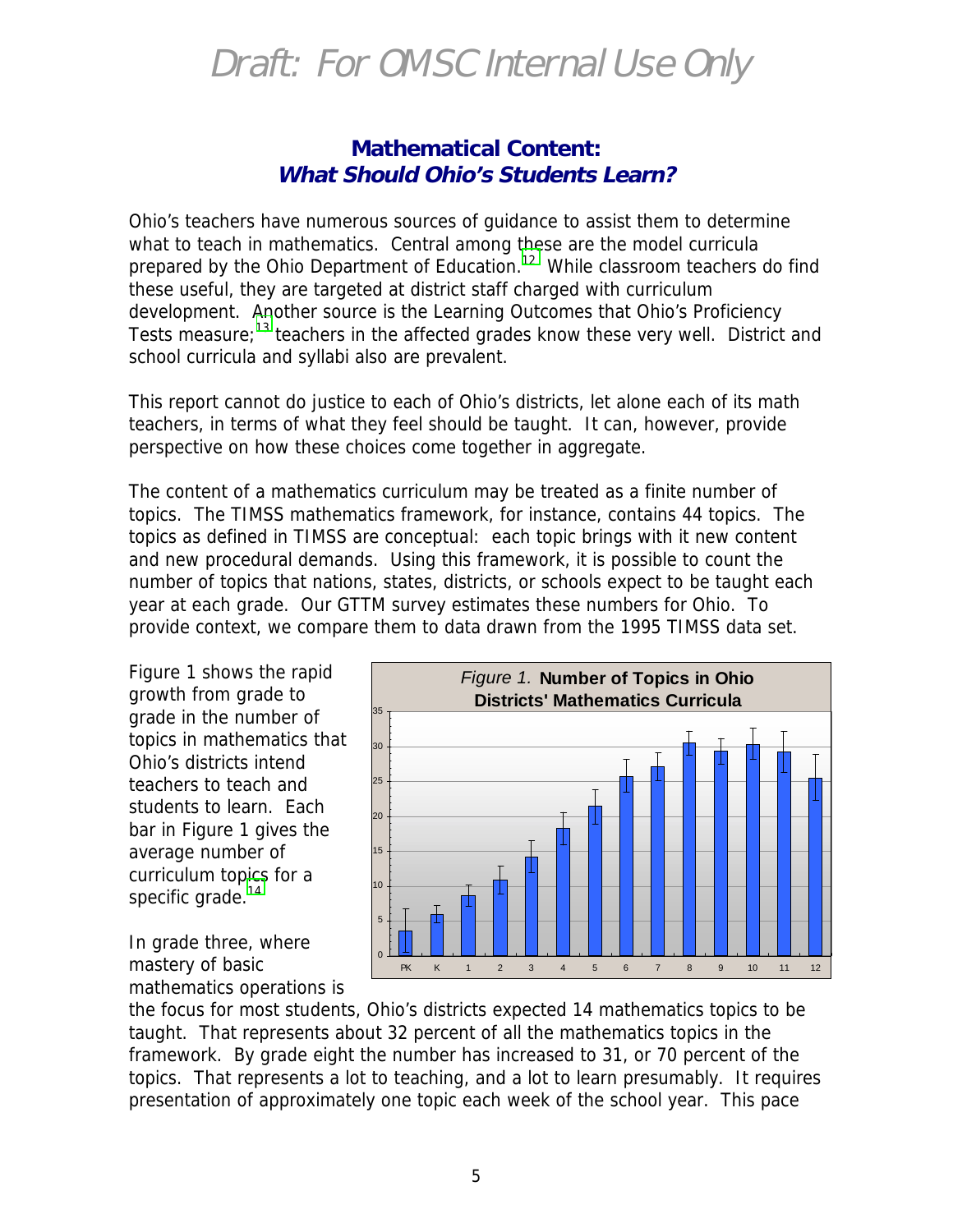continues the first three years of high school. But, it is reasonable to ask, is this too much, too little, or about right?

Before addressing this question, however, we need to confirm that the averages do speak for most Ohio districts. Ohio prides itself on being a local control state. This could mean that local districts construct different curricula, fashioning instructional models that best suit local circumstances. That is not evident in these survey data. Well over 90 percent of the districts report that they intend to teach the same 33 topics.

The less common topics tend to be the most advanced content—binary arithmetic, vectors, calculus, etc.—typically reserved for Advanced Placement classes in high school, which some small districts do not have the resources to offer. But even these smaller districts share the high number of intended topics in grades eight through eleven. The question remains, is this pace too slow or too rapid?

#### **Ohio Compared to the U.S. and Japan**

One way to address this question is to compare Ohio's curricular intentions to intent elsewhere. We concentrate on two issues: focus and challenge. By focus, we mean clarity and consistency in the pattern of teaching and opportunity to learn over time and across districts. By challenge, we mean the level of content teachers are expected to teach and the amount of learning expected of students.

We compare Ohio first to the U.S. and to Japan. By comparing to the U.S., it is possible to see if the charges of lack of focus and content "a mile wide, an inch deep" leveled against the U.S. mathematics curriculum (Schmidt, McKnight & Raizen, 1997, p. 62, 121-3) also apply to Ohio. In many of the international TIMSS analyses, Japan has been held up as an example of a high-performing nation that

structures curriculum and instruction differently and successfully (Stevenson, 1998; Stevenson & Stigler, 1992; Stigler & Hiebert, 1999).

Figure 2 illustrates that in grades one to eight, Ohio (indicated by black diamonds on the chart) intends to teach fewer topics

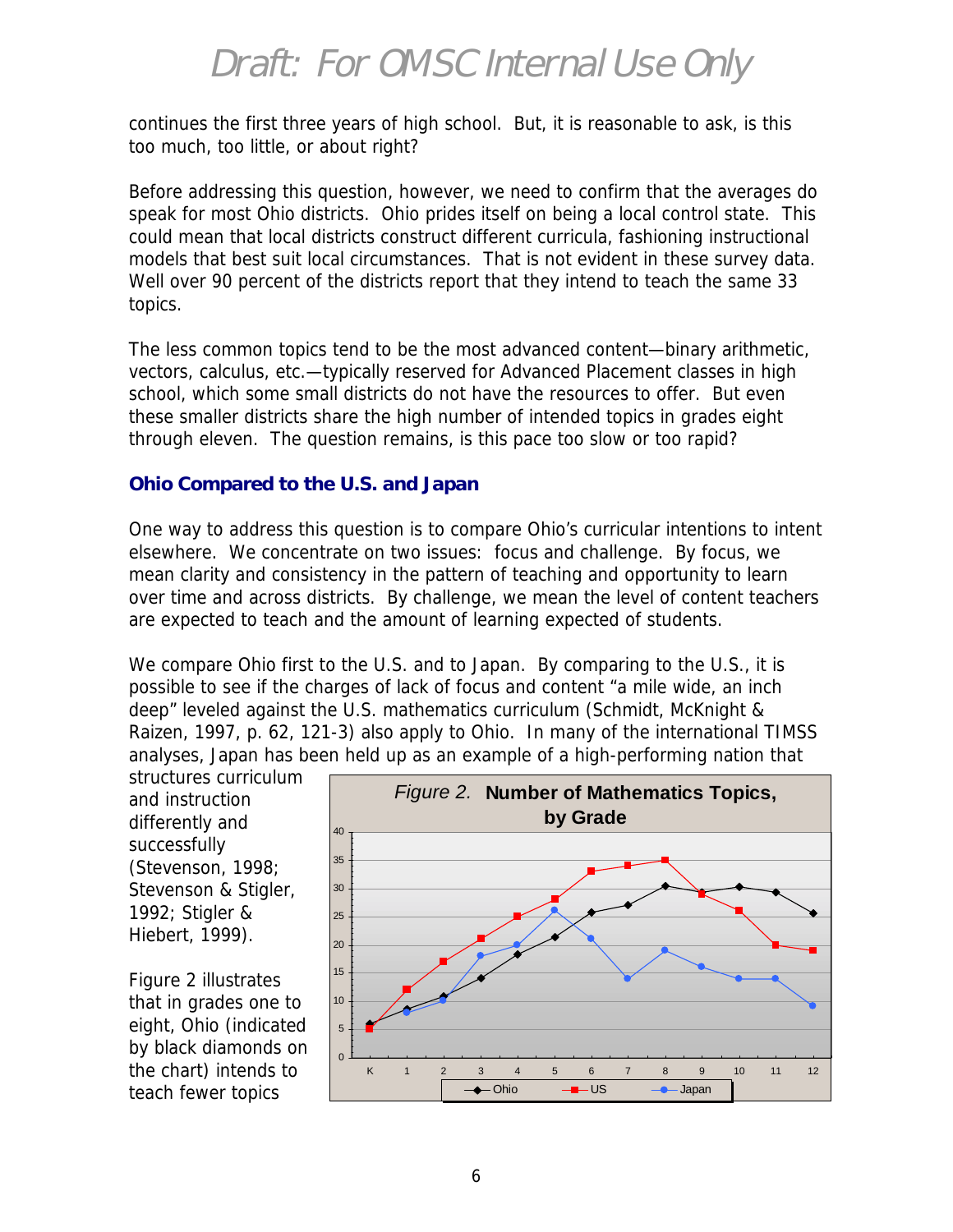than does the U.S. (the red squares), usually about seven or eight fewer each year. However, in high school, Ohio's districts intend to teach more topics, especially in the junior year. Shifting the comparison to Japan (blue circles), the higher number of topics in Ohio from grade seven onward is pronounced.

It is worthwhile to examine the Japanese pattern a little further. Like the U.S. and Ohio, the number of topics grows rapidly over the early grades. However, after grade five, the number of topics declines steadily with each higher grade. The U.S. reaches its maximum at grade eight and then declines rapidly. The Ohio topics peak at grades eight and ten and fall hardly at all from there.

The Japanese curriculum is often interpreted as one that establishes the basics thoroughly before middle school and thereafter focuses the curriculum each year on a small number of new topics. The U.S. and Ohio patterns appear more consistent with systems that introduce many topics early on, but teach none deeply. Thereafter, they repeat topics annually, intending to deepen instruction each time. This is the "spiral" pattern of curriculum exposure so common in U.S. schools. But is this really what is going on in Ohio's schools?

Figure 3, on the next page, provides one set of answers to this question. However, an explanation of the graph is in order first. To the left appear the names of the categories and topics of the TIMSS mathematics framework. For each topic, there are three data points on the graph. The red diamond indicates the average grade level, across the districts responding to our survey, at which a topic is taught. From this diamond, a line extends to the left until it reaches the grade level that represents where, on average across the districts, the topic is first introduced. To the right of the diamond, a line extends to the highest average grade level where the topic is intended to be taught. Narrow widths from left to right suggest that students' exposure to a topic is focused tightly, within few grades; broad bands suggest topics are taught repeatedly over multiple grades.

The most striking thing about the Figure 3 is the broad range of grades for many topics. Seven mathematics topics each remain in the curriculum for over ten consecutive grades, including:

- **"** meaning of whole numbers
- **.** operations of whole numbers
- **•** common fractions
- **EXECUTE:** estimating quantity and size
- **EXECUTE:** estimating computations
- **"** measurement units
- data representation and analysis.

Compare this to Japan, where only one topic—three-dimensional geometry—is scheduled to be taught over ten grades.<sup>[15](#page-51-0)</sup>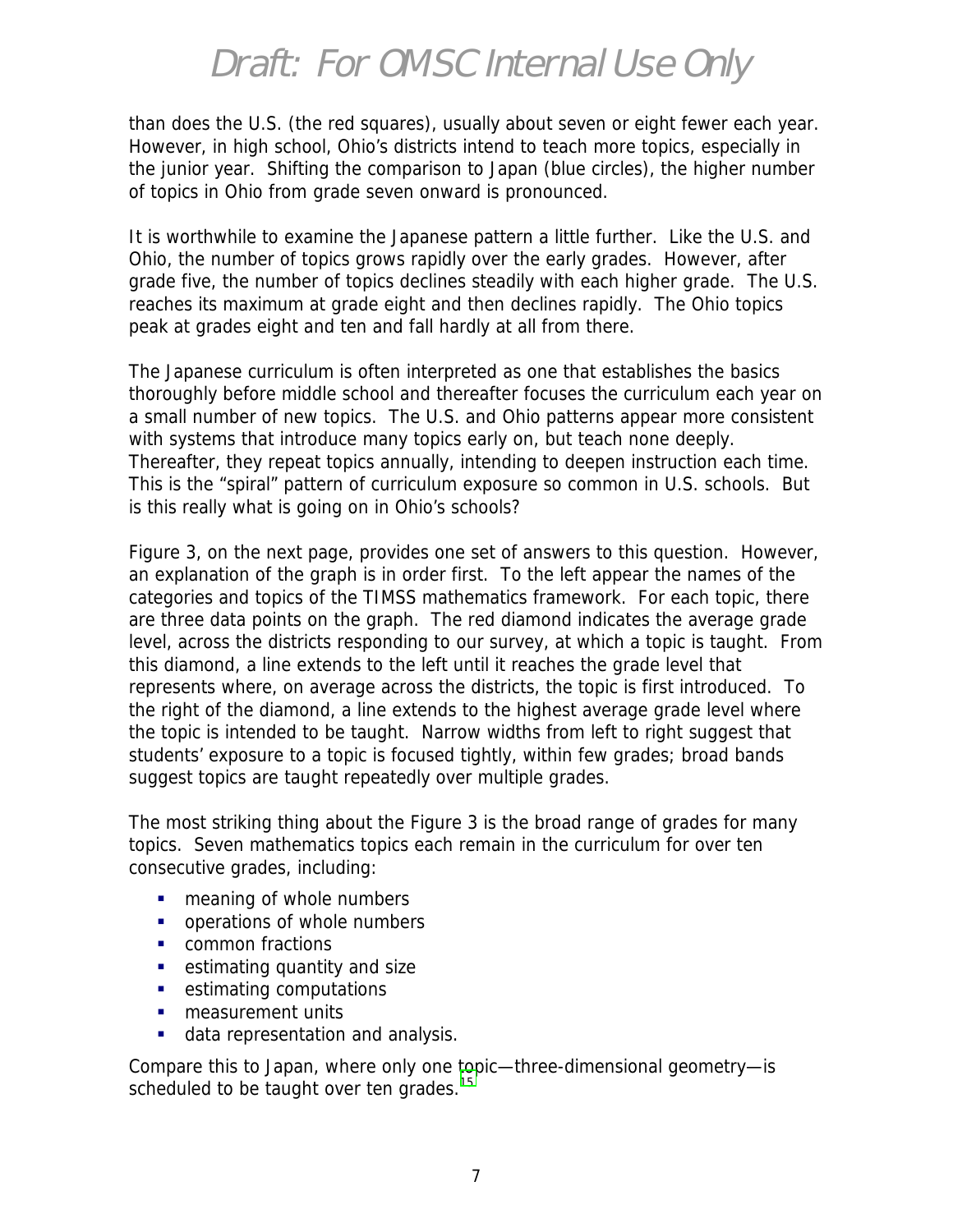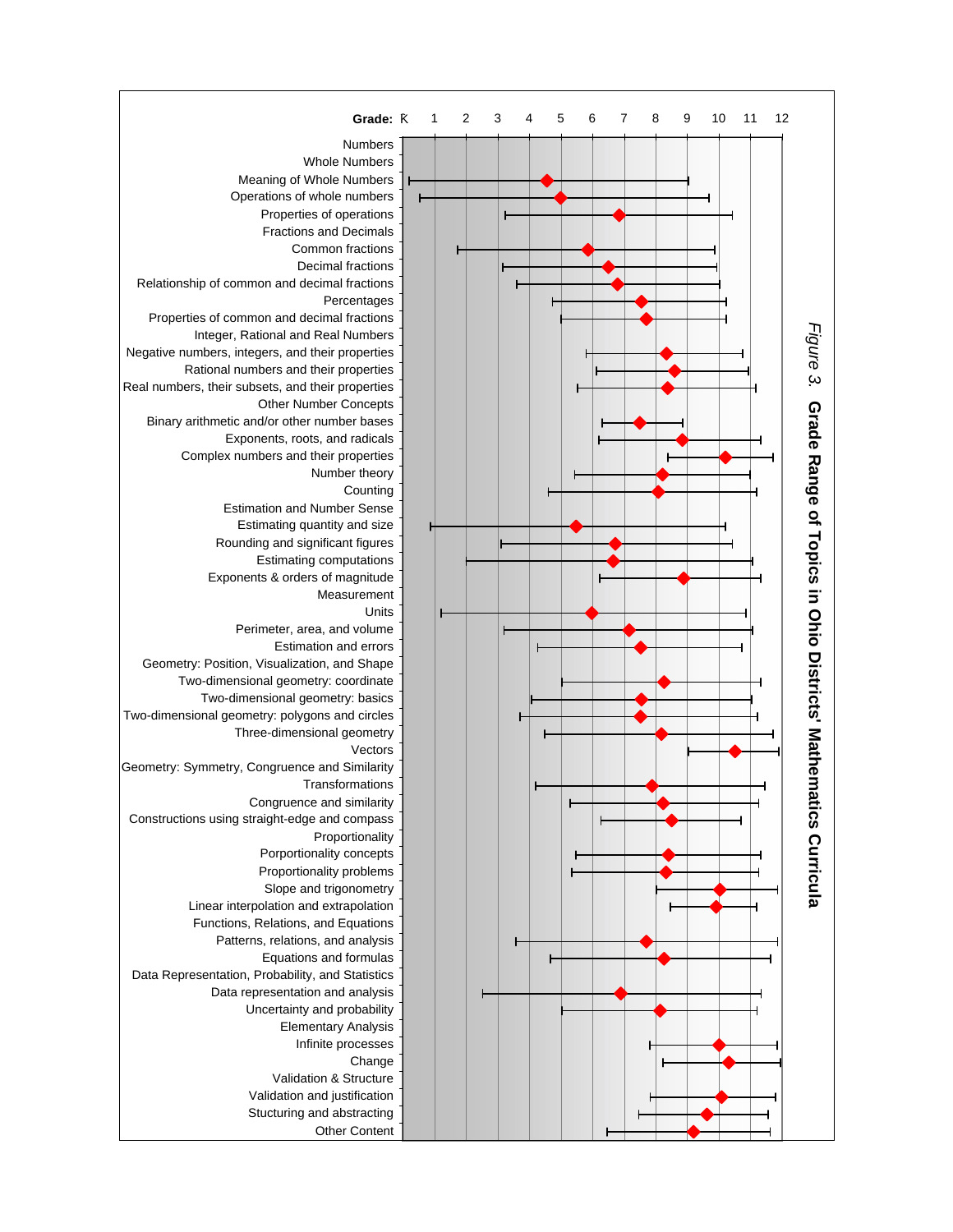While multi-dimensional geometry is a complex topic, changing with increasing sophistication of the students, some of the topics Ohio's districts' curricula address over and over again—including whole number operations, working with common fractions, or estimating the likely result of a computation—are basic arithmetic skills. It is not clear that they should still require explicit teaching at grade seven, not mention grade ten.

In Ohio, only nine math topics are intended to be taught in five or fewer grades, and six of these are topics commonly taught with or after analytic geometry or calculus. Again, compare this to Japan where 31 of the mathematics topics are addressed in five or fewer grades.

Figure 3 also shows that in Ohio only five topics have an intended average grade level at or below grade six. Japan's math curriculum lists 18 mathematics topics intended to be taught (and mastered) on average at or below grade six. This suggests a large difference in the level of instructional challenge that Ohio's K-12 mathematics system presents to its students.

Figure 4, on the next page, makes this comparison directly. It presents the average intended grade for each mathematics topic for Ohio (the black diamonds), the U.S. (the red squares), and Japan (blue circles). Despite the differences just discussed, at first glance, Figure 4 appears to show remarkable similarity among Ohio, the United States, and Japan in terms of the average grade at which each expects that most topics will be taught. However, looking closer, it is clear that Ohio's pattern is different, especially for the foundation skills. Consistently, Ohio's curricula expect such topics as whole numbers, fractions and decimals, estimation and number sense, measurement, and two-dimensional geometry to be delivered later in a student's educational career.

There are some other patterns worth observing in Figure 4. Quite often, Japan focuses related introductory skills in one or two grade levels, while the U.S. pattern (and Ohio's) is to introduce them sequentially over time over many grades. Look at whole numbers, all intended to be taught in grade three in Japan. In this case, the U.S. pattern exactly matches the Japanese. However, Ohio's average intent is much later, and the sub-topics are introduced sequentially over grades. It can be strongly argued that the Japanese and U.S. pattern makes more sense: the meaning and operations of whole numbers need to be understood at the same time, the two kinds of facts are inextricably intertwined. Learning how to operate with the whole numbers helps to set the meaning.

Look next at fractions: Japan intends the topics common fractions, decimal fractions, relationships among common and decimal fractions, percentages, and properties of decimal and common fractions all to be taught in grades four and five. The U.S. pattern stretches these topics sequentially from grade four to late grade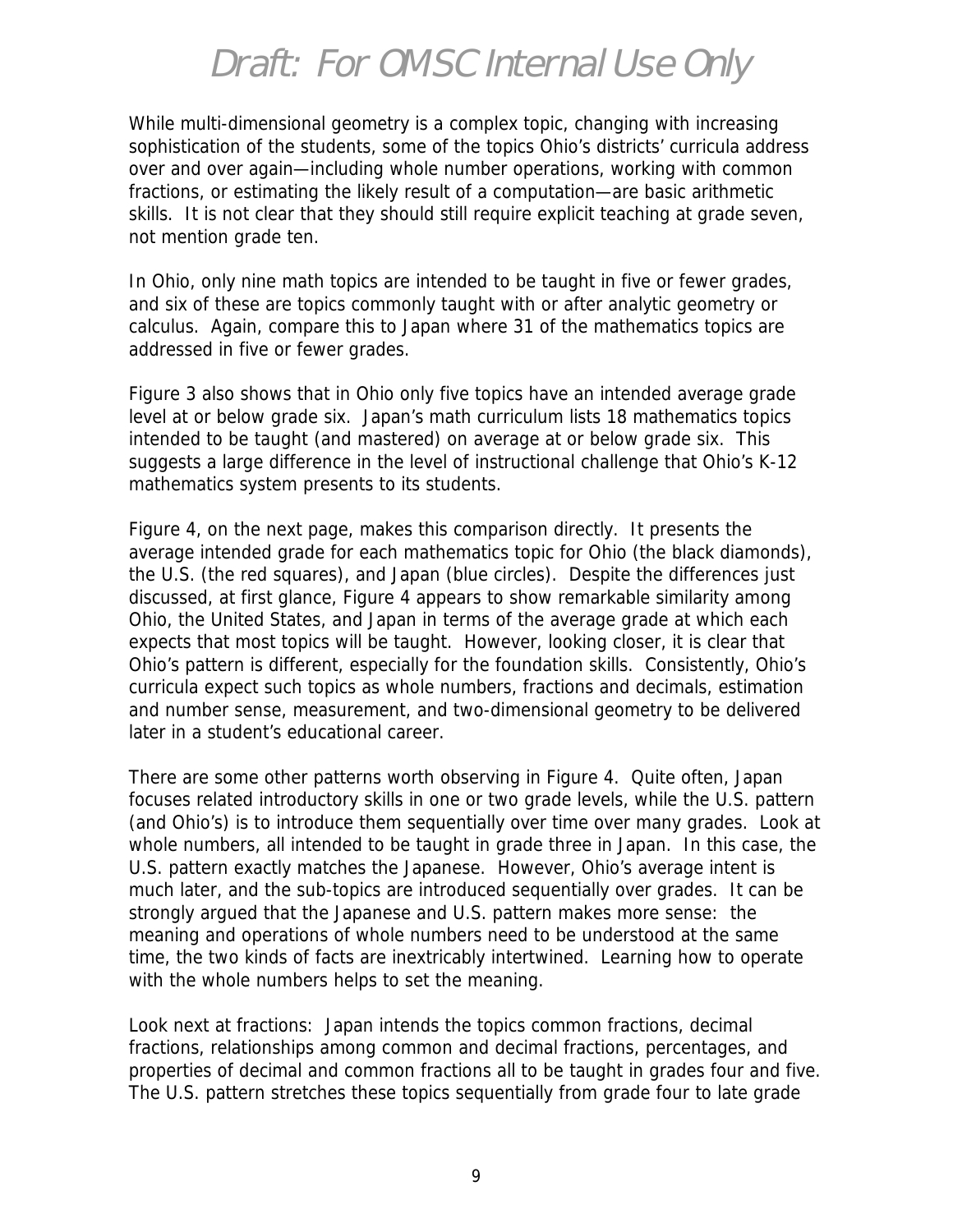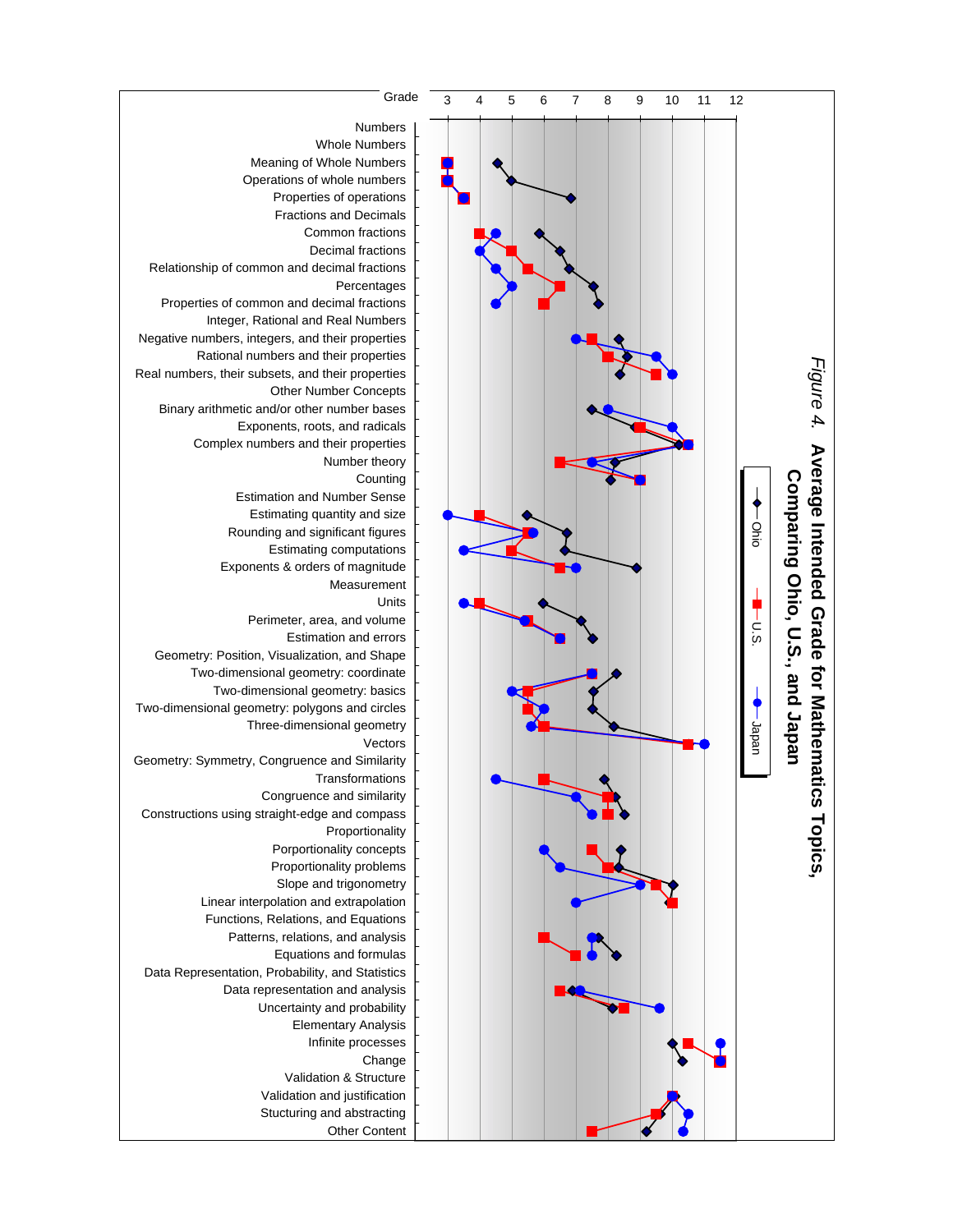six. Ohio replicates the U.S. pattern, but at even higher grade levels. Again, it can be argued that the concept of fractional parts, regardless of how expressed, is the principle that needs establishing. The teaching of the different procedural steps that are used to operate with common fractions, decimals, or percentages should not cloud the underlying concept of fractional parts.

The central algebraic topics of functions, relations, equations, and formulas all appear in grade seven in Japan. The U.S. pattern here is earlier, but sequential. Patterns and relations appear in grade six, but equations and formulas in grade seven. In our Ohio sample, the pattern too is sequential, but in grades seven and eight.

Much of the basics of geometry in Japan appears in grades five and six. This almost exactly matches the U.S. pattern, right down to the later focus on coordinate geometry. The Ohio pattern, while it matches the U.S. and Japan in shape, occurs in later grades starting in late seventh.

There are exceptions. For instance, Ohio expects teachers to treat the three advanced elementary number topics—negative, rational, real and other number properties—together in grade eight. In the Japan and the U.S. these are typically introduced in grade seven and continued through grade nine. In this instance, the Ohio may be more defensible. However, we cannot tell from this presentation what the depth of this teaching may be. And that makes much difference.

Three points summarize the foregoing discussion of what Ohio's districts' mathematics curricula expect:

- !"Ohio's school districts' mathematics curricula do not appear to strongly challenge students, or teachers. The average intended grade level for 24 of the 44 TIMSS math topics falls in grade seven or eight. Ohio's students appear not to be expected to learn much in the elementary grades. Topics are repeated over and over. Much of what seventh grade teachers teach appears similar to what eighth grade teachers teach; worse, much of what seventh grade teachers teach appears to repeat what third grade teachers taught.
- !"Ohio's school districts' mathematics curricula are not well articulated. The expectation that certain skills will be mastered early to serve as foundations for subsequent instruction appears not to be enforced. Students receive similar instructional opportunities year after year after year.
- !"Ohio's school districts' mathematics curricula are usually not deep. How can they be, when from fifth to twelfth grade over half of the possible math topics are scheduled to be taught each year? That many topics each year implies repeated review and limited time for rich study of new material.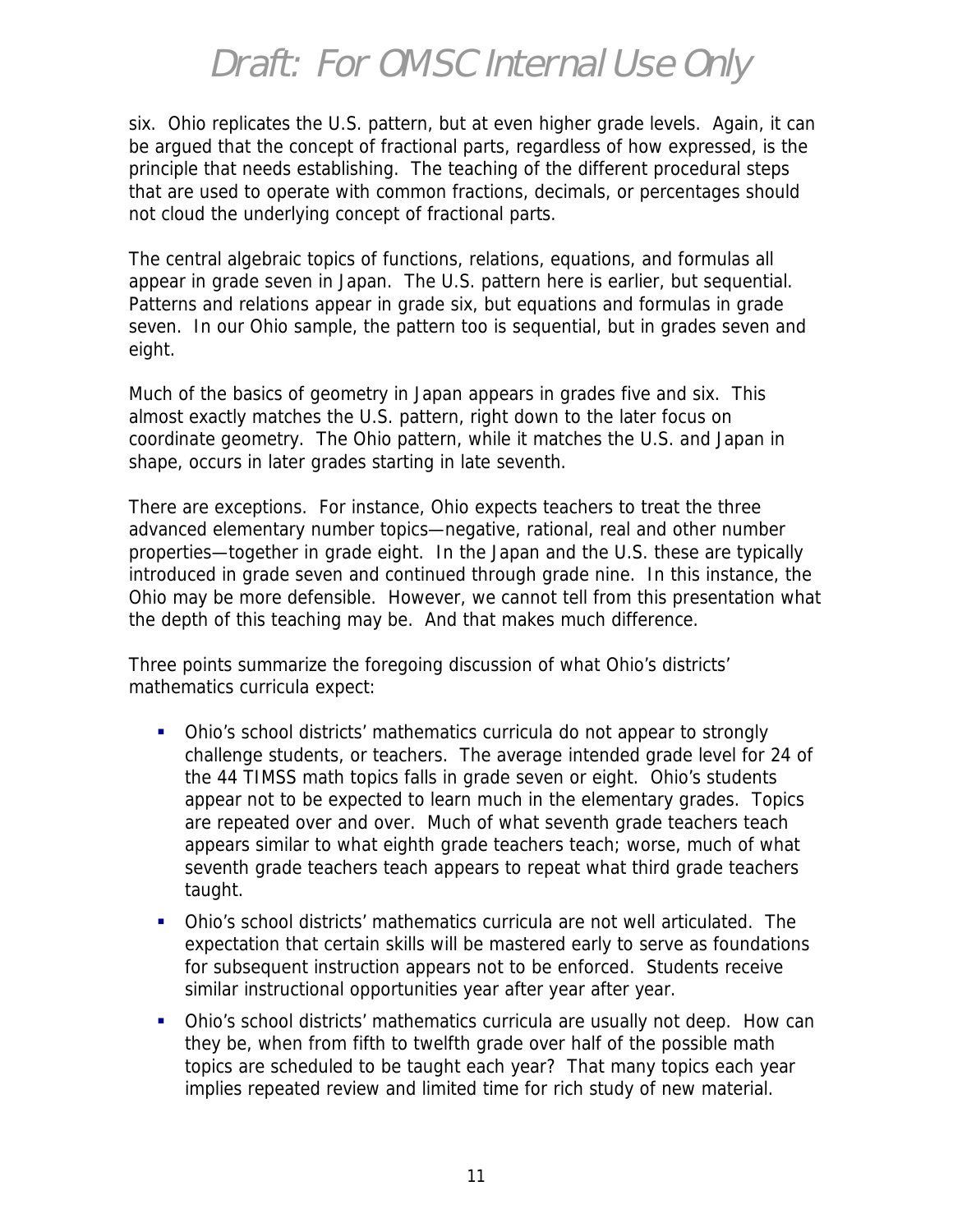Some of Ohio's students no doubt are taught mathematics well and with substance. However, the data about curricular intentions from this statewide survey suggest that most receive much less. But, districts' curricular intentions are not necessarily the same as what teachers really teach. We turn next to what the teachers told us about their teaching.

#### **Mathematical Content: What Are Ohio's Students Taught?**

On the next three pages, Figures 5, 6, and 7 identify the mathematics topics Ohio's teachers teach at grades 3 and 4, 7 and 8, and 12. The topics on these charts fit the TIMSS framework, although somewhat different subtopics appear on each chart, given grade differences. The overall length of the horizontal bars on the charts indicates the percentage of Ohio's teachers who say they teach the topic. The shading within the bars indicates the number of lessons they devote to each topic, on average, with more teaching to the left.

#### **Grades 3 and 4**

Ohio's primary school mathematics teachers tend to concentrate their instruction on the topics the district or school curriculum has identified. In Figure 5, we can see that over 80 percent of teachers of mathematics in grades three and four teach the following topics:

- whole numbers and whole number operations
- **E** estimation
- **"** measurement
- **patterns**
- **•** problem solving.

Understanding numbers and their uses is the dominant theme at this level in Ohio. Of these mathematics teachers:

- !"60 percent teach more than 15 lessons each year on whole number issues
- !"40 percent teach more than 15 lessons on whole number operations
- 30 percent teach more than 15 lessons on estimation and measurement
- **.** about half teach more than lessons on problem solving.

On the other hand, for two-thirds of the topics in Figure 5, the proportion reporting "1 to 5 lessons" is larger than any other segment: more primary teachers skim math topics than treat them in depth seems an obvious conclusion. Given that this is when students are expected to reach firm mastery of the mathematical basics and need to begin to be exposed to the richer, deeper aspects of mathematical thought, skimming quickly over many topics may not be an optimal strategy.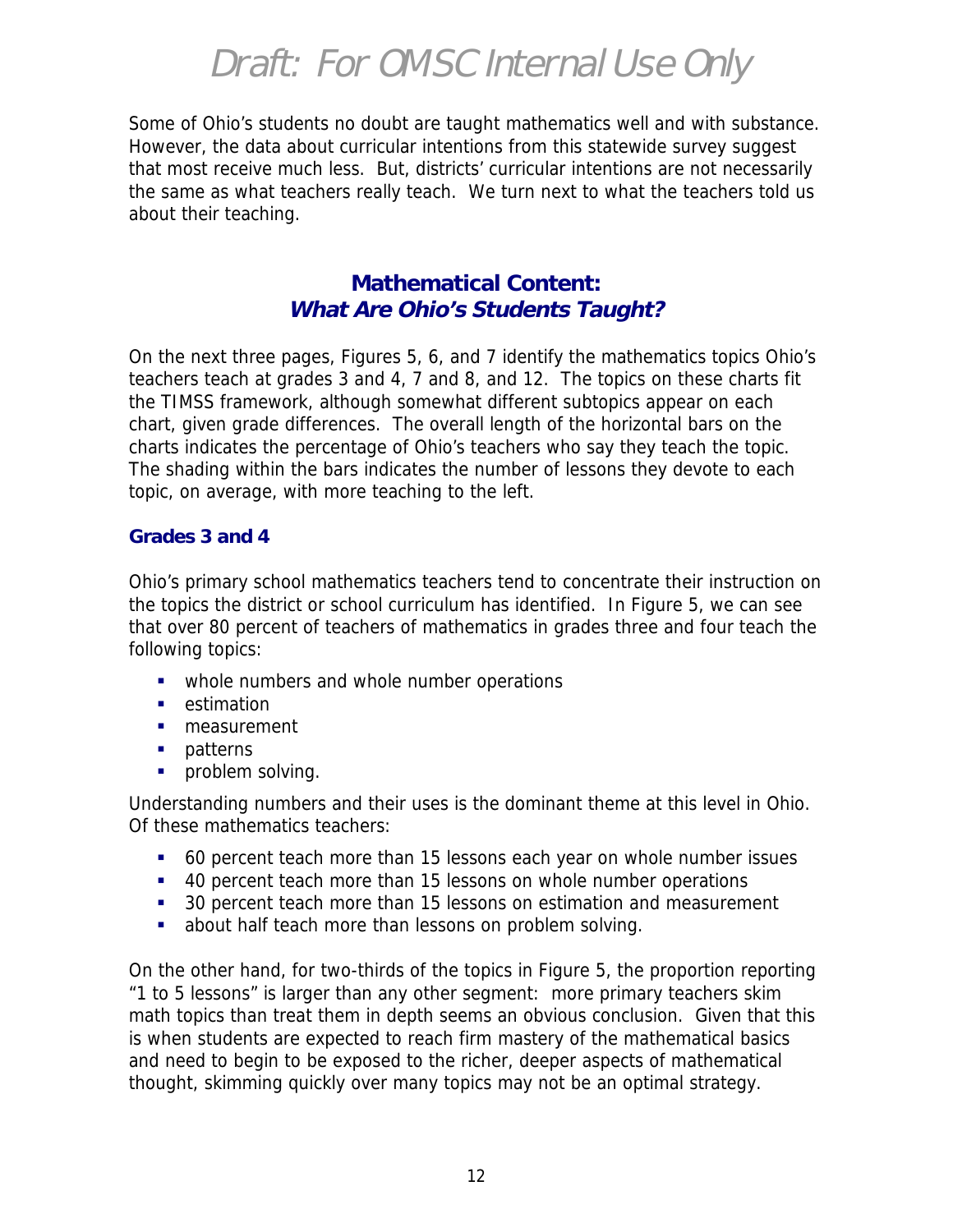

#### **Grades 7 and 8**

Ohio's middle school mathematics teachers teach more topics than do the primary teachers. Over 80 percent of Ohio's seventh and eighth grade teachers say they teach 16 or more math topics.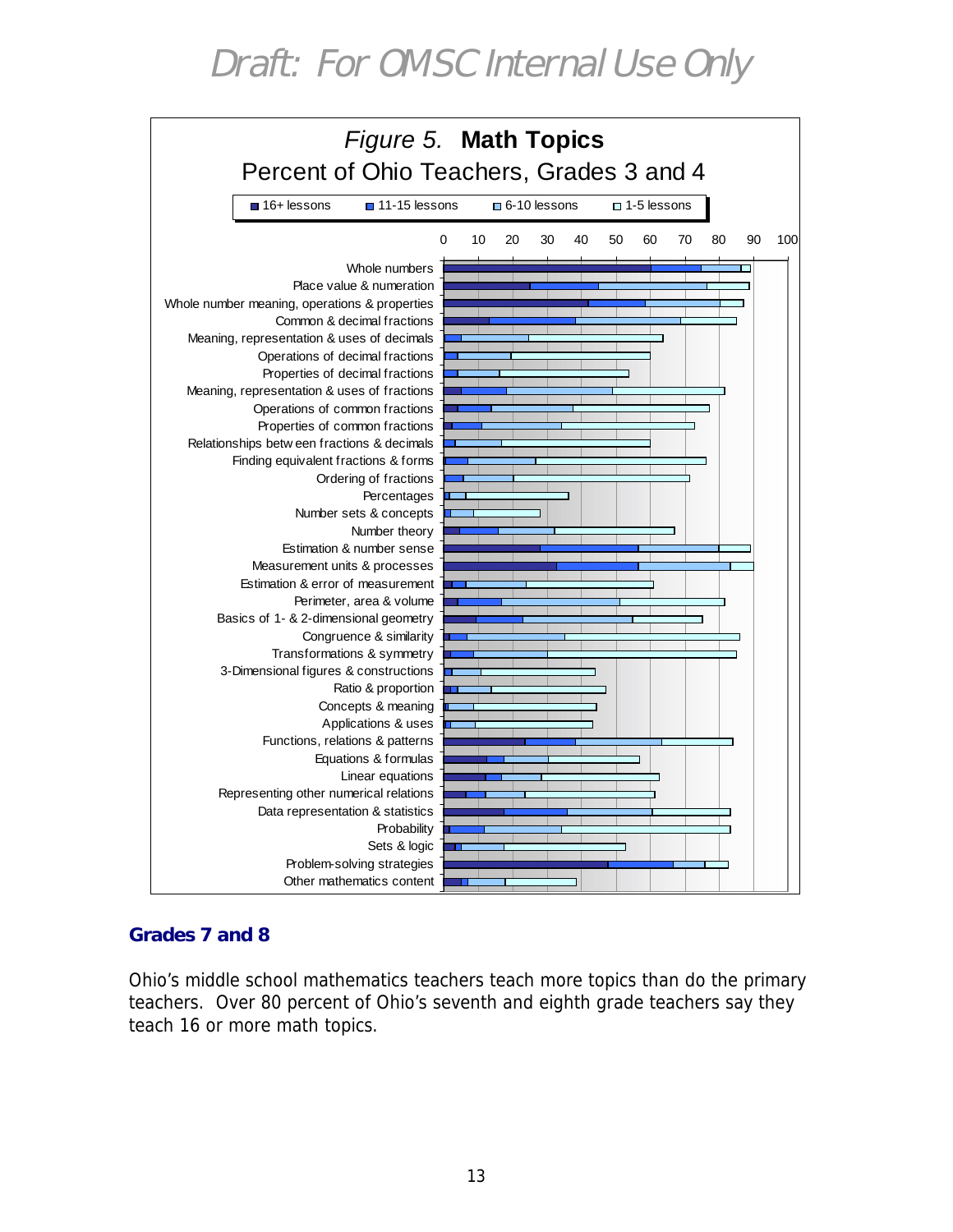

While this is less than the number of topics the curriculum suggests, it is a significant workload. Included are most of the topics emphasized in the primary grades. In addition, Ohio's middle schools also bring in new, more diverse, and intellectually challenging topics:

- **.** Numbers and their operations
- fractions and decimals
- percentages
- estimation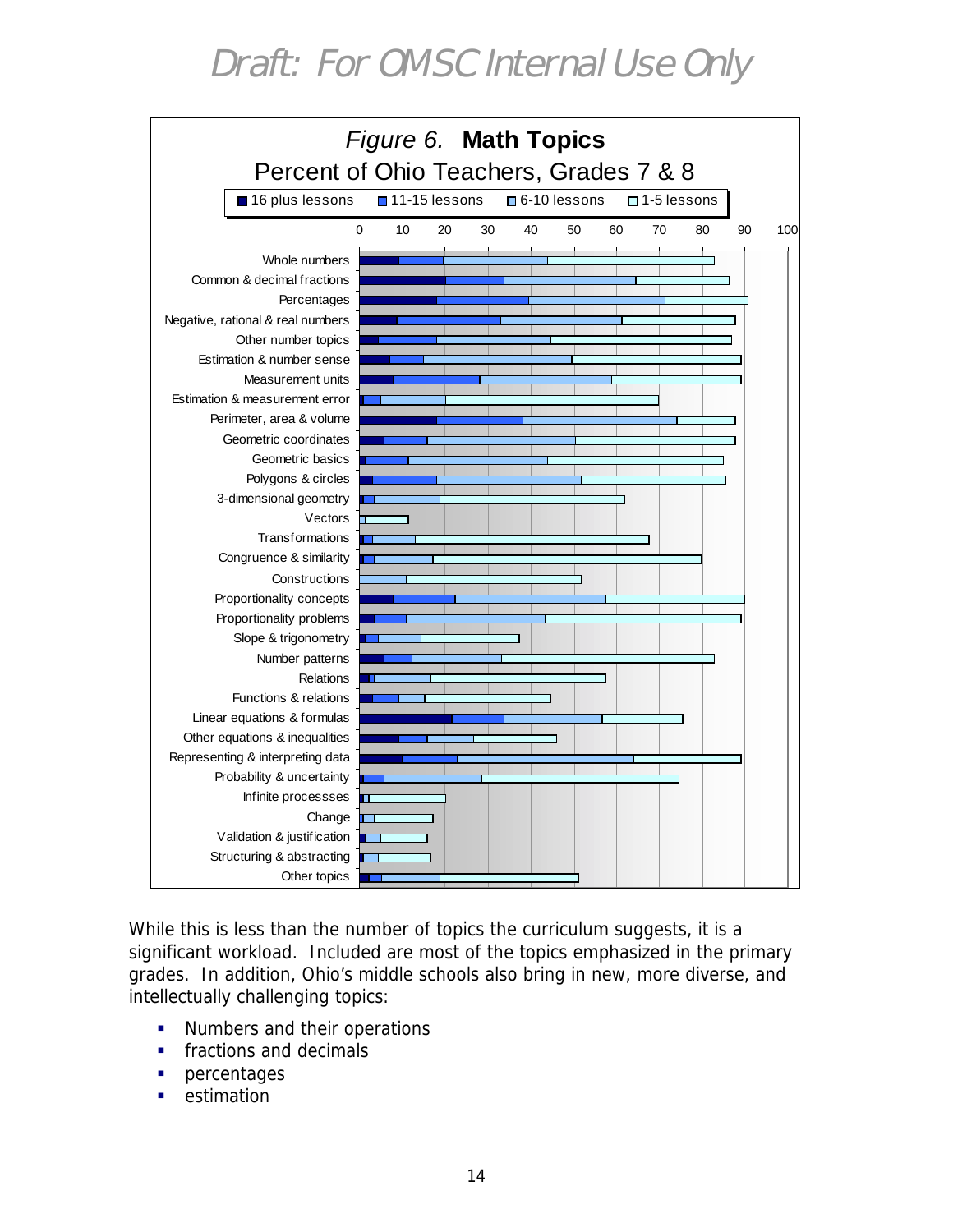- **·** measurement
- geometric coordinates
- **"** two- and three-dimensional figures
- area and volume
- **•** congruence and similarity
- **·** proportionality
- **.** number patterns
- **.** equations and formulas
- **data representation**
- **•** probability
- **uncertainty.**

Not surprisingly, these teachers too are forced to skim the mathematical surface for the most part. There simply isn't time to treat all the topics. Figure 6 points out that for almost three-quarters of the math topics at this level, the "1 to 5 lessons" category is larger than any other segment. There are only two topics where more than 20 percent of the teachers say they teach at least 16 lessons each year. These two are fractions (21 percent), and equations and formulas (22 percent).

That fractions remains a major issue at grades seven and eight reminds us of the need Ohio's teachers observe for repetition and remediation. Recall from Figure 4 that Japan expects this skill set to be taught and mastered before grade five. The U.S. average across all the states is by grade six at the latest. Ohio's districts delay this expectation until grade eight. If the TIMSS data can support the charge that the general U.S. pattern of teaching mathematics in the elementary and middle grades fails to challenge students, this charge would appear to apply even more to Ohio.

That equations and formulas are included among the most taught topics in Ohio's middle schools appears to support the "Algebra for all" concept. However, 78 percent of Ohio's seventh and eighth grade math teachers say they spend less than 16 lessons (less than three weeks) on algebra. That is simply not enough time to teach even the rudiments of algebra well.

#### **Grade 12**

Grade 12 mathematics in Ohio is appears a mixed bag. There are Advanced Placement classes in calculus and other subjects. There also appear to be remedial classes in numerous subjects, even in grade 12.

Figure 7 shows only four topics that at least 80 percent of all grade twelve math teachers teach:

- **"** functions,
- **•** relations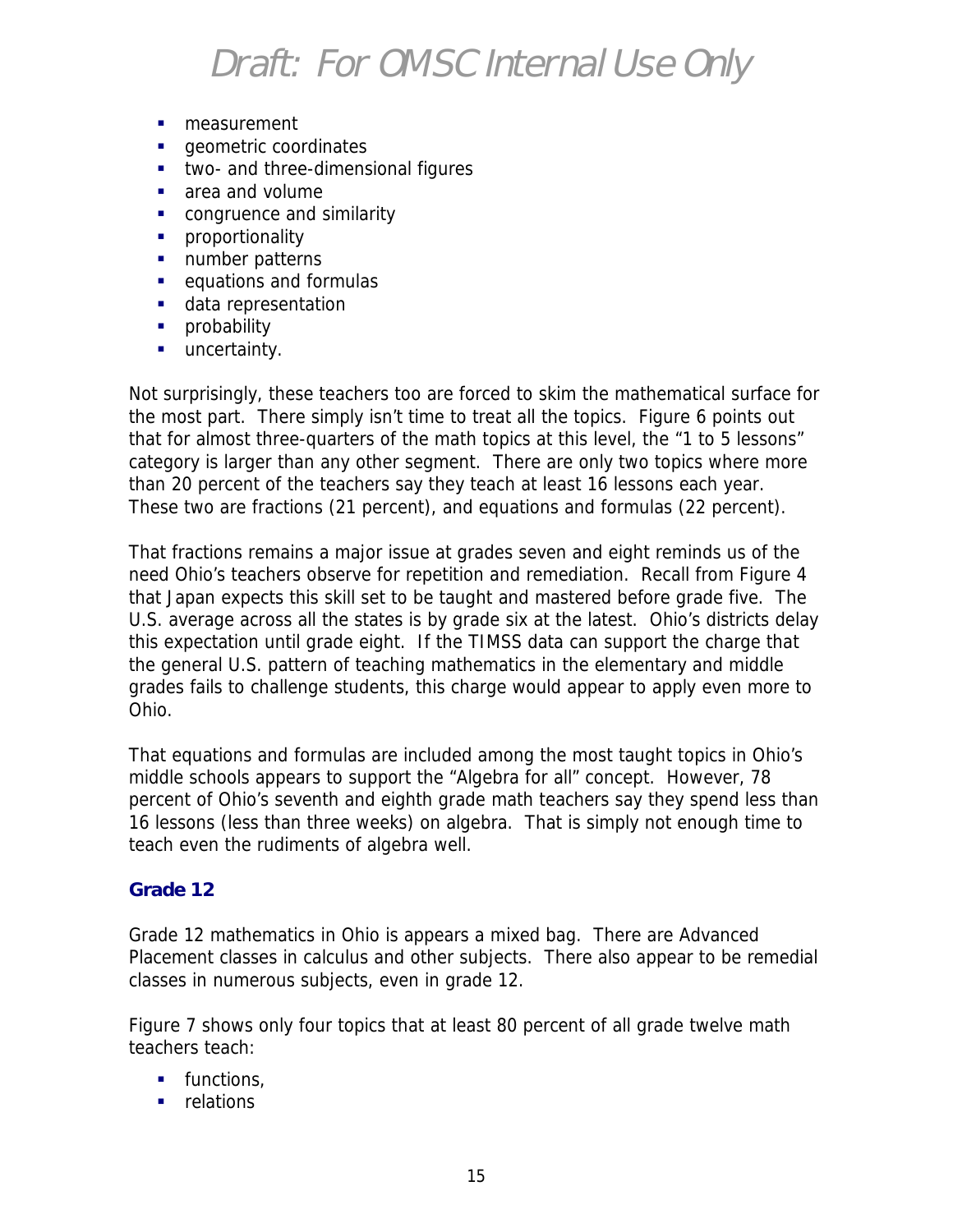

- **equations**
- coordinate geometry

These twelfth grade teachers, unlike the middle and primary school teachers, tend to concentrate on their specialties:

- **.** at least one-third teach more than 16 lessons of algebra and geometry topics
- **EXEDENT Some 60 percent teach calculus or pre-calculus, although most spend** relatively little time of their teaching time on these topics.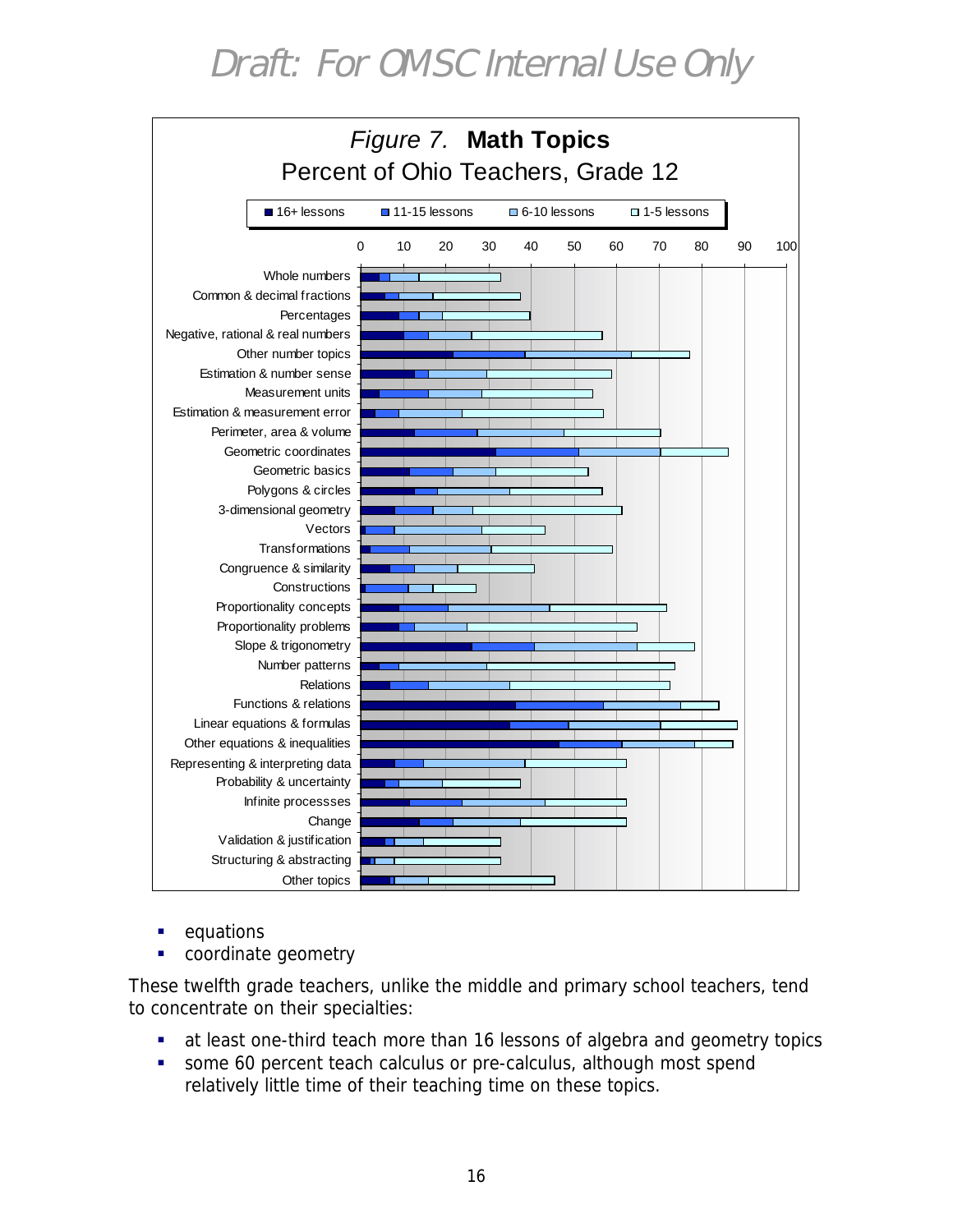On the other hand, about 30 to 40 percent spend time teaching whole numbers, fractions, and percentages, with more than half spending at least a week on each of these topics—in the twelfth grade!

#### **Contrasting Ohio's Teachers to the U.S. and Japan**

As with curricular intentions in mathematics, it is useful to contrast the efforts of Ohio's teachers to those of the U.S. generally and to Japanese teachers.

Figure 8 on page 18 displays the topics U.S. teachers say they teach at grades three and four. It should be compared to Figure 5 for Ohio. Clearly, Ohio's third and fourth grade teachers emphasize the same general mathematical topics as other teachers in the U.S. However, compared to the U.S., it can be seen that more of Ohio's teachers say they also teach some of many other topics.

The contrast to Japanese third and fourth grade teachers is striking, as evident in Figure 9, page 19. Japanese teachers focus almost without exception on whole number meaning and operations, fractions, decimals, and percentages. A smaller number add problem solving strategies or explore some geometric ideas. However, almost no other topics are taught, by anyone. This clarity about what should be taught is striking compared to both the U.S. and to Ohio.<sup>[16](#page-51-0)</sup>

In the middle grades, the differences between Ohio and the U.S. patterns are minimal, as may be seen by comparing Figures 6 and 10. Figure 10 is on page 20. Both concentrate on basic arithmetic skills supplemented by attempts to teach some basics of measurement, area and volume, proportionality, the basics of equations and algebra. Most teachers try to teach all of these topics with fairly few lessons devoted to each.

The Japanese, see Figure 11 on page 21, emphasize two-dimensional geometry and algebra in middle school, although the number of lessons appears to be similarly distributed. One obvious difference occurs in the teaching of congruence and similarity. One-third of Japan's middle school math teachers spend more than 15 lessons on this; almost no U.S. or Ohio teacher spends more than five lessons on this critical conceptual topic.

In sum, these data suggest that Ohio's elementary and middle school teachers of mathematics do limit the topics they try to teach somewhat more than their curricula suggest they should. Overall, their instructional choices suggest they are severely constrained in providing their students with a deep, meaningful, and satisfying introduction to mathematical knowledge and skill.<sup>17</sup> Whether their choices are based on what they believe they can accomplish, the time constraints they face, knowledge of the quality of their students, or their understanding of the professional literature on instruction is unclear. What is clear is that Ohio's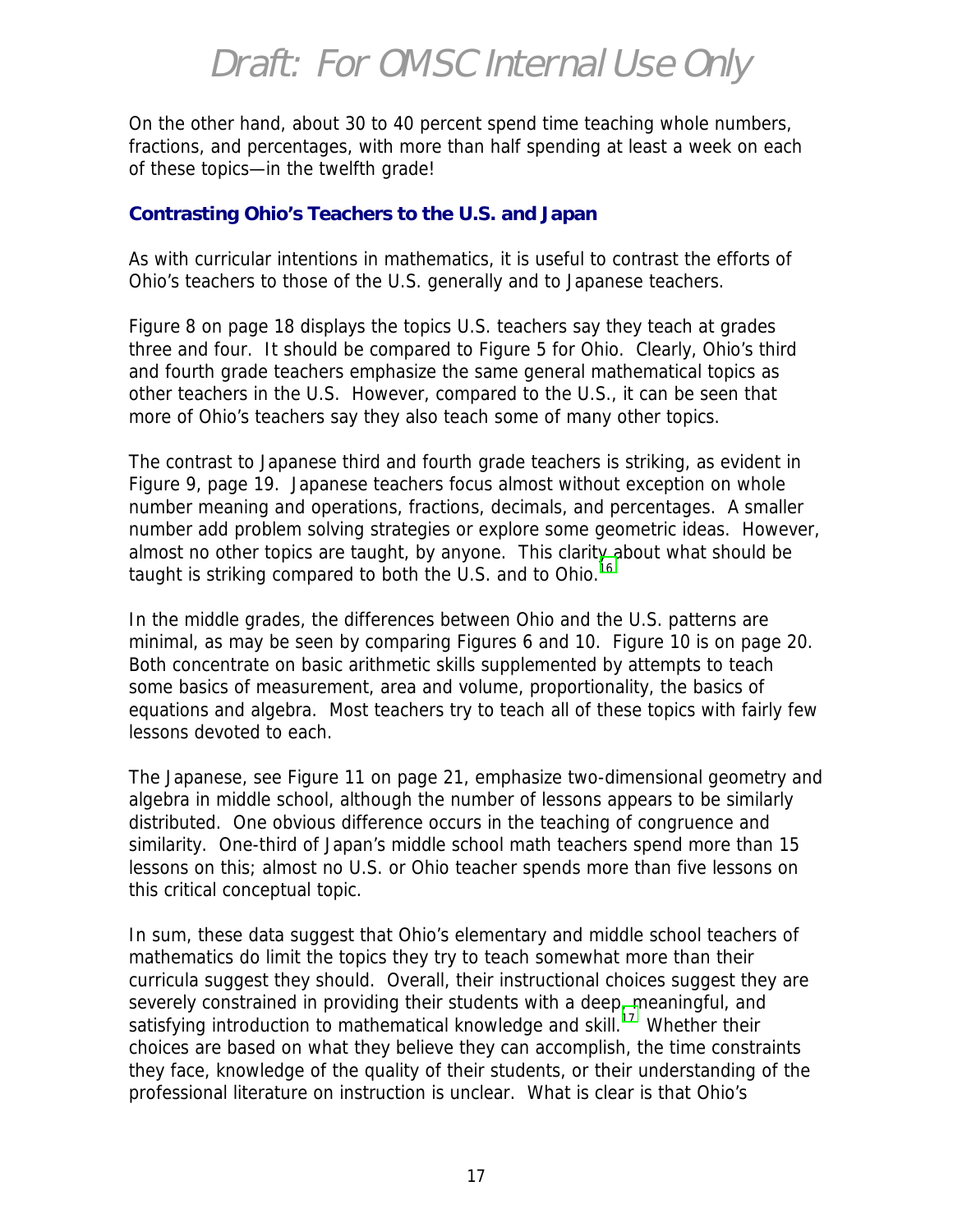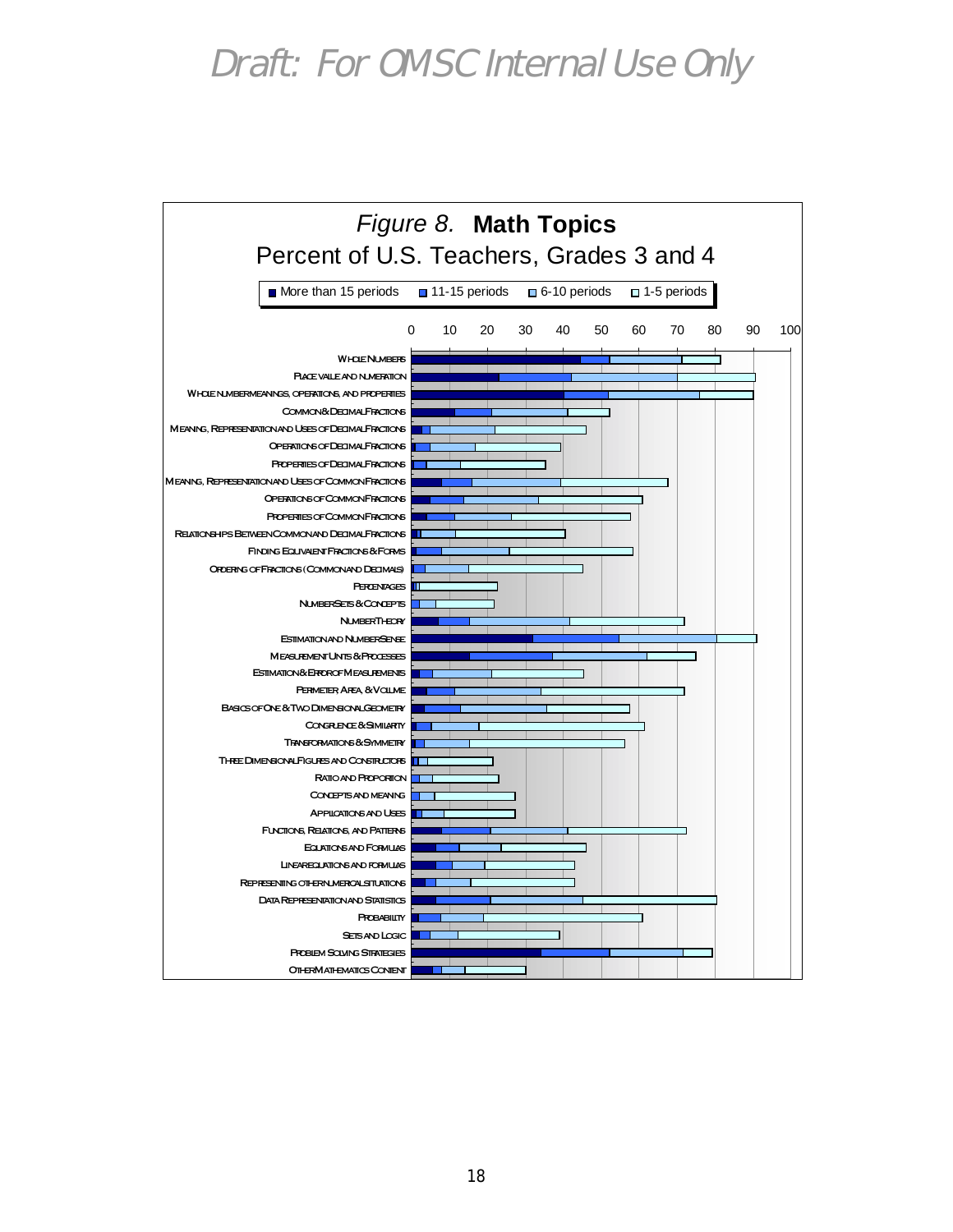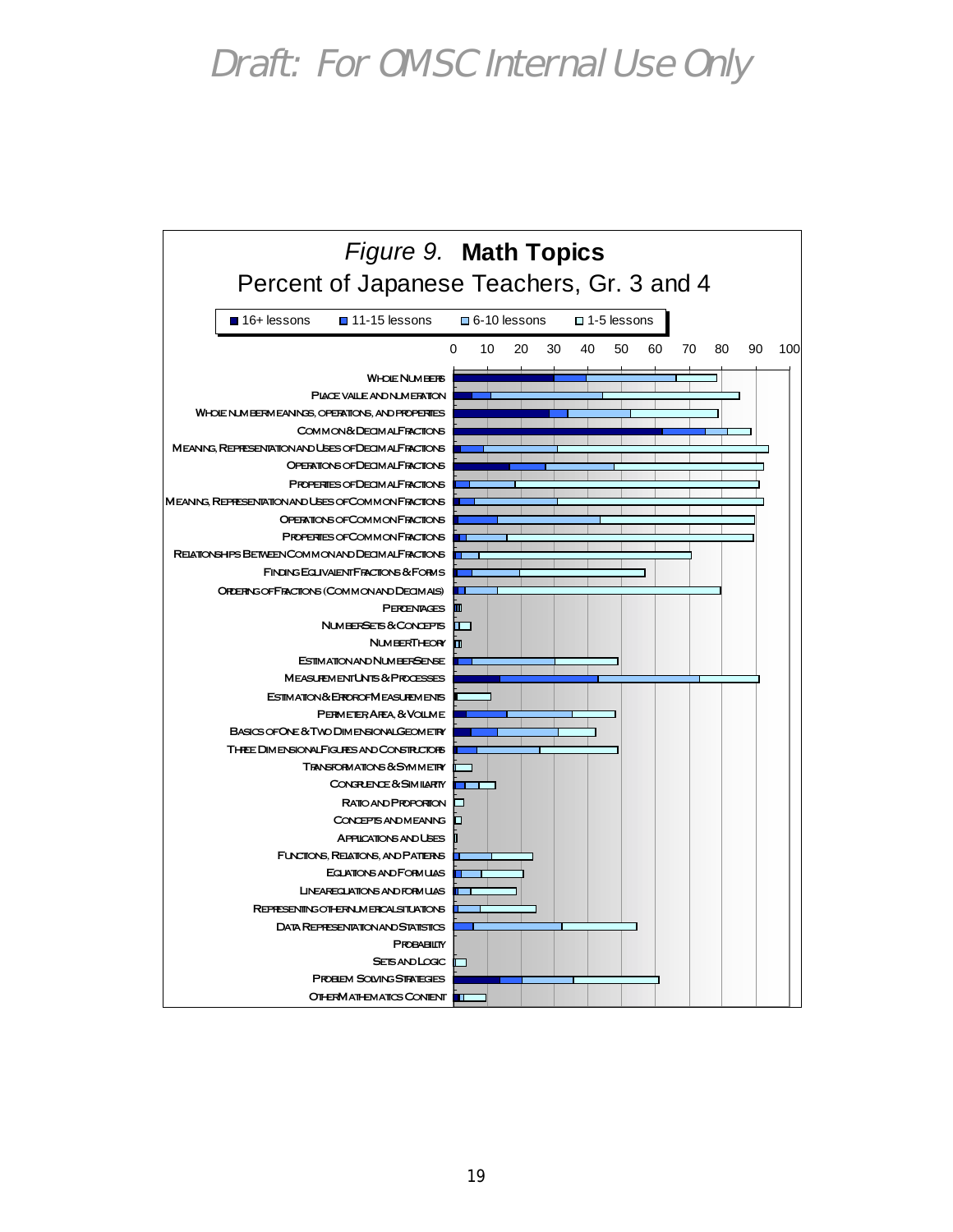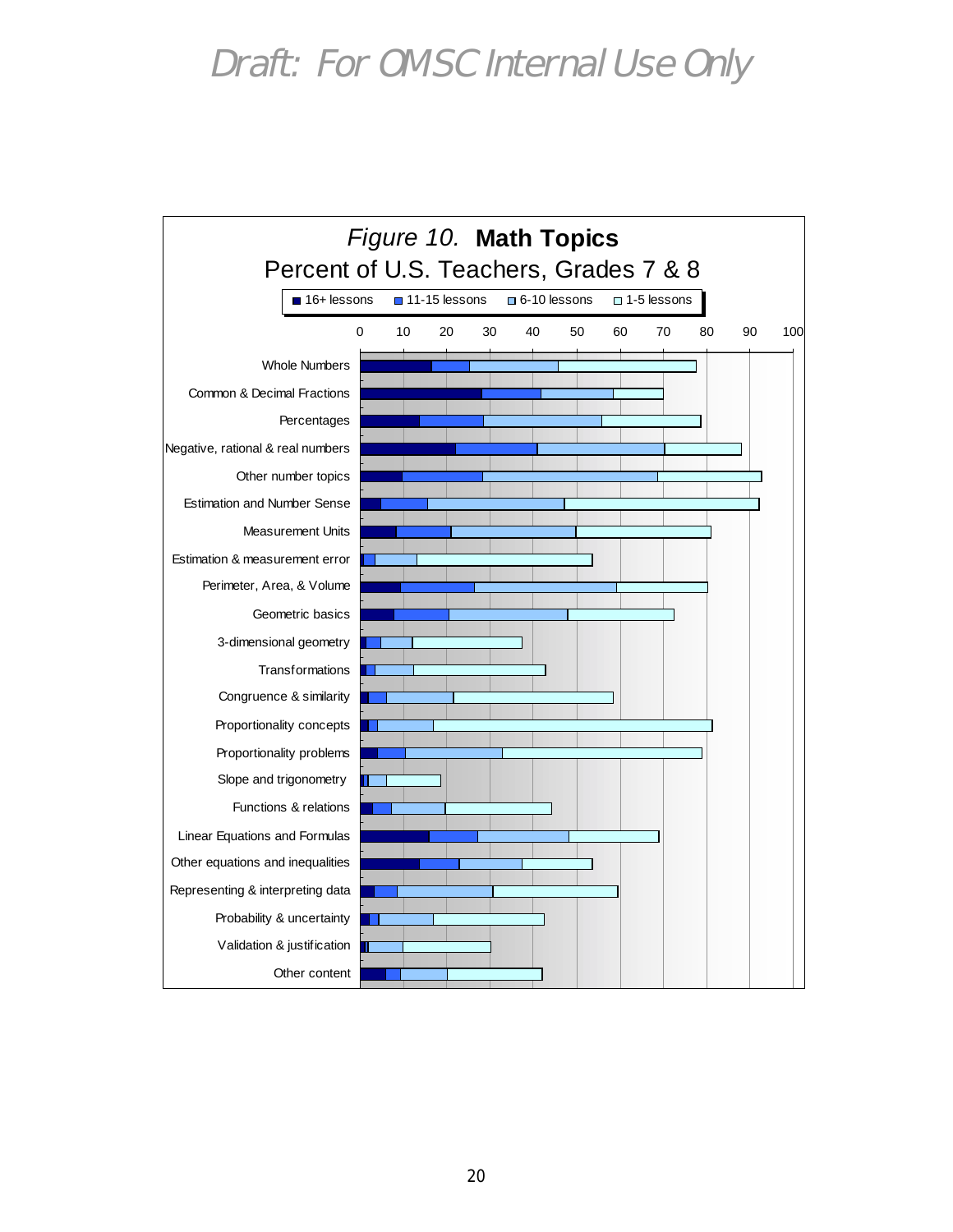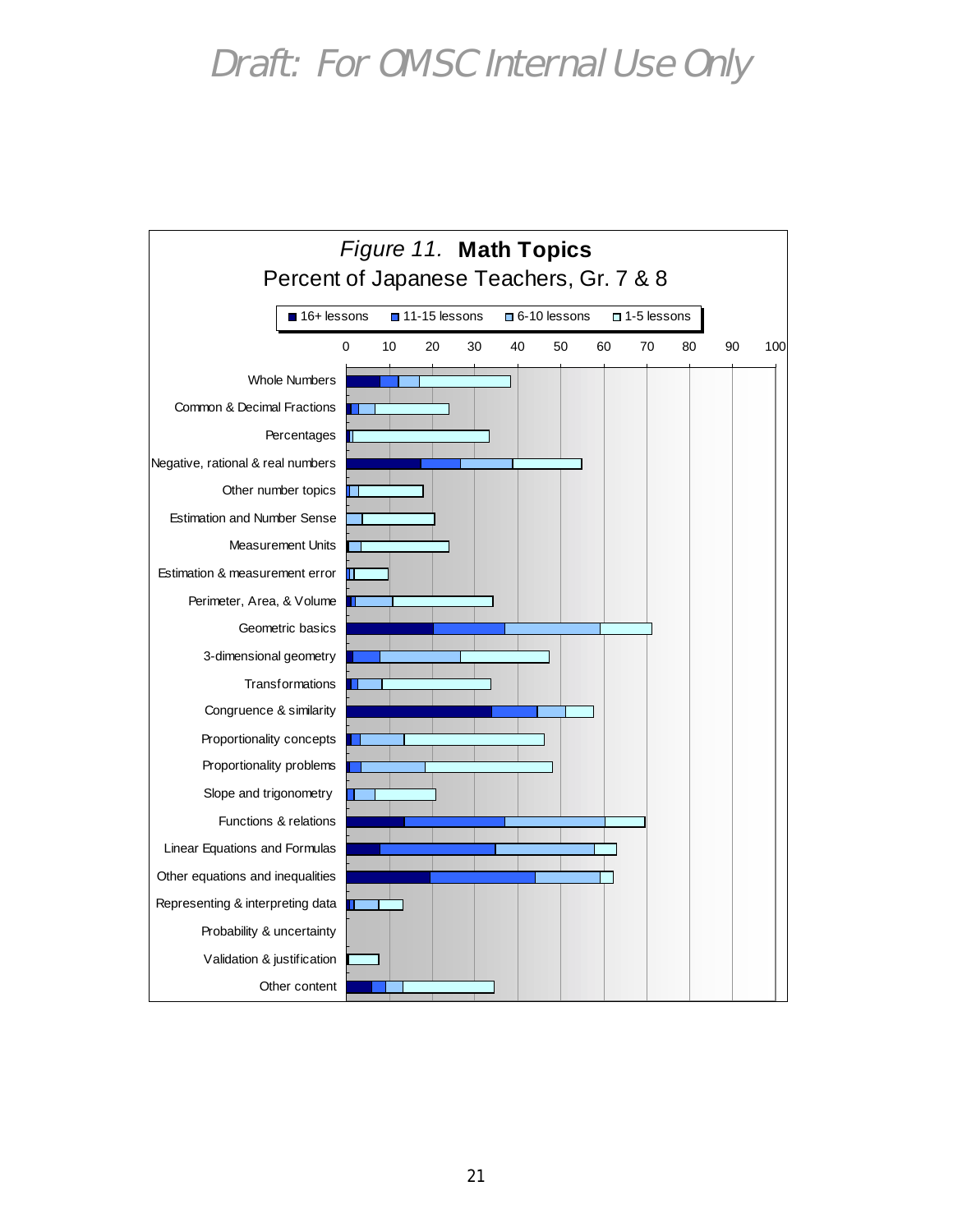teachers choose continually to repeat, or reinforce, or remediate the learning students bring them each year. From the perspective of the teachers, students appear never to know all they should already know. From the perspective of students, school becomes a bore, an irrelevance. From the perspective of the public, neither result is acceptable.

Better alternatives are possible. Ohio has many teachers who creatively and diligently seek better ways and means to provide more opportunity and greater mastery for their students (Otto, van der Ploeg, and Blakeslee, 2000). There exist in Ohio and elsewhere numerous efforts to enhance the quality of the supply of teachers and to recast teacher education (American Council on Education, 1999; K-16 Teacher Education Task Force, 2000; National Commission on Teaching and America's Future, 1996). As Hess (1999) suggests, local effort with judicious and consistent policy support will make the difference.

#### **The Capacity of Ohio's K-12 Mathematics System: What Resources Do Teachers Use? What Do We Know about the Quality of those Resources?**

A primary determinant of the capacity of Ohio's mathematics system to deliver quality instruction is, of course, its teachers. We did not in this study directly investigate the training, skills, capacity, capability, motivation, or other characteristics of Ohio's teaching force.<sup>18</sup> Nor did we investigate the quality of the formal support structures in place for teachers and teaching, such as the Regional Professional Development Centers, the Ohio Department of Education, and districts' and schools' efforts to hire skilled staff, train and motivate them. We also did not examine Ohio's teacher preparation institutions. Each of these deserves close scrutiny, and we know that much can be done to improve them (American Council on Education, 1999; Belden, 1999; Darling-Hammond, 1999; National Commission on Teaching, 1996; National Science Board, 1999; National Research Council, 2000a & 2000b).

We focus here instead on where teachers seek support in their daily work and what resources they use to decide the details of the mathematics they choose to teach and how to teach it. One question in our survey asked "In planning mathematics lessons, what is your main source of written information?" The teachers were to choose one of the following eight options:  $NCTM<sup>19</sup>$  or other national standards document, the Ohio Proficiency Test guidelines, Ohio's model mathematics curriculum, the local district curriculum, a school curriculum document, the teacher edition of a textbook, the student edition of a textbook, or some other resource. Table 1 presents the responses.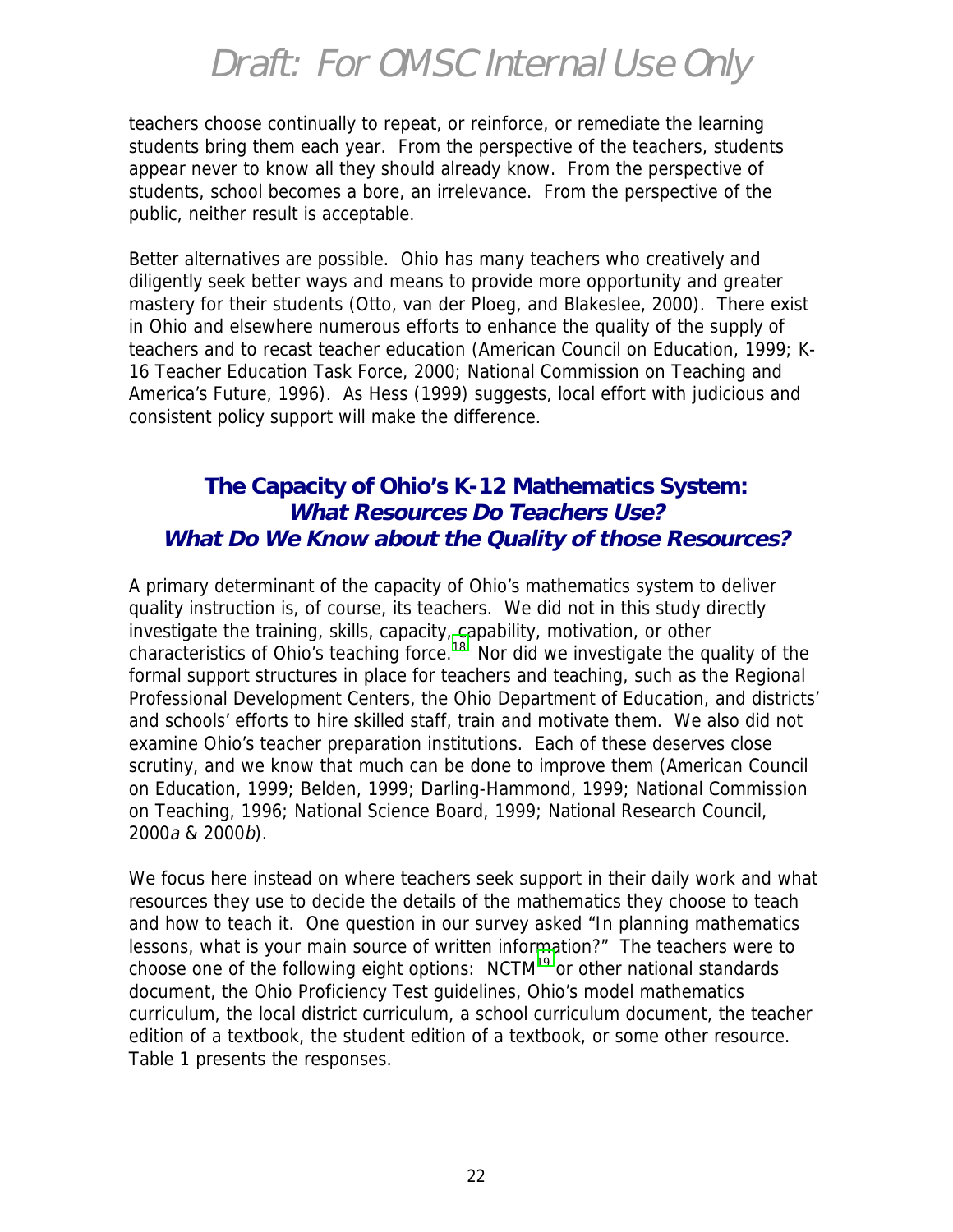| District and school curriculum guides      |  |
|--------------------------------------------|--|
| dominate teachers' decisions about         |  |
| what to teach, accounting for              |  |
| between 40 and 50 percent of the           |  |
| teachers. This is supportive of Ohio's     |  |
| vision of itself as a local control state. |  |
| However, state-mandated                    |  |
| accountability, e.g. the Proficiency       |  |
| Tests, is engaging teachers' attention:    |  |
| the Learning Outcomes are the              |  |
| primary decision resource for over a       |  |

| Table 1. Main Source of<br><b>Information Teachers Use</b> | Grade |               |                   |  |  |
|------------------------------------------------------------|-------|---------------|-------------------|--|--|
| to Decide What Math Topics<br>to Teach (in percent)        | 3 & 4 | 7 & 8         | $12 \overline{ }$ |  |  |
| <b>NCTM</b> standards                                      |       | 5             | 11                |  |  |
| Ohio proficiency test guidelines                           | 27    | 30            | 4                 |  |  |
| Ohio model curriculum                                      | 17    | 11            | 7                 |  |  |
| School district curriculum guide                           | 38    | 33            | 30                |  |  |
| School curriculum guide                                    | 8     | 9             | 17                |  |  |
| Textbook, teacher edition                                  |       | 10            | 18                |  |  |
| Textbook, student edition                                  |       | $\mathcal{P}$ |                   |  |  |
| Other resources                                            |       |               | 5                 |  |  |

quarter of the teachers at the grade levels where these tests are given.

Teachers do not appear to rely much on the model mathematics curriculum prepared by the Ohio Department of Education. However, this document is not aimed at classroom teachers, but rather at district and school leadership for curriculum development. That 17 percent of the primary math teachers directly acknowledge this document shows its support at that level. It could also suggest that local curricular materials need supplementation, particularly on such issues as problem solving, stressed in the model curriculum.

National mathematics standards, such as those published by NCTM, play an important role in very few Ohio K-8 teachers' decisions about what to teach. Textbooks too play only a small role. In high school, both of these are more influential, but school syllabi play an even larger role.

Knowledge about how teachers choose what they teach may be less enlightening than how teachers choose *how* they teach. Individual teachers typically are more involved in pedagogical than in curricular decision making (Cohen, 1990; Lortie, 1975). In most schools, the latter is an external charge or the result of group choice. In relatively few schools is the former consistently prescribed.

| Table 2 presents data on these            |
|-------------------------------------------|
| choices about practice in Ohio.           |
| Clearly, textbooks dominate decisions     |
| about how to teach for 40 to 60           |
| percent of the teachers. The next         |
| most important resource, say the          |
| teachers, is not on this list, especially |
| not in secondary school. Teachers do      |
| not appear to find the available state,   |
| district, and school curriculum           |

| Table 2. Main Source of<br><b>Information Teachers Use</b> | Grade |               |    |  |  |
|------------------------------------------------------------|-------|---------------|----|--|--|
| to Decide How to Present a<br>Math Topic (in percent)      | 3 & 4 | 7 & 8         | 12 |  |  |
| <b>NCTM</b> standards                                      | 2     | 14            | 10 |  |  |
| Ohio proficiency test guidelines                           | 11    | 10            | 1  |  |  |
| Ohio model curriculum                                      | 4     | 2             | 5  |  |  |
| School district curriculum guide                           | 3     | 5             | 1  |  |  |
| School curriculum guide                                    |       | $\mathcal{P}$ |    |  |  |
| Textbook, teacher edition                                  | 54    | 39            | 40 |  |  |
| Textbook, student edition                                  | 6     | 5             | 10 |  |  |
| Other resources                                            | 18    | 23            | 32 |  |  |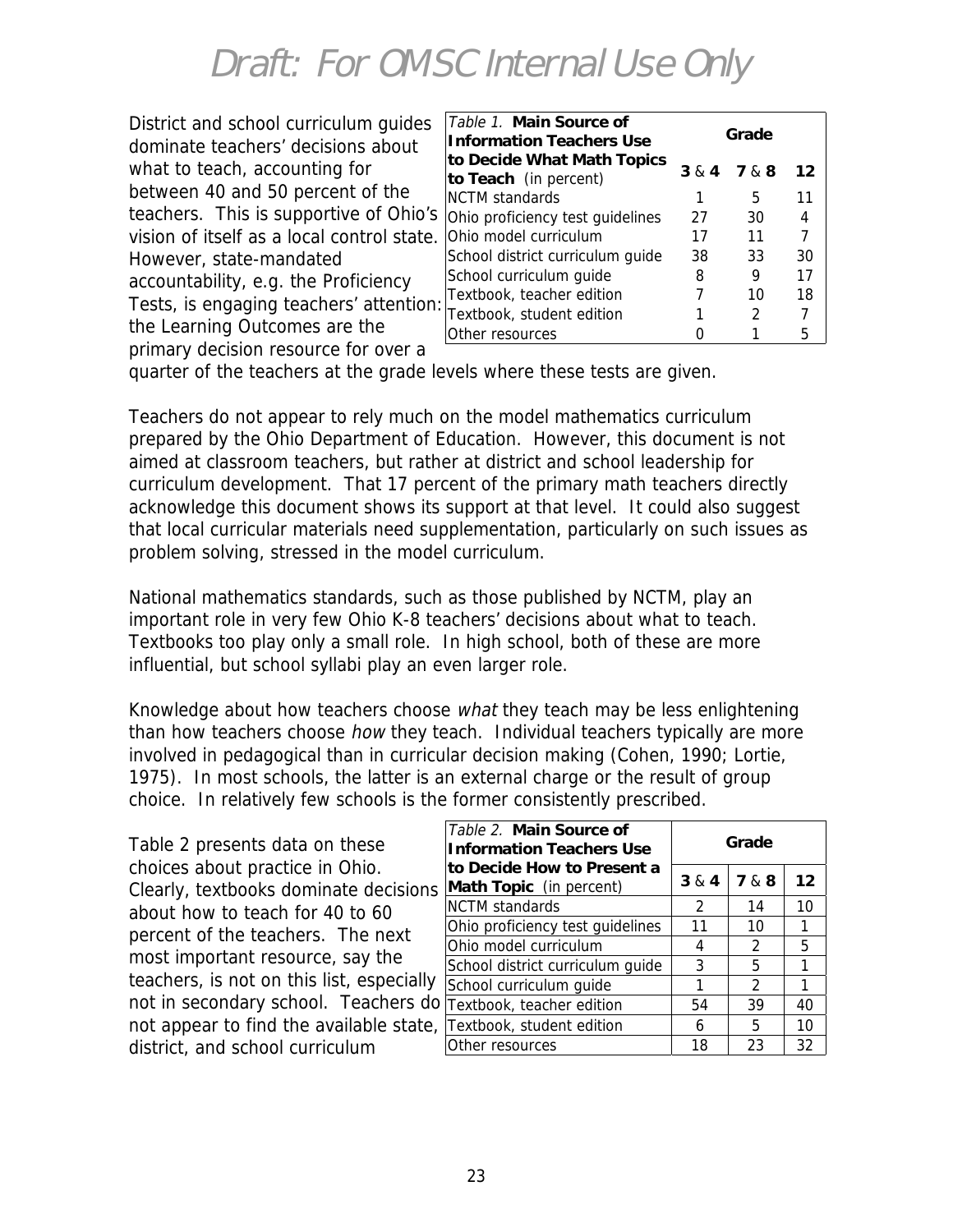resources helpful for these kinds of decisions. We need to know more about the other resources that teachers do use. They provide a direct opening to influencing teacher decision making—and we do not know what this avenue is.

#### **Textbook Use**

Teachers' ideas about mathematics, mathematics teaching, and mathematics learning will directly influence what mathematics they teach and how they teach it (Bransford, 1999, p. 152). If the teacher's knowledge of mathematics is deep, if the teacher's pedagogical skills are broad and well-practiced, if the teacher's knowledge of how students—one by one and in groups—learn is well-founded, if the teacher remains at all times alert to the information flow in and around her class, then it is likely that learning will occur optimally and for all.<sup>20</sup> But, those are a lot of ifs. In most mathematics classes, life will be somewhat less than optimal. Good instructional resources will be a necessity.

If how teachers present mathematics is, for most, based on a textbook's selection and presentation of material and pedagogical suggestions, then we need to know how much time teachers devote to textbook-based instruction, and we need to know about the content and quality of the chosen textbooks.

We asked teachers to tell us the textbooks they used and how often they used them. Table 3 confirms that math teaching in Ohio is heavily influenced by textbooks, particularly in high school. Four of five twelfth grade teachers say they use a textbook over half the time; two of these five use them more than three-quarters of the time. At the

| Table 3. What Percent of<br>your Weekly Math<br><b>Teaching Time Is Based</b> | Grade |       |    |  |  |
|-------------------------------------------------------------------------------|-------|-------|----|--|--|
| on your Textbook?<br>(in percent)                                             | 3 & 4 | 7 & 8 | 12 |  |  |
| No text used                                                                  | 8     | 8     |    |  |  |
| Less than 25% of the time                                                     | 13    | 11    | 3  |  |  |
| 26-50% of the time                                                            | 18    | 17    | 13 |  |  |
| 51-75% of the time                                                            | 35    | 36    | 45 |  |  |
| 76-100% of the time                                                           | 26    | 28    | 38 |  |  |

primary level, over half the teachers base half or more of their teaching time on textbooks. In middle school almost two of every three teachers use textbooks half the time or more.

On the other hand, one in twelve of Ohio's K-8 math teachers does not use a textbook at all. In addition, it can be seen in Table 3 that in two of every five primary math classes, in one of every three middle school math classes, and in one of every six high school classes more than half of all instructional time is based on resources other than textbooks. These numbers suggest considerable variability in coverage and focus among districts, schools, even teachers. This pattern of textbook use (or lack of use, as the case may be) is, however, quite typical of what occurs throughout the U.S. (Kimmelman, 1999, p. 20).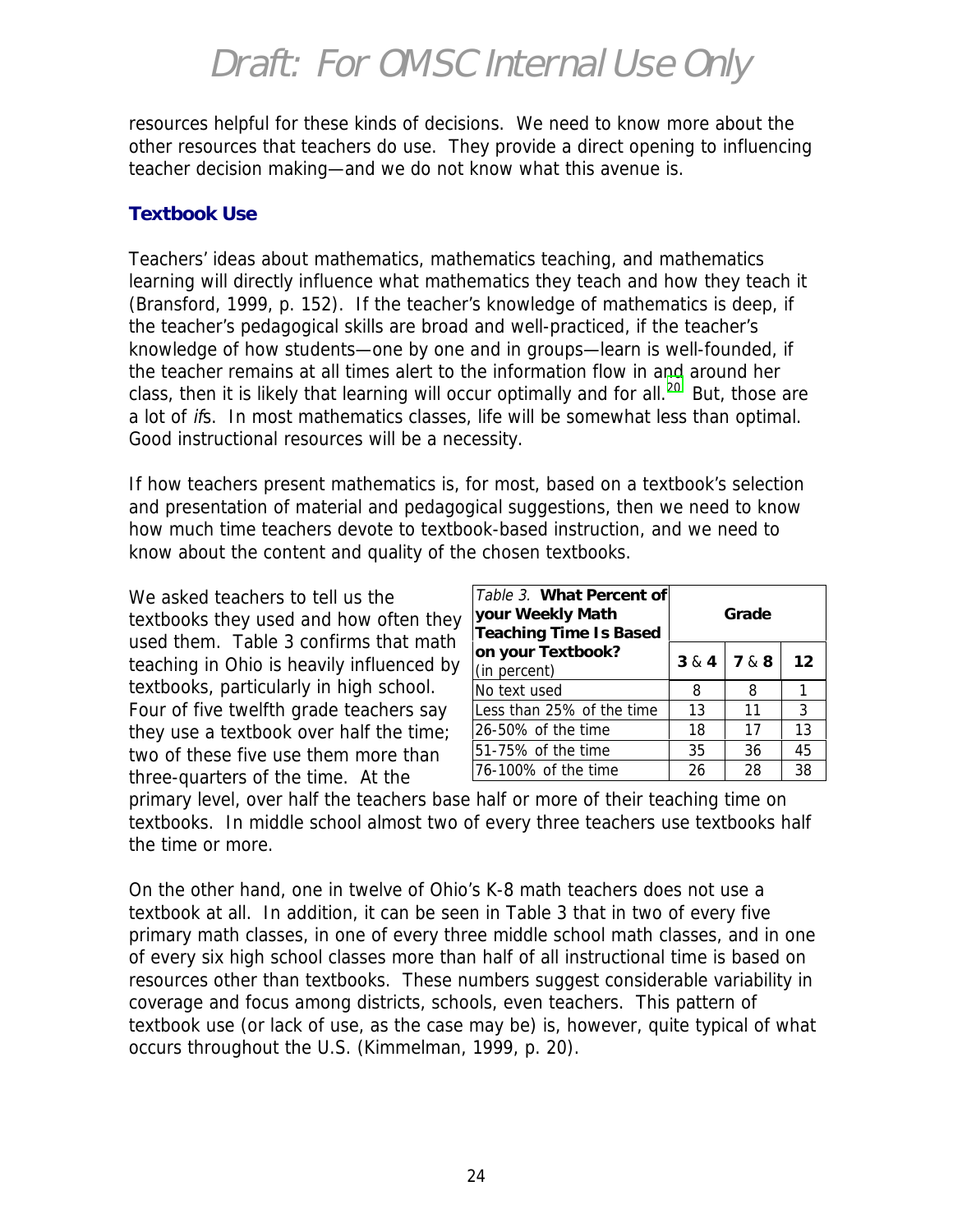Given the frequently poor reputation of textbooks, not using a textbook may be a sign of more enlightened teaching. Hence, it makes sense to ask, do teachers who rely on textbooks less think differently about what they choose to teach? The answer appears to be, not much in the primary grades, a little in the middle grades.

In grades three and four, teachers who use textbooks less are a little more likely to base their teaching choices on the district curriculum or on the Ohio model math curriculum, but the difference is very small. In grades seven and eight, teachers who use textbooks less are somewhat more likely to depend on the Proficiency Test guidelines and the Ohio model math curriculum. They are also less influenced by their district's curriculum guide than are teachers who rely more on textbooks.

What resources do the teachers who rely on textbooks less turn to in order to decide how to teach? Are their decisions based on different resources? Here the answer is a qualified "yes."

About a third of the primary and middle grade teachers who make little use of texts turn to "other resources," considerably more than do the teachers who depend more on textbooks. Another third turn to teacher's editions of textbooks, even if they rarely expose their students to these texts. Again, it becomes clear that we need to know more about teachers' pedagogical resources if we are to affect their practice. It is also clear that textbooks and teacher editions of textbooks are a critical resource in most districts and for most teachers of mathematics in Ohio.

#### **Textbook Choice and Textbook Quality**

Table 4 lists the mathematics textbooks used by the teachers we sampled in grades three and four. Almost half the teachers used one of three textbooks. One-quarter of the teachers used Addison Wesley's Mathematics. However, 13 other texts were cited, confirming considerable variability in textbook use.

Recently, several comparisons of school mathematics textbooks and programs have been conducted. Middle school texts have received the most attention, but primary and secondary texts have not gone

| Table 4: Mathematics Textbooks in Use       |                                                       |                     |   |   |  |  |
|---------------------------------------------|-------------------------------------------------------|---------------------|---|---|--|--|
| in Grades 3 and 4 in Ohio                   |                                                       |                     |   |   |  |  |
| Ratings <sup>®</sup>                        |                                                       |                     |   |   |  |  |
|                                             |                                                       | <b>Percent of</b>   |   |   |  |  |
|                                             | <b>Publisher Textbook</b>                             | Teachers   DoE   MC |   |   |  |  |
| <b>Addison Wesley Mathematics</b>           |                                                       | 25.1                |   | В |  |  |
|                                             | Scott Foresman Exploring Mathematics                  | 12.6                |   |   |  |  |
|                                             | McDougal Littell (Heath) Connections                  | 10.7                |   |   |  |  |
|                                             | Saxon Math 3; Math 4; Math 54; Math 65                | 8.4                 |   | в |  |  |
|                                             | Silver Burdett Ginn Mathematics: Exploring your World | 74                  |   |   |  |  |
|                                             | <b>Harcourt Brace Mathematics Plus</b>                | 6.0                 |   |   |  |  |
|                                             | Houghton Mifflin The Mathematics Experience           | 60                  |   |   |  |  |
| MacMillan/McGraw-Hill Mathematics in Action |                                                       | 6.0                 |   |   |  |  |
|                                             | Harcourt School Math Advantage                        | 42                  |   | B |  |  |
| Houghton Mifflin Math Central               |                                                       | 42                  |   |   |  |  |
|                                             | Silver Burdett Ginn Mathematics: Path to Success      | 2.8                 |   | в |  |  |
| Houghton Mifflin Mathematics                |                                                       | 2.3                 |   |   |  |  |
|                                             | Everyday Learning Everyday Mathematics                | 1.9                 | P |   |  |  |
| Dale Seymour Investigations                 |                                                       | 0.9                 |   | F |  |  |
|                                             | Harcourt Brace Mathematics Unlimited                  | 0.9                 |   |   |  |  |
|                                             | McGraw-Hill Math in my World                          | 0.5                 |   | в |  |  |

a The "DoE" column lists mathematics programs identified as *exemplary* (E) or *promising* (P) by a U.S. Department of Education expert panel. Mathematically Correct assigned letter grades to the texts it reviewed. The MC reviews targeted textbook editions intended for grades 2, 5, and 7. This chart interpolates to grades 3 and 4. None of the agencies reviewed all the mathematics textbooks schools use.

ignored. These reviews and critiques provide opportunity to compare textbooks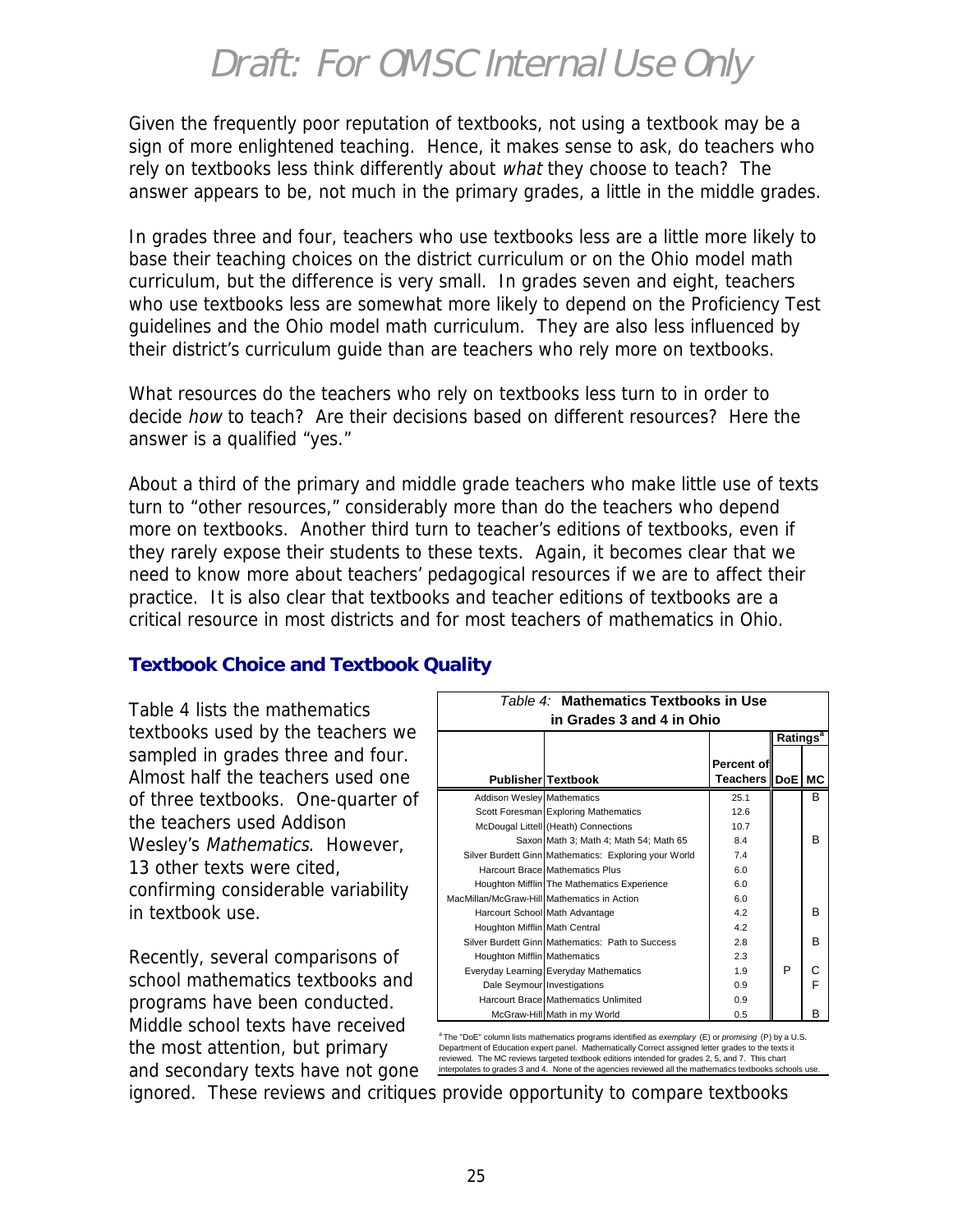from consistent perspectives. The groups funding these comparisons possess pronounced differences in beliefs and attitudes about what constitutes good schooling, good practice, and good curriculum. It is easy to become distracted by heated discussion of viewpoint rather than remain focused on what the comparisons can tell us about the content, intent, and procedure of the texts. Nevertheless, we will attempt to extract some guidance from this work.

Project 2061 of the American Association for the Advancement of Science (AAAS) has completed evaluations of middle grade mathematics and algebra textbooks (2000). Its program of textbook evaluations continues. An expert panel convened by the U.S. Department of Education (1999) identified exemplary and promising programs. These two efforts differ in their purposes and use different criteria, but both support the NCTM math standards (1989, 1991, 2000) and endorse constructivist and discovery principles in the learning mathematics. Providing a counterpoint is Mathematically Correct, a coalition of scientists, mathematicians, and others of a more traditional persuasion. A sense of the distance between the two viewpoints rests in the fact that Project 2061 and the U.S. expert panel both gave their highest ratings to Dale Seymour Publications' Connected Mathematics. Mathematically Correct gave Connected Math a failing grade.<sup>[21](#page-51-0)</sup>

To date, only Mathematically Correct has reviewed primary textbooks, and only at grades two and five.<sup>22</sup> About half the textbooks that Ohio's third and fourth grade math teachers named in our survey were from reviewed textbooks series. The most common text, Addison Wesley's *Mathematics*, received a  $B^+$  rating in its grade two incarnation. All the other rated texts used in Ohio, except two, also received various level of B. Everyday Learning's Everyday Mathematics received a C and Dale Seymour's Investigations received an F. The U.S. Department of Education's expert panel gave a promising program designation to Everyday Mathematics; however, as can be seen in Table 4, this program is rarely used in Ohio's schools.

Overall, it is not clear that Ohio's districts' textbook choices align well with experts' choices. What is clear is that the districts make use of a large variety of mathematics textbooks in the primary grades.

Table 5 lists the mathematics textbooks used by the Ohio seventh and eighth grade teachers we sampled. A striking aspect of this list is its length: this sample of teachers uses over 30 textbooks. Of these, two are somewhat more popular than the others, together accounting for almost one-third of all math classrooms.

"Algebra for All" has become a key slogan in the movement to reform mathematics education, including in Ohio. Ten of the textbooks listed in Table 5 focus specifically on algebra, three more on pre-algebra. Several others contain significant algebra content. Still, textbooks focused on pre-algebra and algebra are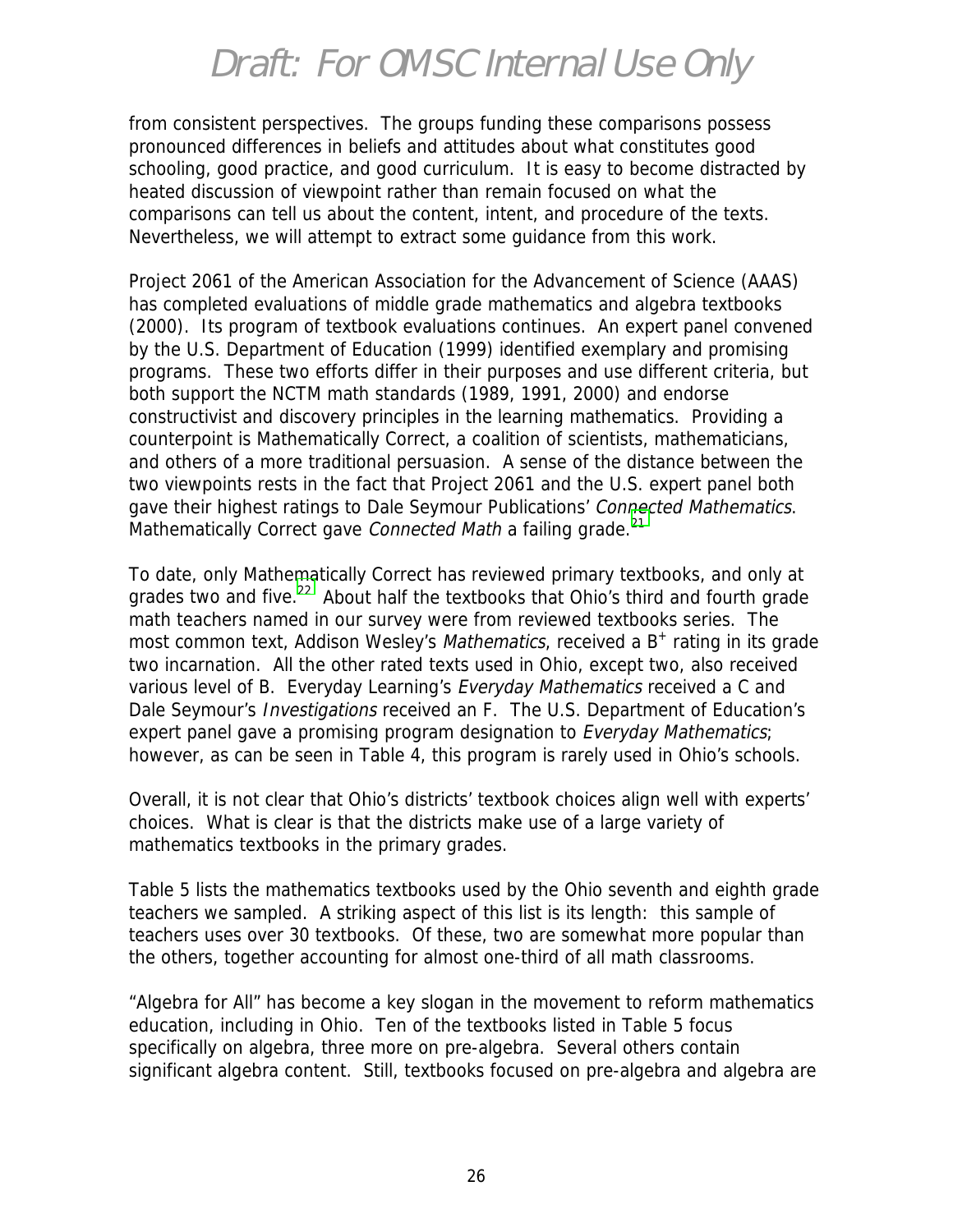| used by only about    |                                                            | Table 5. Mathematics Textbooks in Use in Grades 7 and 8 in Ohio                                                                                                                                                                                                                                               |                                  |   |                      |              |
|-----------------------|------------------------------------------------------------|---------------------------------------------------------------------------------------------------------------------------------------------------------------------------------------------------------------------------------------------------------------------------------------------------------------|----------------------------------|---|----------------------|--------------|
| one-fifth of the      |                                                            |                                                                                                                                                                                                                                                                                                               | Percent                          |   | Ratings <sup>a</sup> |              |
| teachers in our       |                                                            |                                                                                                                                                                                                                                                                                                               | of                               |   |                      |              |
|                       |                                                            | Publisher Textbook                                                                                                                                                                                                                                                                                            | Teachers   DoE 2061 MC           |   |                      |              |
| sample, suggesting    |                                                            | Glencoe Mathematics: Applications & Connections                                                                                                                                                                                                                                                               | 20<br>12                         | P | U<br>$\cup$          | B<br>C       |
| most Ohio middle      | Scott Foresman/Addison Wesley UCSMP Transition Mathematics | Harcourt Brace Mathematics Plus                                                                                                                                                                                                                                                                               | 6                                |   | U                    |              |
|                       |                                                            | Glencoe Algebra 1: Integration, Applications, Connections                                                                                                                                                                                                                                                     | 5                                |   | LP                   | B            |
| grade students        |                                                            | Prentice Hall Middle Grades Math: An Interactive Approach                                                                                                                                                                                                                                                     | 5                                |   | $\cup$               | B            |
| receive little        |                                                            | Dale Seymour Connected Mathematics                                                                                                                                                                                                                                                                            |                                  | E | S                    | F            |
| exposure to           | Holt Rinehart & Winston Mathematics Unlimited              |                                                                                                                                                                                                                                                                                                               |                                  |   |                      |              |
|                       |                                                            | Houghton Mifflin Mathematics: Structure & Method                                                                                                                                                                                                                                                              |                                  |   |                      |              |
| algebra.              | Scott Foresman/Addison Wesley Middle School Math           |                                                                                                                                                                                                                                                                                                               | 3                                |   | U<br>$\cup$          | $B^+$        |
|                       |                                                            | McDougal Littell (Heath) Connections<br>Saxon Math 76: Math 87                                                                                                                                                                                                                                                | 3                                |   |                      | $C^+$        |
| The expert            |                                                            | Scott Foresman Exploring Mathematics                                                                                                                                                                                                                                                                          | 3                                |   |                      |              |
|                       |                                                            | Glencoe Pre-Algebra: A Transition to Algebra                                                                                                                                                                                                                                                                  | $\overline{2}$                   |   |                      | A            |
| evaluations appear    |                                                            | Harcourt School Math Advantage                                                                                                                                                                                                                                                                                | $\overline{2}$                   |   | U                    | B            |
| to offer little help. |                                                            | Houghton Mifflin Algebra: Structure & Method, Book 1                                                                                                                                                                                                                                                          | $\overline{2}$                   |   |                      | A            |
|                       |                                                            | McDougal Littell Middle Grades Math Thematics                                                                                                                                                                                                                                                                 | $\overline{2}$                   |   | S                    | $D^+$        |
| Project 2061 rated    |                                                            | Silver Burdett Ginn Mathematics: Exploring your World                                                                                                                                                                                                                                                         | $\overline{2}$                   |   |                      |              |
| the two texts most    | Holt Rinehart & Winston Algebra                            | AMSCO Achieving Proficiency in Mathematics                                                                                                                                                                                                                                                                    | $\mathfrak{p}$<br>$\overline{2}$ |   |                      | $\mathsf{C}$ |
| often used in         | MacMillan/McGraw-Hill Mathematics in Action                |                                                                                                                                                                                                                                                                                                               | $\overline{2}$                   |   |                      |              |
|                       | Prentice Hall Algebra 1                                    |                                                                                                                                                                                                                                                                                                               | $\mathfrak{p}$                   |   |                      |              |
| Ohio's middle         |                                                            | Saxon Algebra 1: An Incremental Development                                                                                                                                                                                                                                                                   | $\mathfrak{p}$                   |   |                      | A            |
| schools as            |                                                            | Scott Foresman/Addison Wesley Algebra I: Expressions, Equations, and Applications                                                                                                                                                                                                                             | $\mathfrak{D}$                   |   |                      | A            |
| "unsatisfactory."     |                                                            | Houghton Mifflin Pre-Algebra: An Accelerated Course                                                                                                                                                                                                                                                           |                                  |   |                      |              |
|                       |                                                            | McDougal Littell (Heath) Algebra 1: An Integrated Approach                                                                                                                                                                                                                                                    |                                  |   |                      | $\mathsf{C}$ |
| The U.S. panel        |                                                            | McDougal Littell (Heath) Passport to Algebra & Geometry<br>McDougal Littell Gateways to Algebra and Geometry                                                                                                                                                                                                  |                                  |   | $\cup$               | A            |
| judged one            |                                                            | Merrill Pre-Algebra                                                                                                                                                                                                                                                                                           |                                  |   |                      |              |
|                       |                                                            | Prentice Hall Algebra 2 with Trigonometry                                                                                                                                                                                                                                                                     |                                  |   |                      |              |
| "promising."          |                                                            | South-Western (COMAP) Mathematics: Modeling Our World                                                                                                                                                                                                                                                         |                                  |   |                      |              |
| Mathematically        |                                                            | The "DoE" column lists programs identified as exemplary (E) or promising (P) by a U.S. Department of Education expert panel. AAAS Project 2061<br>rated textbooks as satisfactory (S) or unsatisfactory (U), and classified algebra texts as excellent (E), having potential (P), or little potential (LP) to |                                  |   |                      |              |
| Correct graded one    |                                                            | help students learn algebra. Mathematically Correct assigned letter grades to the texts it reviewed. Mathematically Correct reviewed editions                                                                                                                                                                 |                                  |   |                      |              |
| "B" and the other     |                                                            | targeted for grades 2, 5, 7, and Algebra 1. None of the agencies reviewed all the mathematics textbooks available.                                                                                                                                                                                            |                                  |   |                      |              |
|                       |                                                            |                                                                                                                                                                                                                                                                                                               |                                  |   |                      |              |
| $C''$ ."              |                                                            |                                                                                                                                                                                                                                                                                                               |                                  |   |                      |              |

Overall, mathematics textbooks rated "satisfactory" or "having potential" by Project 2061 are used by only seven percent of Ohio's middle school teachers. More than one half the teachers report textbooks that Project 2061 rates as "unsatisfactory" or having "little potential." The U.S. Department of Education's expert panel identified two exemplary and two promising programs with content suitable for the middle grades. Two appear on this list: the University of Chicago School Mathematics Project and Dale Seymour Publications' Connected Mathematics. About 16 percent of Ohio's seventh and eighth grade mathematics teachers use one or the other of these.

Turning to the Mathematically Correct reviews, the most frequently used text in Ohio, Mathematics: Applications and Connections, received a "B" grade: for use in seventh grade mathematics classes, but considered suitable only for up to "pre pre-Algebra." If "Algebra for All" is the goal in Ohio for grade eight, this text may not be the way to go. The second most used text nets a "C," of "questionable ability to support student achievement at moderate levels." However, the group does consider this text to contain content for a first course in algebra. Mathematically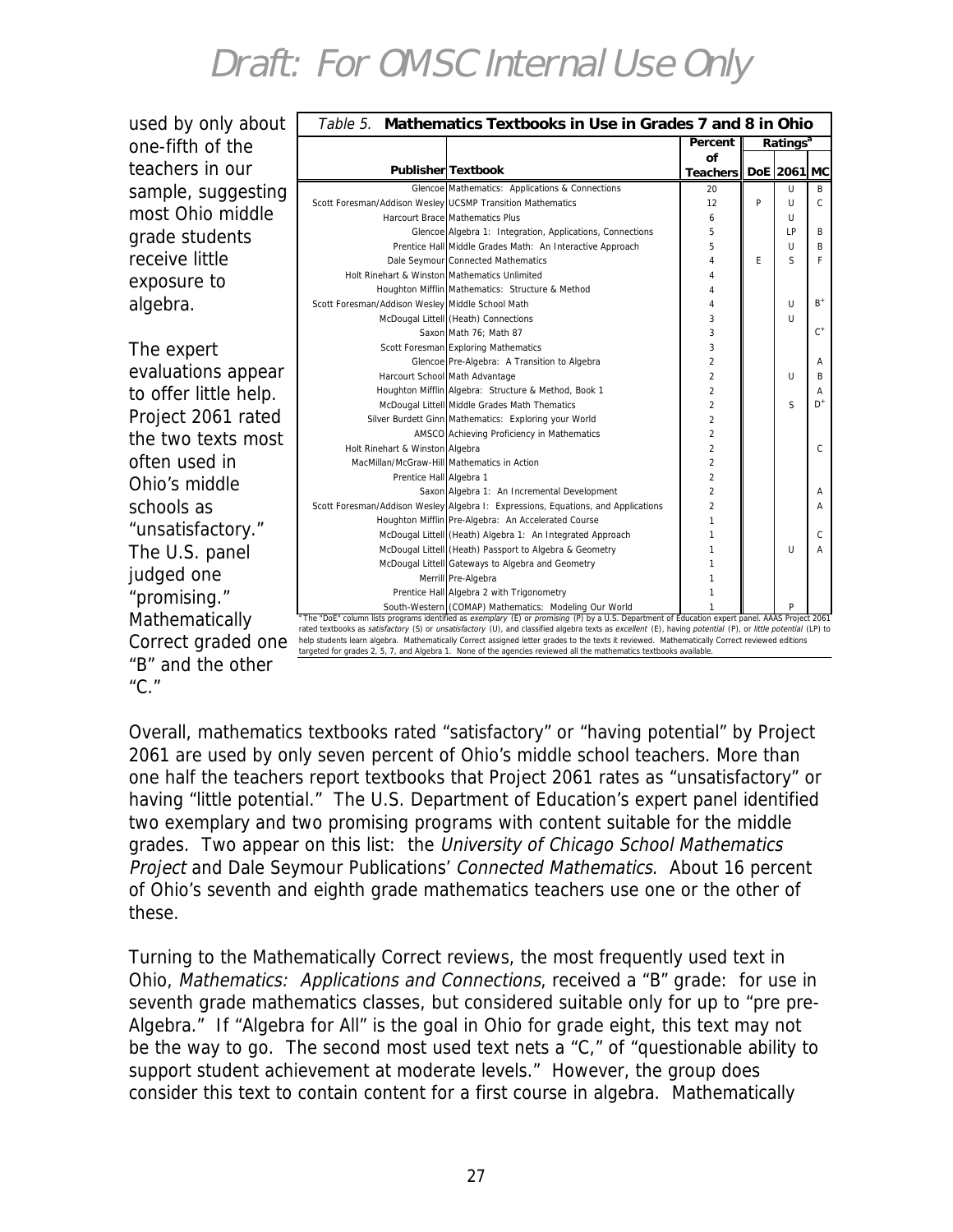Correct gives three middle school math texts and two algebra texts "A" grades. These "A" textbooks are used in seven percent of Ohio's classrooms.

In grade 12, too, there are many textbooks in use. Ohio's teachers reported 43 texts[.23](#page-51-0) No single text is dominant. But then, math is not a required course for Ohio's seniors in many high schools.<sup>24</sup> Moreover, the mathematics courses that are offered at this level range from remedial arithmetic to Advancement Placement calculus. Almost 40 percent of the textbooks the teachers used taught trigonometry and advanced algebra. Another 40 percent were devoted to precalculus and the calculus. About 10 percent were geometry texts, just under five percent were for a first algebra course, and six percent were remedial in nature.

In summary, despite the clarity of Ohio's model mathematics curriculum and the specificity of the Proficiency Test guidelines, $25$  the large number and considerable variety of mathematics textbooks in use throughout the state appears to suggest that there is little, if any, consensus among Ohio districts, schools, and teachers about what constitutes a good textbook.

The experts too have trouble agreeing on what constitutes a good math textbook, that is clear. But, the textbooks that experts—of whatever persuasion—favor, Ohio's districts rarely adopt and Ohio's teachers rarely use. Most of the mathematics textbooks commonly used in Ohio's schools appear not to be wellrespected by the experts.

The textbooks in use in Ohio also vary by age. The NCTM standards first published in 1989 and 1991 announced the arrival of a new consensus about what math to teach and how to teach it. These standards have been very influential in changing the focus and content of textbooks—although textbook publishers also respond to numerous other influences. It takes several years for such changes to make it through the production process and appear in print in textbooks.

From Table 6 we can see that half to two-thirds of the math texts that Ohio's students opened in the fall of 1999 were printed before 1996 and likely to have been little influenced by the NCTM consensus.<sup>26</sup> Only about one-quarter of the textbooks in use were printed in 1998 or 1999 in the primary grades and in grade 12. The middle grades fared somewhat better: 40 percent of the teachers were using recent textbooks. Almost certainly, the national pressure concerning the "mile wide, inch deep" middle school curriculum (Peak, 1996) that the first TIMSS results decried, played a role in moving school districts to

| Table 6. Publication Dates of<br><b>Ohio's Math Textbooks</b> |                |                |             |  |  |  |  |
|---------------------------------------------------------------|----------------|----------------|-------------|--|--|--|--|
| Year                                                          | Grade<br>3 & 4 | Grade<br>7 & 8 | Grade<br>12 |  |  |  |  |
| 1999                                                          | 9.0            | 12.4           | 8.5         |  |  |  |  |
| 1998                                                          | 17.0           | 28.1           | 14.6        |  |  |  |  |
| 1997                                                          | 1.4            | 7.4            | 8.5         |  |  |  |  |
| 1996                                                          | 3.3            | 3.3            | 11.0        |  |  |  |  |
| 1995                                                          | 6.1            | 10.7           | 2.4         |  |  |  |  |
| 1994                                                          | 7.1            | 7.4            | 11.0        |  |  |  |  |
| 1993                                                          | 8.5            | 1.7            | 7.3         |  |  |  |  |
| 1992                                                          | 26.4           | 14.9           | 11.0        |  |  |  |  |
| 1991                                                          | 20.8           | 9.9            | 7.3         |  |  |  |  |
| Older                                                         | 0.5            | 4.1            | 18.3        |  |  |  |  |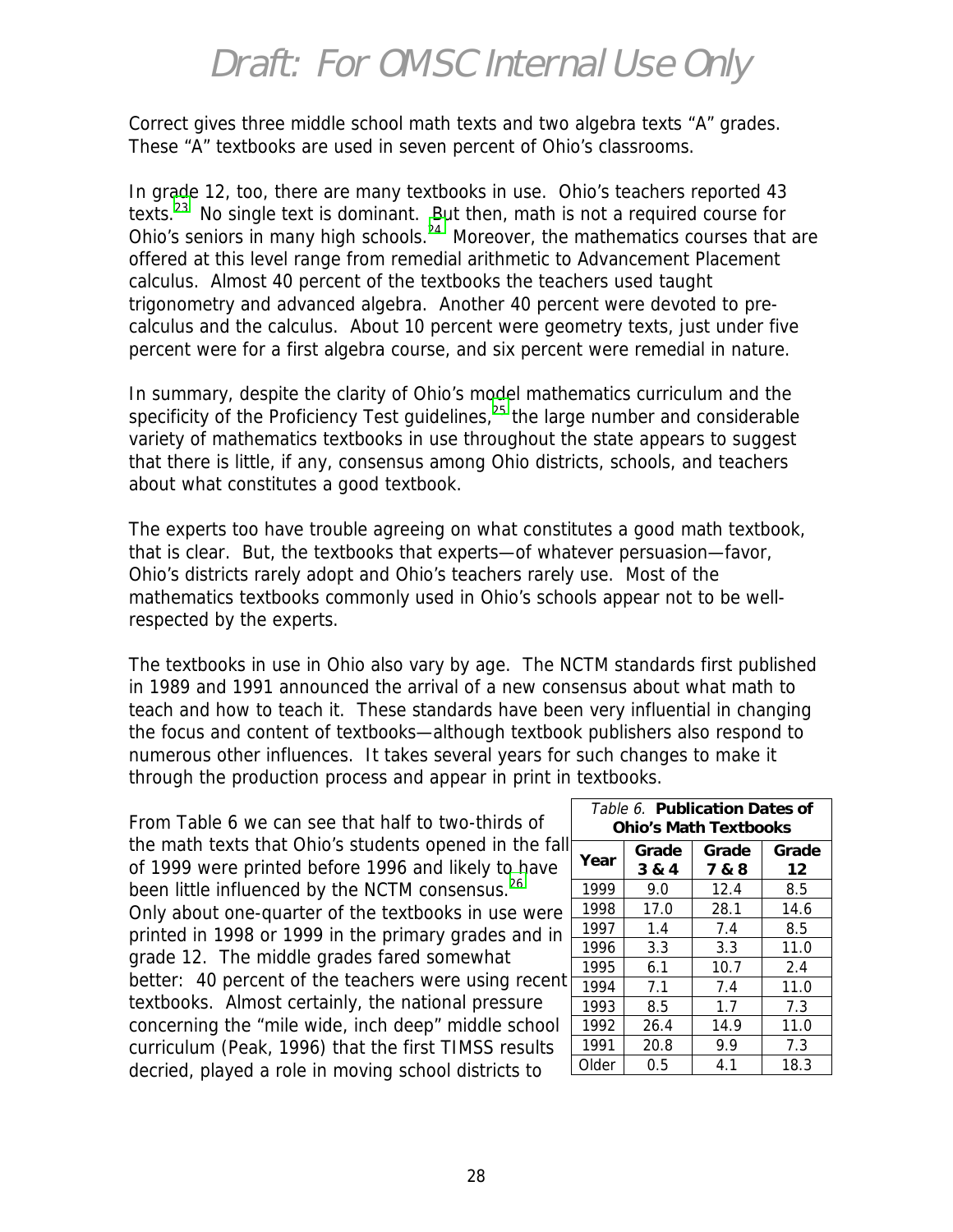seek newer textbooks at this level. Still, as discussed above, whether districts chose well remains to be seen.

#### **Understanding the Evidence about Textbooks**

We want to believe, and teachers want to believe, that textbooks make a difference. Still, the foregoing discussion raises a variety of doubts and concerns that need to be addressed.

- Is it possible that there are no substantive differences among textbooks? Given that Ohio's districts, by and large, do not choose the few textbooks that experts find to have merit, school staff may be selecting among textbooks that do not meaningfully differ. A critical question, of course, is whether the teachers who make up textbook adoption committees are aware that different, and possibly superior, textbooks exist. Then again, it is possible that the mathematics teachers who sit on adoption committees prefer middle-of-the-road textbooks.
- !"Is there no "hard" evidence to compare textbooks? Expert panels' opinions may be on the mark, but they disagree. Teachers' choices may be good ones. But how are we to know? Textbook publishing is a marketing-driven business. New, updated books by prestigious authors sell. States encourage textbooks to touch each standard they write. Clear omissions create failed sales. What is not available is unbiased, empirical evidence that shows how much and what learning a particular textbook produces. $27$
- Is it possible Ohio's teachers are not well qualified to select mathematics textbooks? Most school districts are small, often with fewer than 100 professional staff. Finding staff who have the time and the will to remain current with the literature and with new releases of textbooks is difficult for many districts.<sup>28</sup> Many staff members have taught for decades. Their focus has been on the classroom, not the profession. Their ties to professional associations, educational research, expert debate will have thinned. In addition, some claim that the professional training teachers receive is itself deficient (Gross, 1999). Recent evidence on U.S. teachers' knowledge of the fundamentals of mathematics and mathematical reasoning suggests that this knowledge is limited, often too limited to support more than surface-level teaching of mathematics (Ball, 1990; Ma, 1999).
- **I.** Is it possible that we have reached a point where the accumulated wisdom about learning and learning mathematics is no longer correct? The past century has seen startling developments in how we understand learning: from Freud's psychiatry to Watson's behavior therapy, to Skinner's free operant conditioning, to Piaget's stages—and somewhere in all that is the thought and influence of John Dewey. Over the past two decades that accumulated wisdom has seen dramatic and accelerating reshaping in the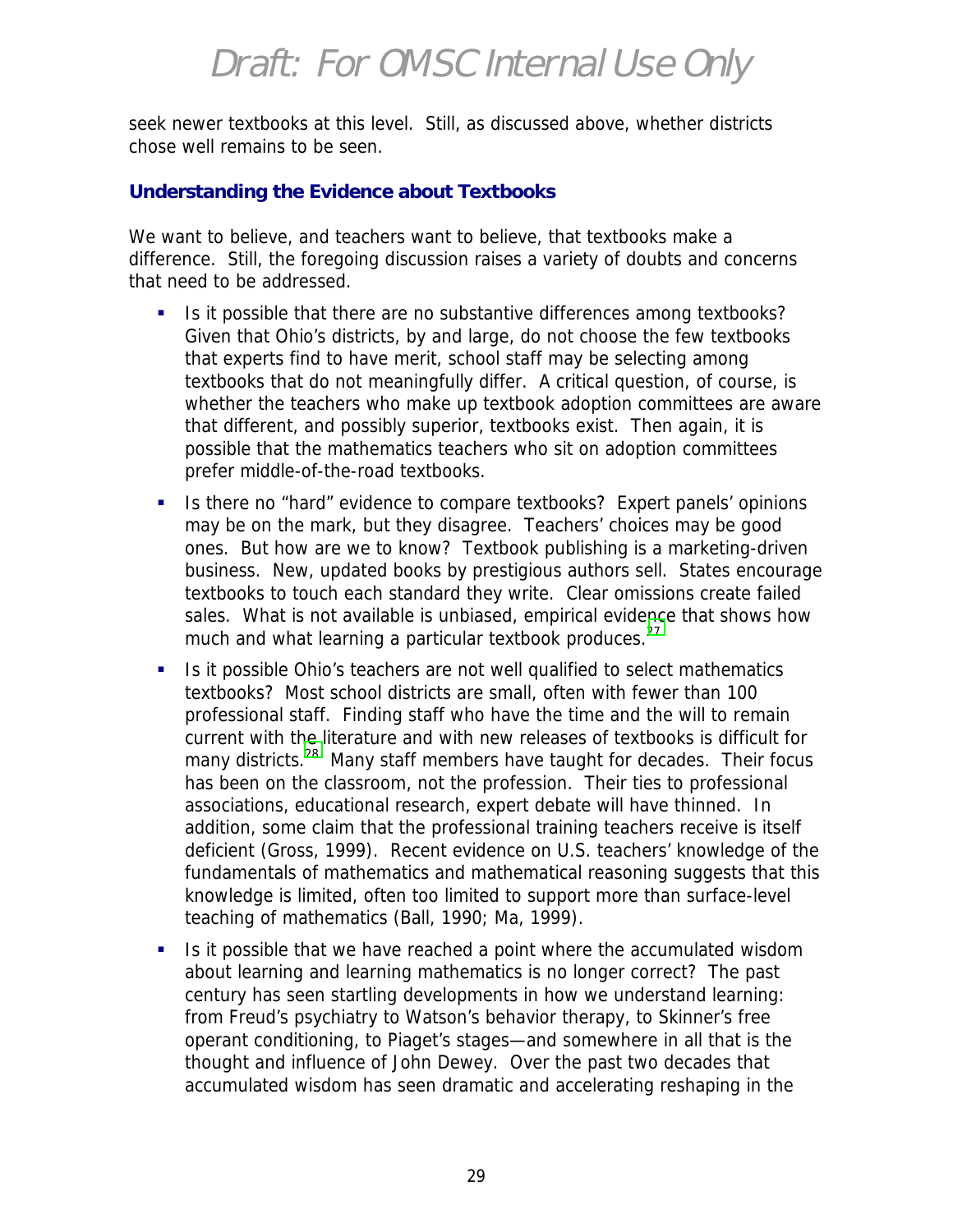hands of constructivist educators and cognitive scientists (Bransford, 1999; Bruer, 1993).

The average Ohio teacher is now in his or her forties. S/he obtained the teaching credential 15 or more years ago. Unless the teacher has been very diligent, s/he will be ignorant of the full scope and consequences of these changes in understanding for mathematics instruction (Bailey, 1996; Devlin, 2000). Their accumulated repertoire of tools and practices—more precisely, their personal understanding about why, when, and how to employ these tools and practices—may not be consistent with the reasons now being offered to justify changed practice (Cohen, 1990). Under these conditions, they cannot make wise decisions about textbooks and other instructional supports.

Other nations face this issue as well. And some have tools and practices to assure teachers remain stay well versed and motivated. In Japan, for instance, research lessons (Lewis & Tsuchida, 1998) bring teachers together around critical issues in applied pedagogy. These lessons focus the attention of groups of teachers over time as they engage in jointly designing and building effective demonstration lessons. The lesson must be justified both theoretically and practically, enforcing links to the research and what is known of best practice. Because this work focuses closely on teachers' own practical needs, because it brings the resources of teachers from different schools together, because it extends the work and the conversations about the work over time and across the daily boundaries of the single classroom, the research lesson concept bodes well for helping teachers generate new solutions, supported by applied and theoretical research, and empowered by the energy of a fellowship of peers (see Stigler & Hiebert, 1999).

!"Is it possible that most U.S. mathematics textbooks do not contain the right material? As part of TIMSS, samples of mathematics textbooks for all participating nations were analyzed. This confirmed that most American texts contain far more material covering far more topics per grade than is the case in most other nations (Schmidt et al, 1999). Moreover, American textbooks appeared disjointed and are highly repetitive from grade to grade. Teacher editions typically add little more than correct answers for the student exercises.

Textbooks in several other nations are much richer for teachers and students, providing numerous worked-out examples and illustrated processes. Materials for teachers focus more often on underlying principles and other materials suitable for self-study and guided lesson development. Over three-quarters of the space in Japanese seventh grade student math texts, for instance, is devoted to detailed, worked-out, alternative solution strategies and procedures. This rich help occurs on only about one-third of the pages of U.S. texts. Instead, almost half the space is devoted to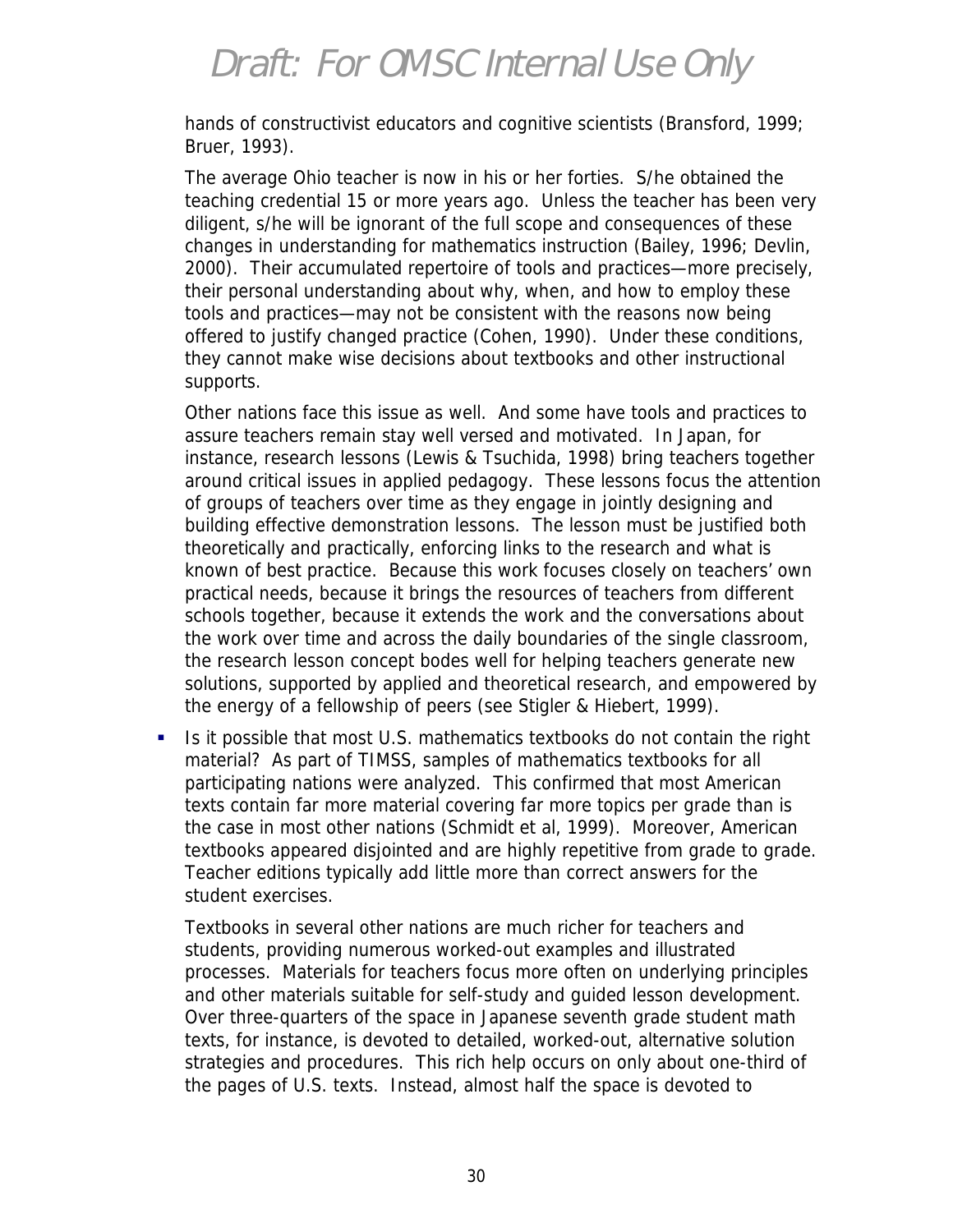unsolved exercises and another fifth to largely irrelevant illustrations (Mayer, Sims, & Tajika, 1995).

!"Is it possible Ohio's mathematics teachers should use textbooks more? If Ohio's districts were consistently to use the best textbooks—whatever those are—and to depend on them for most instruction, would that improve teaching and learning? Recall the discussion above about the amount of textbook use. Only about one-fifth of third and fourth grade teachers, one quarter of seventh and eighth grade teachers, and less than forty percent of twelfth grade teachers base more than three-quarters of their teaching time on textbooks. This distribution is similar to what is true in much of the U.S.

However, one set of very high performing school districts, the First in the World Consortium outside Chicago, presents a very different profile. There are no eighth grade math teachers there who do not use a textbook. Nearly all (90 percent) of the eighth grade teachers base over half their teaching time on textbooks. Over half (55 percent) base more than three-quarters of their teaching on textbooks (Kimmelman, 1999, p. 20). Recall that this group of 20 districts outperformed all nations in TIMSS, except Singapore. Surely, more than textbook use was responsible. However, these districts' consistent curriculum supported by good textbooks and skilled teachers clearly made a difference.

What if all these doubts are true? Then, in the effort to improve mathematics education, are we not in fact asking teachers to do what they have not been trained to do? With limited tools? With the wrong tools? Under difficult conditions? With no time? And little support? Fortunately, the answer to each of these questions is not an unqualified negative. However, there is a lot of uncertainty. Textbooks and teachers, with students, are at the core of the learning enterprise (at least as we know it in schools). Textbooks need to be the best they can be. Teachers need the best support we can supply, especially if we are also asking that their teaching must change.

Next, we examine closely some aspects of teaching and learning in Ohio today, aspects that are central to the changed teaching being urged.

#### **The Culture of Teaching Mathematics: How Is Instruction Delivered?**

We asked the teachers how often they had their classes work as a single unit, as groups of students, or as individuals; how often they assigned homework; and how often they asked their students to do certain classroom tasks, such as practicing computation, using computers, writing equations, analyzing relationships by using tables, charts, and graphs, and explaining the reasoning behind their ideas.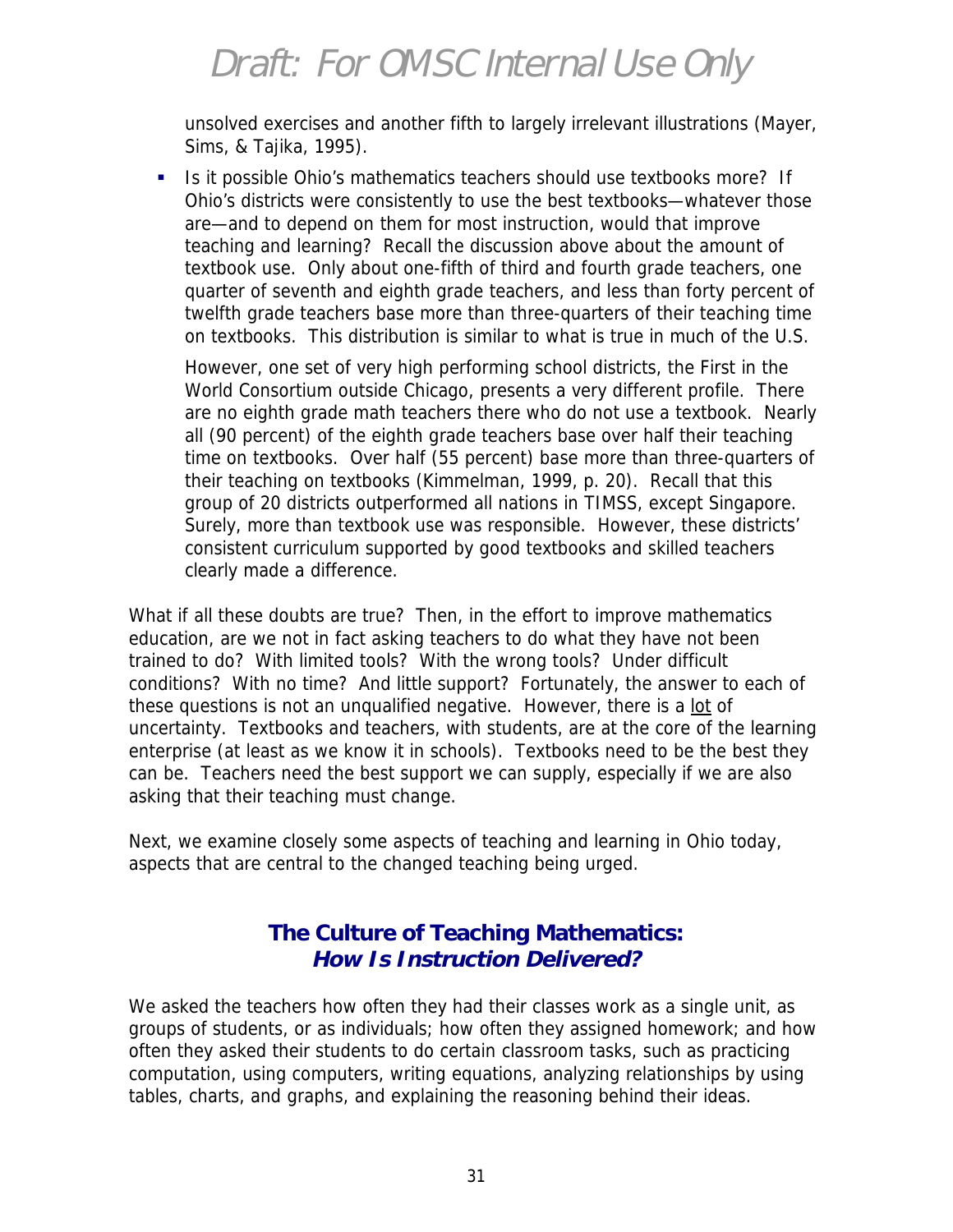Because these questions were also asked in TIMSS, they permit comparison of Ohio's teachers' classroom practices to other teachers in the U.S. as well as those from other nations. They also permit some sensing of where Ohio's teachers' practice stands with respect to the NCTM standards and other calls for reforming practice.

Authoritative reviews of research confirm that two factors are most influential in student learning: instructional quantity and metacognitive opportunities (Wang, 1990). Hardly surprisingly, more opportunities to learn and to work at learning are predictive of greater learning. When these opportunities include practice in having children monitor their own learning, such as planning to learn more effectively and testing alternative learning strategies for themselves, learning begins to accelerate. The latter factor tends to occur more frequently and to have greater impact when students are actively engaged in their work, when the challenge presented "grabs" them and focuses their attention and minds, and when they have opportunity to build their own solutions rather than simply regurgitating givens (cf. Brown & Campione, 1996). Classrooms that encourage this factor tend to be more collaborative in nature, less teacher-dominated than others.

#### **The Organization of Instruction**

The way teachers organize classroom instruction and the relationship between teacher and student and among students are indirect estimates of the collaborative nature of the instruction that takes place there.<sup>29</sup> Nevertheless, inspection of the patterns observed and comparing them to patterns elsewhere may help us understand the condition of mathematics teaching and learning in Ohio.

| Table 7. Ohio Teachers' Reports of Class Organization for Mathematics Instruction <sup>30</sup> |                |      |      |              |      |      |          |      |      |
|-------------------------------------------------------------------------------------------------|----------------|------|------|--------------|------|------|----------|------|------|
|                                                                                                 | Grades 3 & 4   |      |      | Grades 7 & 8 |      |      | Grade 12 |      |      |
| (in percent)                                                                                    | Rare           | Some | Most | Rare         | Some | Most | Rare     | Some | Most |
| Whole class, teacher led                                                                        | O              | 42   | 58   | 2            | 53   | 46   |          | 40   | 60   |
| Whole class, students<br>responding to each other                                               | 3              | 64   | 33   | 10           | 68   | 21   |          | 61   | 32   |
| Individual work, teacher assisted                                                               | $\Omega$       | 54   | 45   | 2            | 48   | 50   |          | 41   | 57   |
| Individual work, independent                                                                    | 10             | 56   | 33   |              | 59   | 24   | 13       | 59   | 29   |
| Small groups, teacher assisted                                                                  | $\mathfrak{D}$ | 80   | 18   | 4            | 74   | 23   | 5        | 67   | 29   |
| Small groups, independent                                                                       | 12             | 78   | 10   | 20           | 72   | 9    | 15       | 75   | 10   |

Table 7 compares whether instruction is teacher-led, in three work clusterings: whole class, small student groups, or individual work. Teacher-led or assisted

instructional patterns predominate at all levels, very closely split between whole class and individual student work. On the other hand, it is apparent that in Ohio's math classrooms all of these six choices can be found, and with considerable frequency. This suggests that teachers are comfortable mixing and matching classroom organization patterns as needed.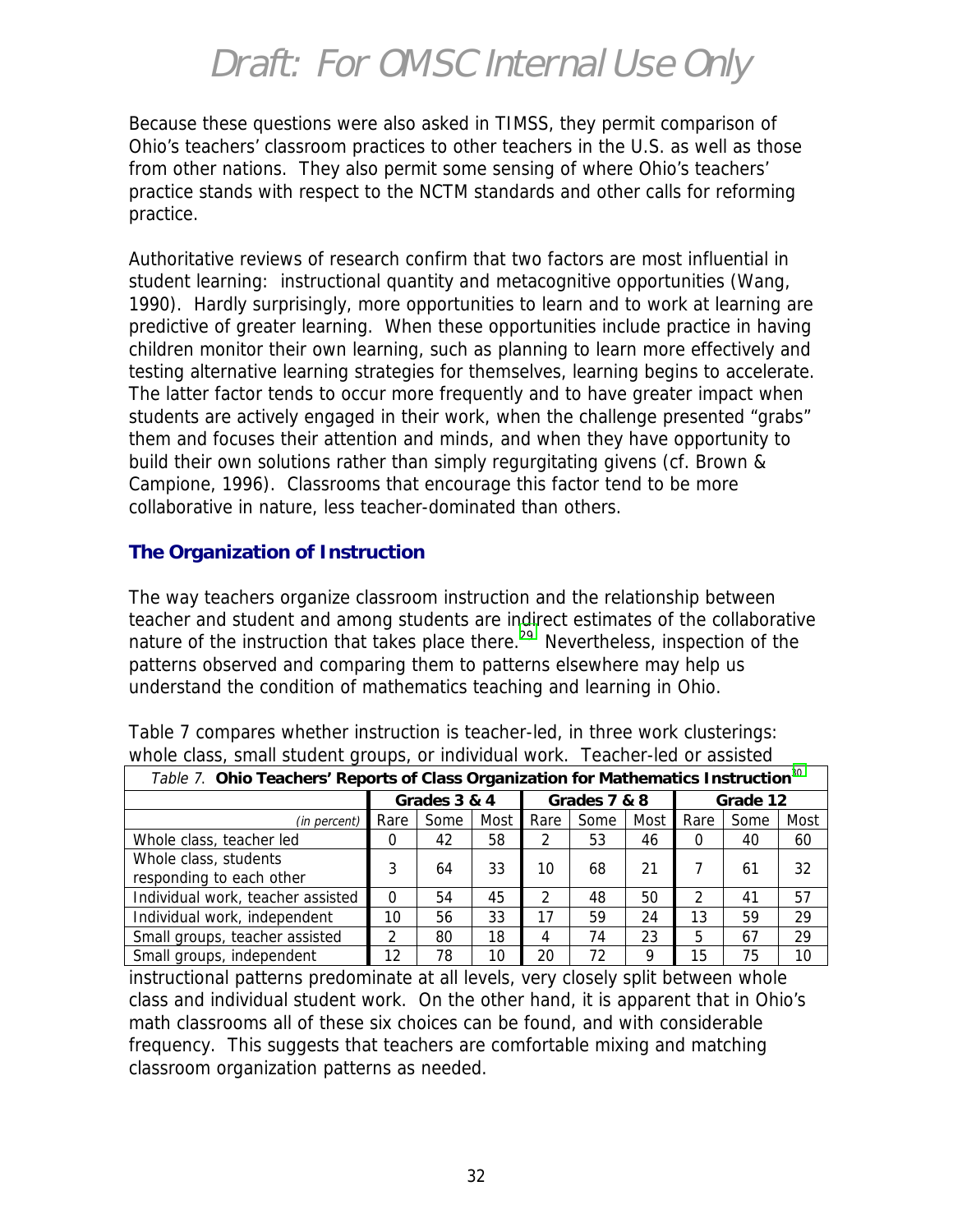There appear to be no sharp differences in this table between primary, middle, and secondary school. The twelfth grade teachers are somewhat more likely to use teacher assisted individual work. The middle school teachers do teacher-led whole class instruction a little less often. On the whole, it is tempting to read Figure 6 as supporting instructional organization of the typical pattern commonly expected: teacher-led portions occurring most days, giving way most days to some individual, teacher supervised practice, with occasional group work when appropriate.

How does this compare to organizational patterns elsewhere? In Table 8 we compare Ohio to the U.S. overall, to Japan, and to the First in the World Consortium, the high performing Chicago suburbs which participated in TIMSS as a "mini-nation" of its own. The similarity between Ohio and the U.S. is striking. The

| Table 8. Teachers' Reports of Class Organization for Mathematics Instruction <sup>31</sup> |                              |    |     |       |      |    |     |       |
|--------------------------------------------------------------------------------------------|------------------------------|----|-----|-------|------|----|-----|-------|
|                                                                                            | Grades 3 & 4<br>Grades 7 & 8 |    |     |       |      |    |     |       |
| (Percent responding "most lessons" or "all<br>$lessons$ "                                  | Ohio                         | US | FiW | Japan | Ohio | US | FiW | Japan |
| Whole class, teacher led                                                                   | 58                           | 54 | 48  | 78    | 46   | 49 | 75  | 78    |
| Whole class, students responding to<br>each other                                          | 33                           | 32 | 37  | 50    | 21   | 22 | 42  | 22    |
| Individual work, teacher assisted                                                          | 45                           | 55 | 24  | 34    | 50   | 50 | 35  | 27    |
| Individual work, independent                                                               | 33                           | 15 | 26  | 25    | 24   | 19 | 22  | 15    |
| Small groups, teacher assisted                                                             | 18                           | 20 | 36  |       | 23   | 26 | 20  |       |
| Small groups, independent                                                                  | 10                           | 11 | 23  | າ     | Q    | 12 | 16  |       |

NOTE: Each cell of this table presents the combined percentages for two response categories—"most lessons" and "all lessons"—of the four available for the question asked each population. The percentages across the cells within the table should therefore not be expected to sum to 100 by row or by column.

largest exception occurs in independent individual work. Ohio's teachers, particularly in the primary years, are more apt to make use of this mode than is true for the rest of the U.S. In the primary grades they are also somewhat less likely to turn to teacher supervised individual work. What this means is not clear, although, as with textbooks, it lends some support to the wider range of approaches in use in Ohio.

But this variety is not in evidence in Japan. There, over three-quarters of all instruction is teacher-led whole class instruction. At the elementary level, whole class with student interaction is also common, although much less so in the middle school years. Teacher-supervised individual work occurs far less often than in the U.S. or Ohio. Independent work is also not very common, nor is group work. Still, the TIMSS video study makes clear that in Japan this uniformity does not necessarily stifle student engagement (Stigler & Hiebert, 1999). In fact, Japanese instruction is often held up as an example of the instructional innovations that U.S. math education reformers want to see (Peak, 1996).

Compare also the patterns observed in the First in the World Consortium. There, unlike in Japan or Ohio, primary math teachers do considerable classroom group work, although whole class work remains the most common mode. Primary classes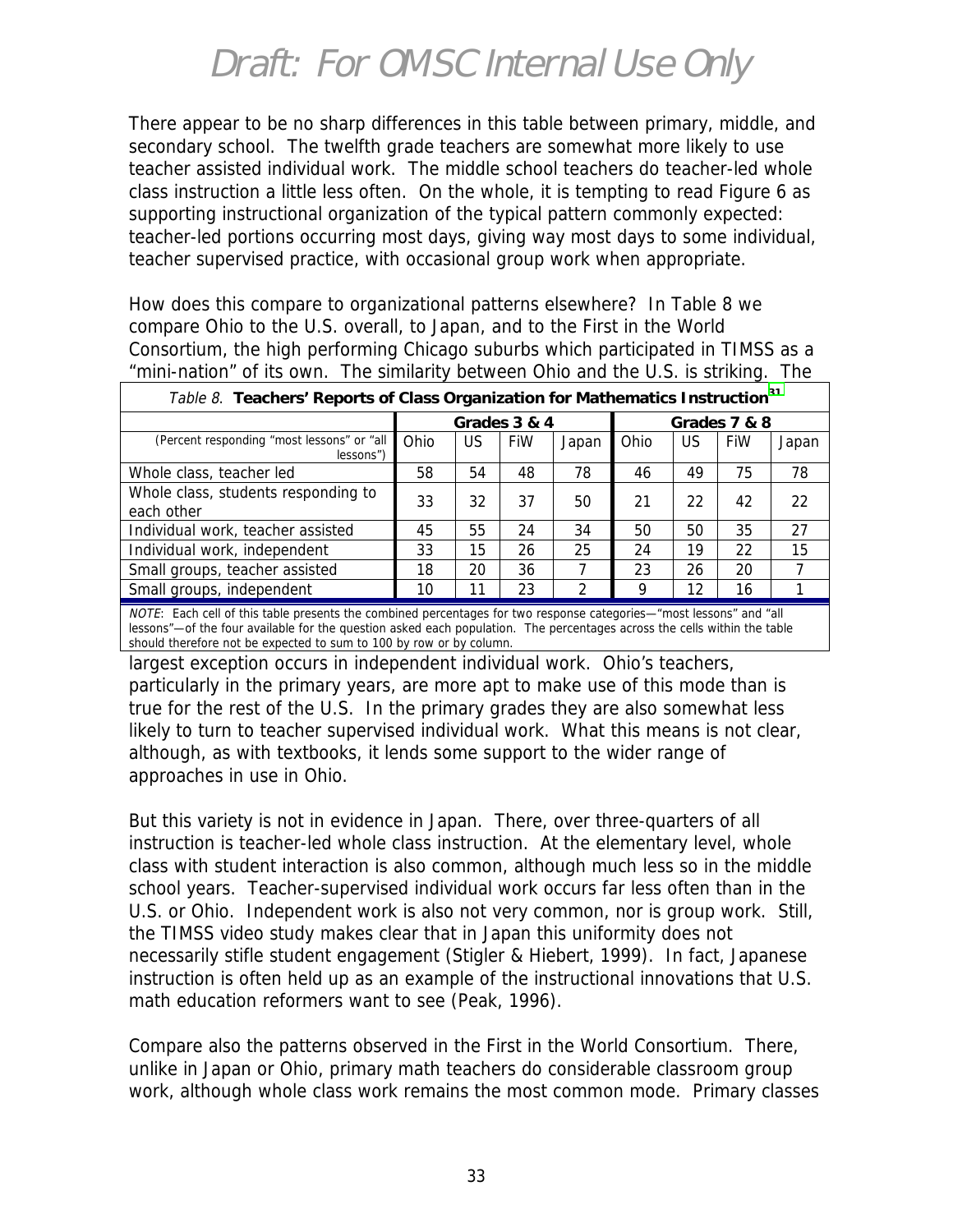also appear not to be as dominated by the teachers. However, the pattern is markedly different in middle school. Here most teachers work most of the time in teacher-led whole class instruction. Independent work is also teacher driven. The pattern looks remarkably similar to the Japanese.

Recall for a moment that U.S. schools' performance in TIMSS was above average internationally at grades three and four. It fell sharply in middle school. Is it possible that the organizational and instructional patterns that work best for children and for learning are different at these grade levels? A strong emphasis on whole class instruction was reported in most other countries with high achievement in TIMSS at the middle school level (Beaton, 1996). Is that pattern conducive at this level to a more focused, and possibly more rigorous approach to mathematics instruction? Certainly that is the implication of the data from the First in the World schools (Kimmelman, 1999, p.43).

#### **What Students Do during Mathematics Instruction**

However, it is also necessary to understand what students are asked to do within these classrooms. The organizational pattern, after all, is only a vessel: what students learn is a function of the opportunities they receive during instruction and what they are enable to do with those opportunities. Table 9 presents a variety of evidence.

| Table 9. Ohio Teachers' Reports of How Frequently Students Are Asked to Do Certain |      |                                                    |      |      |      |      |          |      |      |
|------------------------------------------------------------------------------------|------|----------------------------------------------------|------|------|------|------|----------|------|------|
|                                                                                    |      | Tasks During Mathematics Instruction <sup>32</sup> |      |      |      |      |          |      |      |
|                                                                                    |      | Grades 3 & 4<br>Grades 7 & 8                       |      |      |      |      | Grade 12 |      |      |
| (in percent)                                                                       | Rare | Some                                               | Most | Rare | Some | Most | Rare     | Some | Most |
| Explain reasoning behind ideas                                                     | 0    | 27                                                 | 73   |      | 30   | 69   | $\Omega$ | 27   | 73   |
| Represent and analyze<br>relationships using tables,<br>charts, or graphs          | 3    | 85                                                 | 12   | 7    | 77   | 16   | 8        | 59   | 33   |
| Work on problems which have<br>no immediate solution                               | 26   | 67                                                 | 7    | 17   | 67   | 15   | 15       | 58   | 27   |
| Use computers to solve<br>exercises                                                | 50   | 46                                                 | 4    | 60   | 36   | 4    | 60       | 32   | 8    |
| Write equations to represent<br>relationships                                      | 13   | 55                                                 | 32   | 12   | 54   | 34   |          | 36   | 63   |
| Practice computational skills                                                      |      | 17                                                 | 82   | 4    | 21   | 75   | 18       | 24   | 58   |

Two of these tasks occur in almost all mathematics classrooms in Ohio, occurring most days and at all grade levels. These are explaining the reasoning behind mathematical ideas and practicing computation skills, although this latter task declines somewhat in high school. That these occur frequently is encouraging: students need to understand mathematics conceptually and to drill its mechanics. How much each should be present is harder to answer.

Ohio's expectations call for an increased presence of algebra in junior high school. If it is there, we would expect to find considerable time spent on the second and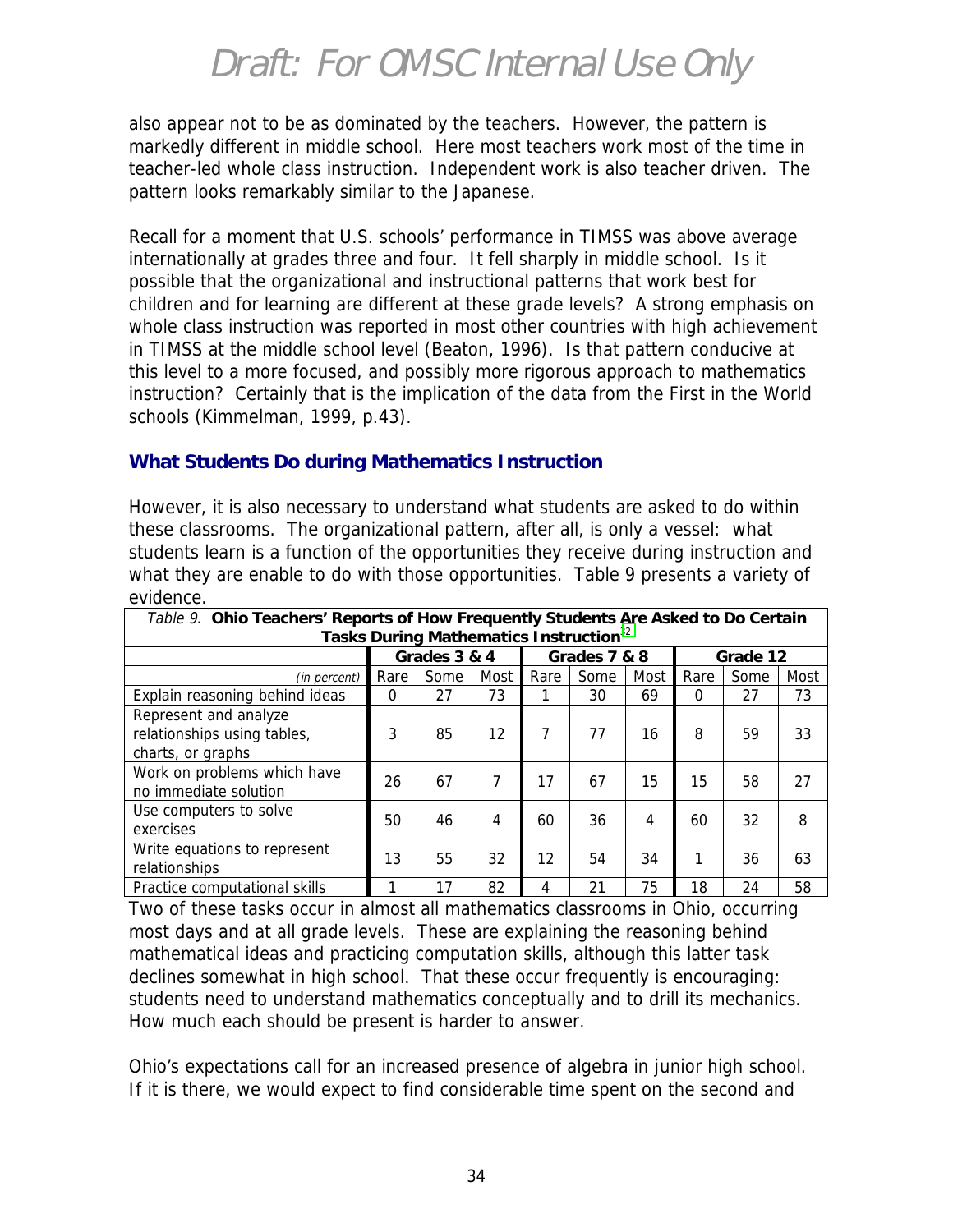fifth tasks in the Table 9, representing and analyzing relationships and writing equations. While these occur often in some lessons, only equation writing appears in about a third of most lessons. That seems low if algebra is being stressed. By high school equation writing is common and graphical representation is seen with considerable regularity. However, one could wish for these skills to be acquired and extended earlier than twelfth grade.

Allowing students to develop their mathematical and problem-solving skills in situations where the solution is not obvious, but requires some ingenuity and bringing together and applying a variety of knowledge and skill is a strategy many reformers recommend.<sup>33</sup> The recommendation has sound basis in research (Lemaire & Siegler, 1995). However, this activity hardly occurs in a quarter of Ohio's primary level math classrooms. Yet, this is where much of the early learning of what mathematics is and can be should occur.<sup>[34](#page-51-0)</sup>

While the availability of computers in mathematics classrooms is often more related to district wealth than any substantive pedagogical reason, where they are present, they can offer a variety of alternative mathematical exposures to students. However, they appear little used in Ohio's mathematics classrooms, regardless of grade level. In over half the classrooms they are never or rarely used in mathematics. In middle and high school they are used for some lessons in only about a third of the classrooms. Yet, this is precisely where computers in mathematics have available a relatively rich territory of materials and resources, with many software programs, applications, and emulations available.

We turn now to some comparative data, again using TIMSS, to provide a sense of whether the Ohio experience is unique. In Table 10, we compare the tasks Ohio's third and fourth grade students are asked to do to those in the U.S. and in the First in the World Consortium. Overall, what Ohio's primary school pupils are asked to

| Table 10. Teachers' Reports of How Frequently Third and Fourth Grade Students Are |          |              |      |      |      |      |      |                       |      |  |
|-----------------------------------------------------------------------------------|----------|--------------|------|------|------|------|------|-----------------------|------|--|
| Asked to Do Certain Tasks During Mathematics Instruction <sup>35</sup>            |          |              |      |      |      |      |      |                       |      |  |
|                                                                                   |          | Ohio<br>U.S. |      |      |      |      |      | <b>FIW Consortium</b> |      |  |
| (in percent)                                                                      | Rare     | Some         | Most | Rare | Some | Most | Rare | Some                  | Most |  |
| Explain reasoning behind ideas                                                    | $\Omega$ | 27           | 73   |      | 28   | 71   | 0    | 14                    | 86   |  |
| Represent and analyze<br>relationships using tables,<br>charts, or graphs         | 3        | 85           | 12   | 10   | 81   | 9    | 9    | 86                    | 5    |  |
| Work on problems which have<br>no immediate solution                              | 26       | 67           | 7    | 35   | 59   | 7    | 22   | 64                    | 14   |  |
| Use computers to solve<br>exercises                                               | 50       | 46           | 4    | 60   | 39   | 1    | 36   | 64                    |      |  |
| Write equations to represent<br>relationships                                     | 13       | 55           | 32   | 18   | 55   | 28   | 5    | 65                    | 30   |  |
| Practice computational skills                                                     |          | 17           | 82   |      | 29   | 70   | 2    | 40                    | 58   |  |

in math class appears fairly similar to the U.S. average. Somewhat more of Ohio's students at this age group are exposed to using equations to show relationships, or,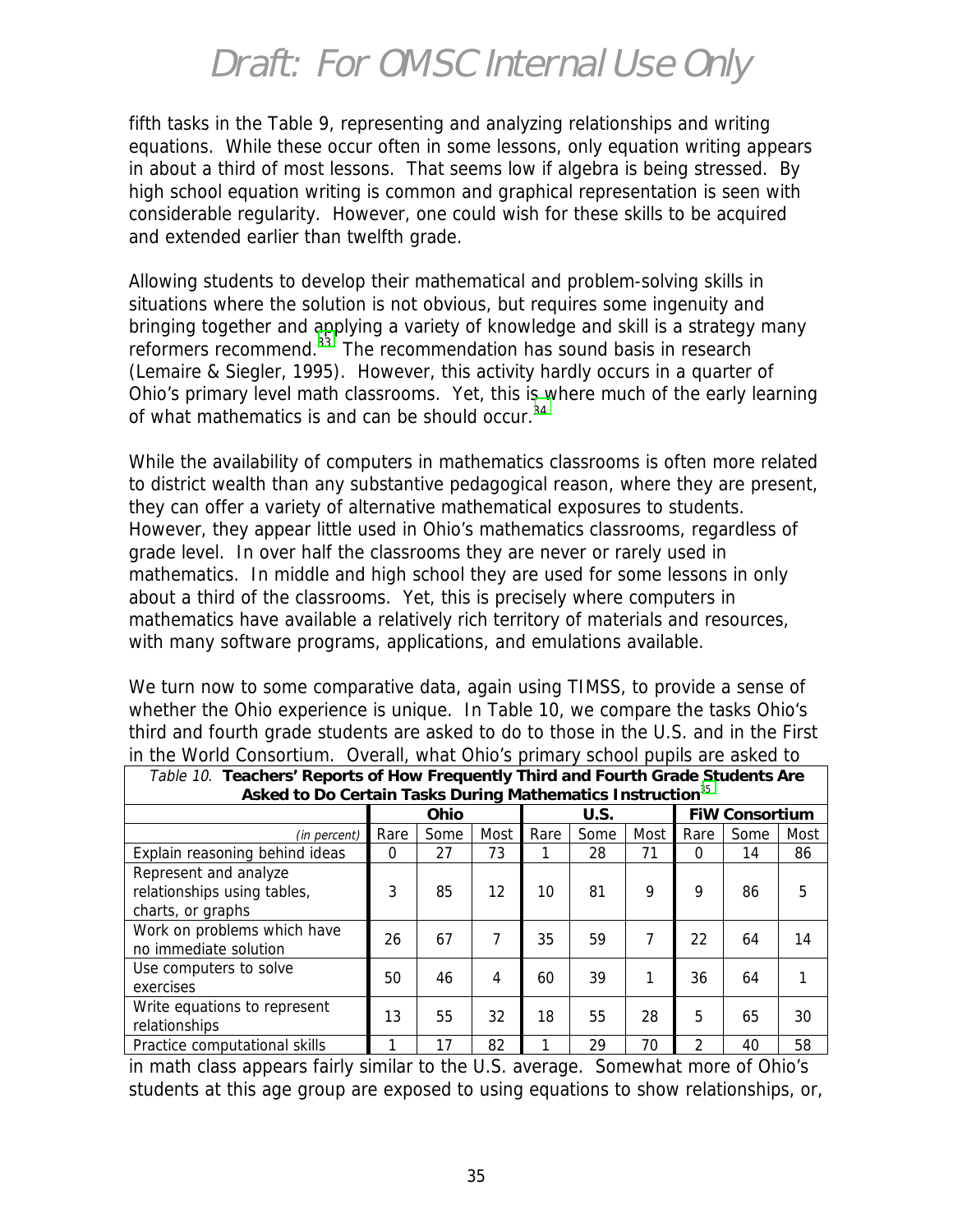more accurately put, fewer classrooms receive no exposure to this. This lower likelihood of no exposure also applies to table and graph use, problems without obvious solutions, and computer use. However, at this level Ohio's students typically are considerably more likely to practice computation than elsewhere in the U.S.

A comparison to the First in the World Consortium brings out a few more differences. In these high performing schools, the emphasis on computational practice most lessons is reduced sharply. Instead, more time is spent there on working on the reasoning around mathematical ideas, and somewhat more on problems without immediate solutions. Table 11 extends the comparison to the middle school years.

| Table 11. Teachers' Reports of How Frequently Seventh and Eighth Grade Students Are |              |      |      |      |                       |      |          |      |          |
|-------------------------------------------------------------------------------------|--------------|------|------|------|-----------------------|------|----------|------|----------|
| Asked to Do Certain Tasks During Mathematics Instruction <sup>36</sup>              |              |      |      |      |                       |      |          |      |          |
|                                                                                     | U.S.<br>Ohio |      |      |      | <b>FIW Consortium</b> |      |          |      |          |
| (in percent)                                                                        | Rare         | Some | Most | Rare | Some                  | Most | Rare     | Some | Most     |
| Explain reasoning behind ideas                                                      |              | 30   | 69   |      | 32                    | 67   | $\Omega$ | 24   | 76       |
| Represent and analyze<br>relationships using tables,                                | 7            | 77   | 16   | 15   | 73                    | 12   | 7        | 72   | 21       |
| charts, or graphs                                                                   |              |      |      |      |                       |      |          |      |          |
| Work on problems which have<br>no immediate solution                                | 17           | 67   | 15   | 24   | 65                    | 11   | 14       | 68   | 17       |
| Use computers to solve<br>exercises                                                 | 60           | 36   | 4    | 76   | 21                    | 3    | 44       | 56   | $\Omega$ |
| Write equations to represent<br>relationships                                       | 12           | 54   | 34   | 5    | 58                    | 37   | $\Omega$ | 23   | 77       |
| Practice computational skills                                                       | 4            | 21   | 75   | 11   | 31                    | 58   | 18       | 56   | 26       |

As in Table 10, Ohio's data are nearly identical to those for the U.S. overall. As in the primary classrooms, there are somewhat fewer middle grade classrooms in Ohio, relative to the U.S., where table and graph use, problems without obvious solutions, and computer use are instructional strategies not used by teachers. While these are positive signs for mathematics instruction, the indicator in this set for algebra—writing equations—in fact is slightly less common in Ohio's middle grade math classrooms than is typical for the U.S. as a whole. Striking at this level too is the fact that Ohio's middle school math teachers ask students to spend a lot more time practicing computation than is typical elsewhere.

A comparison to the Consortium here too sharpens distinctions observed at grades three and four (see Table 10). Over three-quarters of the math teachers in the middle schools there ask students to write equations in most or all lessons. In no teacher's class is this not a requirement, whereas that is so in one in eight Ohio middle grade math classes. Working with data relationships expressed in charts, graphs, or tables is also somewhat more frequent. On the other hand, in the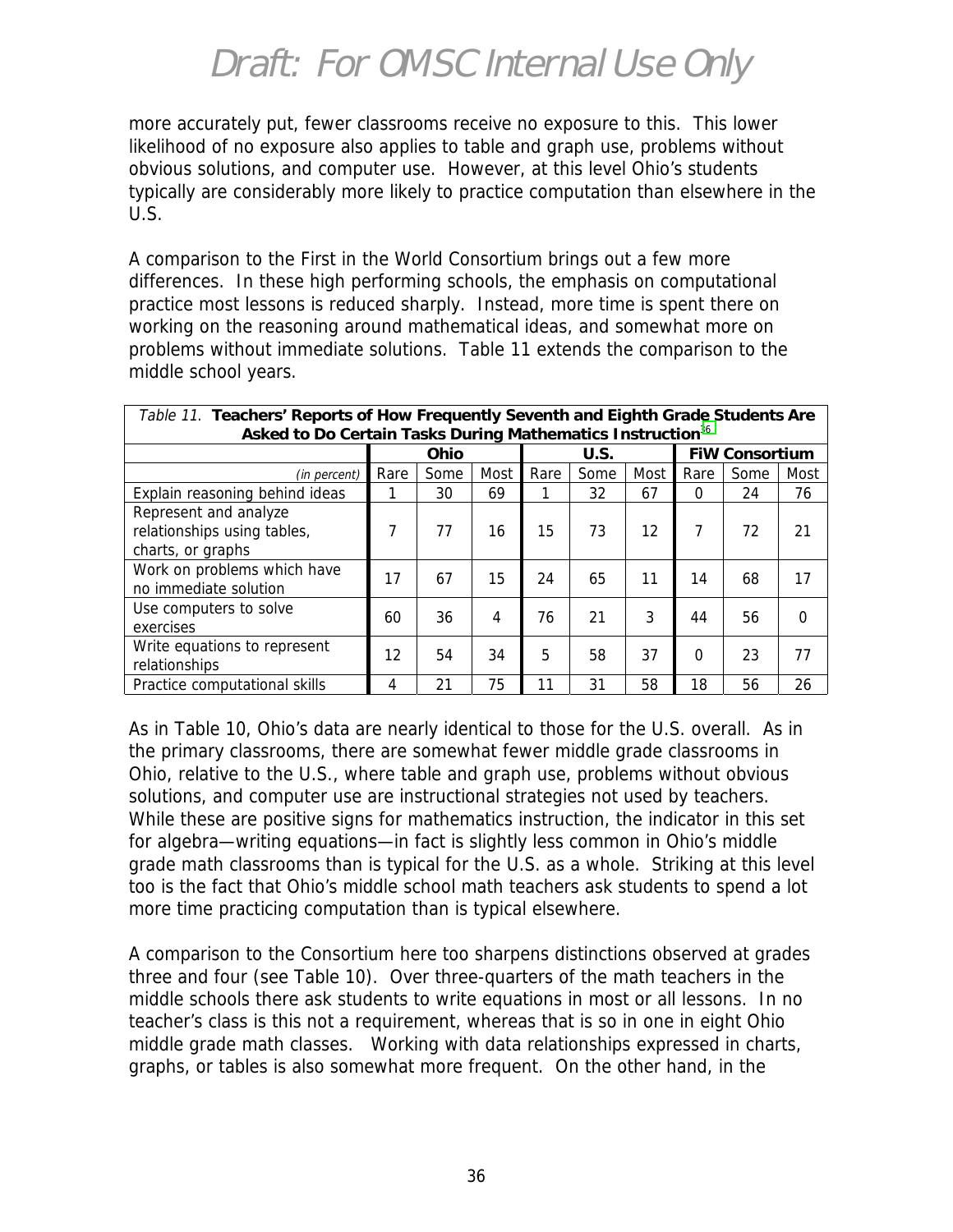Consortium middle schools, computational skill practice drops even more than it did in the primary grades.

#### Coming to Terms with the Evidence on What Is Taught and How It Is Taught

These survey data by themselves cannot comprehensively nor conclusively describe and explain the state of Ohio's K-12 mathematics education system. They do, however, provide new evidence and new perspective on what gets taught and how it gets taught in Ohio's public schools mathematics classes. Factored in with other information they will support better decision making about the future directions of Ohio's math education.

The picture they paint is of an education system that shares many of the faults and credits that accrue to the U.S. education system, within which it exists. These data, taken altogether, also suggest the Ohio system is no more focused and no less variable than the U.S. system. Good teaching and learning do occur. Ohio's statewide mathematics SAT average runs about 30 points above the U.S. average (Snyder, 1999, p. 151).<sup>37</sup> Reports from skilled teachers confirm numerous instances of excellent and creative teaching, representing a large but untapped reservoir of talent (Otto, 2000).

On the other hand, even in Ohio schools that are working hard, teaching and learning are not always what they can be (Hewson & Kahle, 1999). The survey data suggest that most Ohio school districts expect, and most mathematics teachers try, to teach too many topics within curricular structures that are not well rationalized or articulated. Districts appear to lack a commitment to a consensus about what constitutes the core of mathematical knowledge and skills that students should acquire, instead adding topics throughout the curriculum. By doing so, they continue to deprive teachers of the opportunity to teach mathematics deeply and to mastery for all students.

Ohio's teachers are expected to convert the plethora of topics in the local curricula into coherent instruction. The resources they can turn to for support in this are relatively few: each other, local curriculum specialists, textbooks, possibly discussions about the impact and applicability of the national standards movement. The time they have available to work with these resources is minimal. Moreover, these resources are seen to be of limited assistance in focusing instruction, in setting priorities for what to teach, in supporting rigorous content, and selecting successful instructional strategy.

Of the available resources, only the Learning Outcomes for the Ohio Proficiency Tests are both authoritative in the state, and have begun to function to define the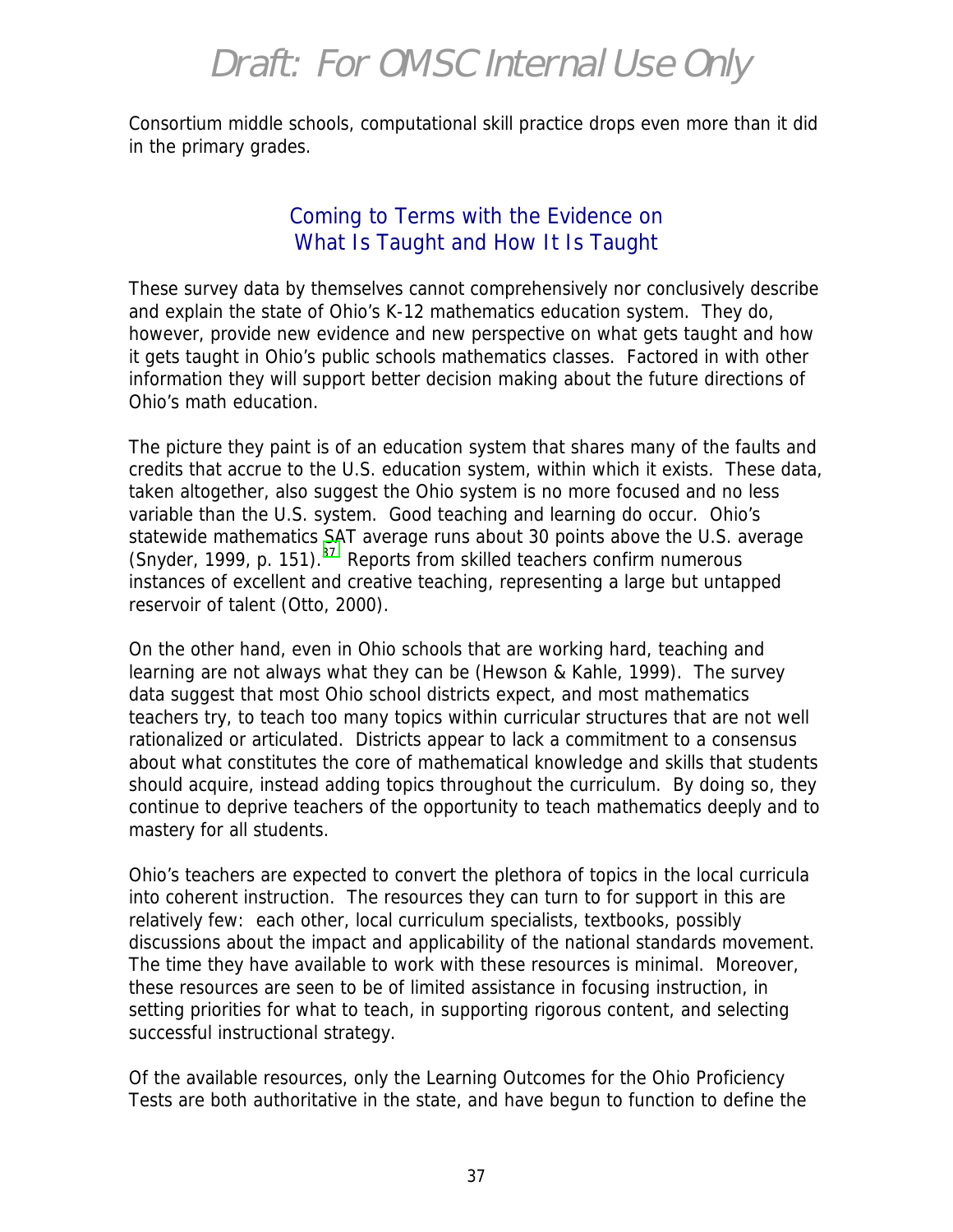critical elements of the mathematics curriculum (LOEO, 2000). The publication this year of district and school report cards has increased their prominence in focusing instruction. Still, the Learning Outcomes do not possess the detail, the rigor, nor the clarity that teachers need to convert curriculum to instruction. Nor are these really the charge of what are essentially testing specifications. That should be the consequence of state academic standards and districts' efforts to support teachers.

Undergirding the current and potential effectiveness of Ohio's mathematics educational system, of course, is the quality of its teachers. Hiring the best teachers is one aspect. More critical is the support provided to keep them the best (National Research Council, 2000a). Here Ohio's districts often seem to fall short, despite some good efforts. $38$  Certainly, in terms of classroom practice, the survey data suggest that Ohio's mathematics teaching and achievement is open to the same charges leveled recently against U.S. mathematics teaching and achievement.

In fact, we have uncovered lines of evidence that suggest Ohio may be doing less well than many other states. Mathematics curriculum appears to teach many topics later than elsewhere, topics are repeated over a wider range, teachers spend more time drilling basic computational skills, and classroom organization suggests strong dependence on traditional teaching patterns.

Changing schooling is surprisingly difficult (Tyack & Cuban, 1995), but not impossible (Fullan, 1991). What and how teachers teach is at the core of schooling. What we know about learning has changed (Bransford, 1999). This requires teaching change. But, in schooling, change cannot be uniform: "the search for answers to improving school performance and student achievement will never yield just one value—that is, solutions that will work for all schools and students in all times and places" (Ladd & Hansen, 1999).

But, the conditions and culture of schooling make this difficult. Teachers typically spend 35-40 hours per week alone in a classroom with 25 or so students. Add to this the routine work of reporting, planning, and paperwork, and there is very little time left for the kind of intense involvement in the intellectual enterprise of teaching and learning required to engender and maintain fundamental change.

Many teachers believe that the key to changing math education is *collaboration*. As one Ohio teacher told us (Otto, 2000), "The need for a cooperative venture in education—teachers to administrators to the state—is paramount." This theme permeates the relationships among teachers within the same school, districts, and subject areas. It extends to teachers across the state, as well as administrators, policymakers, business leaders, community members, and parents. No group alone will affect meaningful change in math and science education without cooperation, input, and collaboration from all others, Ohio's teachers claim.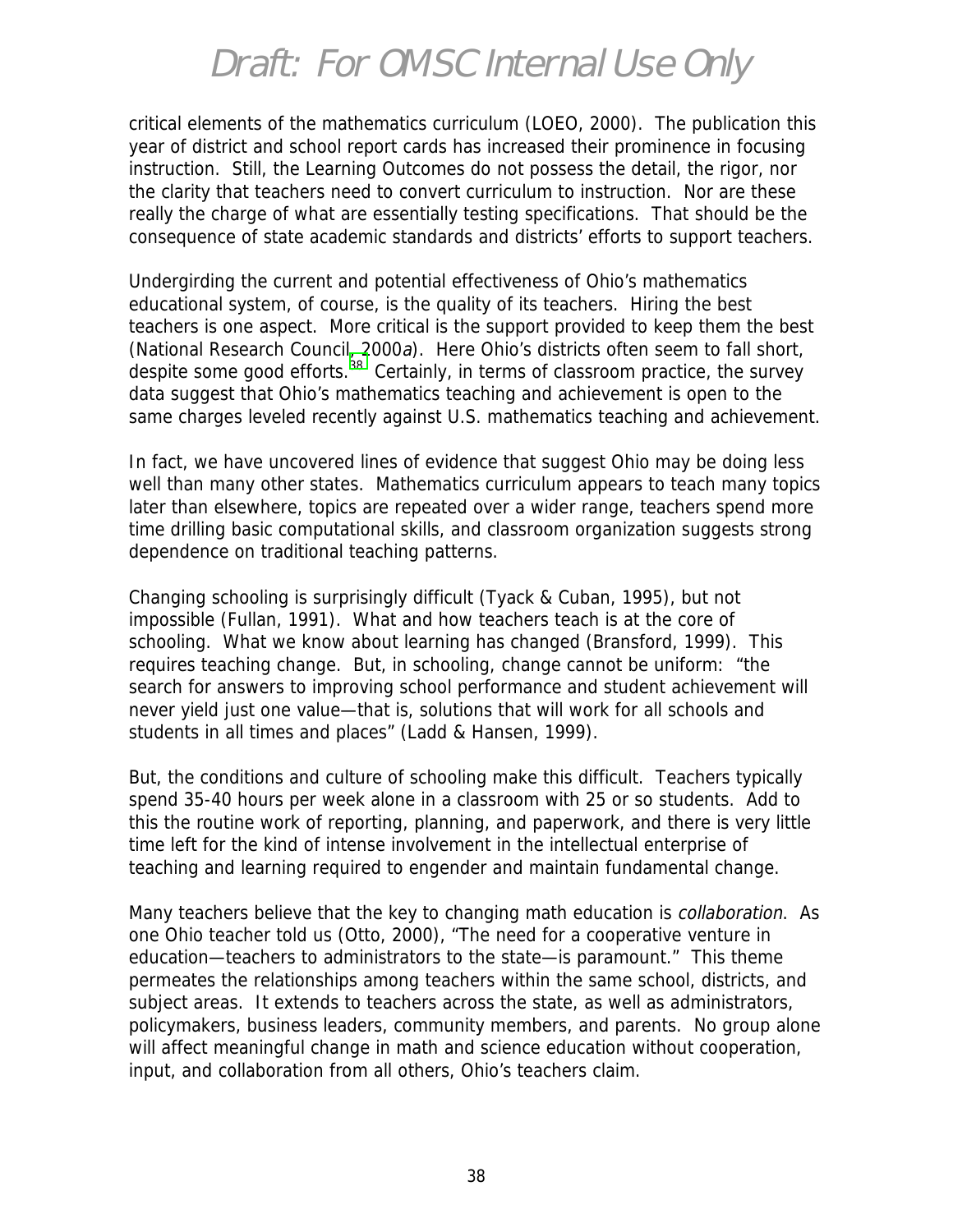Ohio's teachers convey an unsettling sense of isolation in their missions. Many feel alone, not simply when standing in front of their classrooms, but in their desire to do what needs to be done for the student. They feel little meaningful support from their administrations or communities. They feel at times ignored and discounted, even though they serve closest to the students themselves. And, as discussed elsewhere in this report, what tools and resources they do have available are often lacking.

Clearly, Ohio's mathematics teachers need to be better supported. This implies several opportunities:

- !"We need to learn more about the resources teachers currently use, with an eye to understanding their strengths and weaknesses, building on the first and remedying the latter. Despite their remarkable strengths, building a Model Curriculum and then expecting curriculum specialists to re-train teachers, for teachers to become familiar with it conceptually, and then to build suitably revised practice is somewhat naïve. Teachers work enmeshed in a web of local practice and belief and history and constraints. New concepts, new approaches may or may not fit that web. It will tend to shrug off what is different. Solutions that arise from within that web need to be identified and supported.
- We need to provide teachers with better knowledge of the consequences of the choices they make. This requires tools that measure student learning in relation to teaching initiatives, and in real time. Annual, standardized tests are potentially useful systemic accountability tools. They are not particularly useful to help teachers determine what works instructionally and what does not. What teachers need are measures that tell them whether this week's approach was more or less effective than last week's. Such measurement is not well supported in schools—and in fact is not likely unless schools and curricula become markedly more focused and rigorous.
- " Tools to help teachers see what works for them in their daily lives are valuable. But, these will generate only occasional, haphazard improvements unless they exist in an organizational culture that values reflection and encourages the experimentation and risk-taking that improvement requires. Most schools today are not institutions that foster these attitudes.
- Schools must become more supportive of teacher initiative. Teachers need more time and more frequent opportunity to work together on instructional problems. Teachers need opportunity to see and hear about other ways of structuring teaching and learning. Opportunities for mentoring and sharing need to exist in the routine of work life in schools, not just in set aside moments.
- **Teachers and administrators must learn to listen to students more. Learning** often starts when perception contradicts belief. The opportunity to make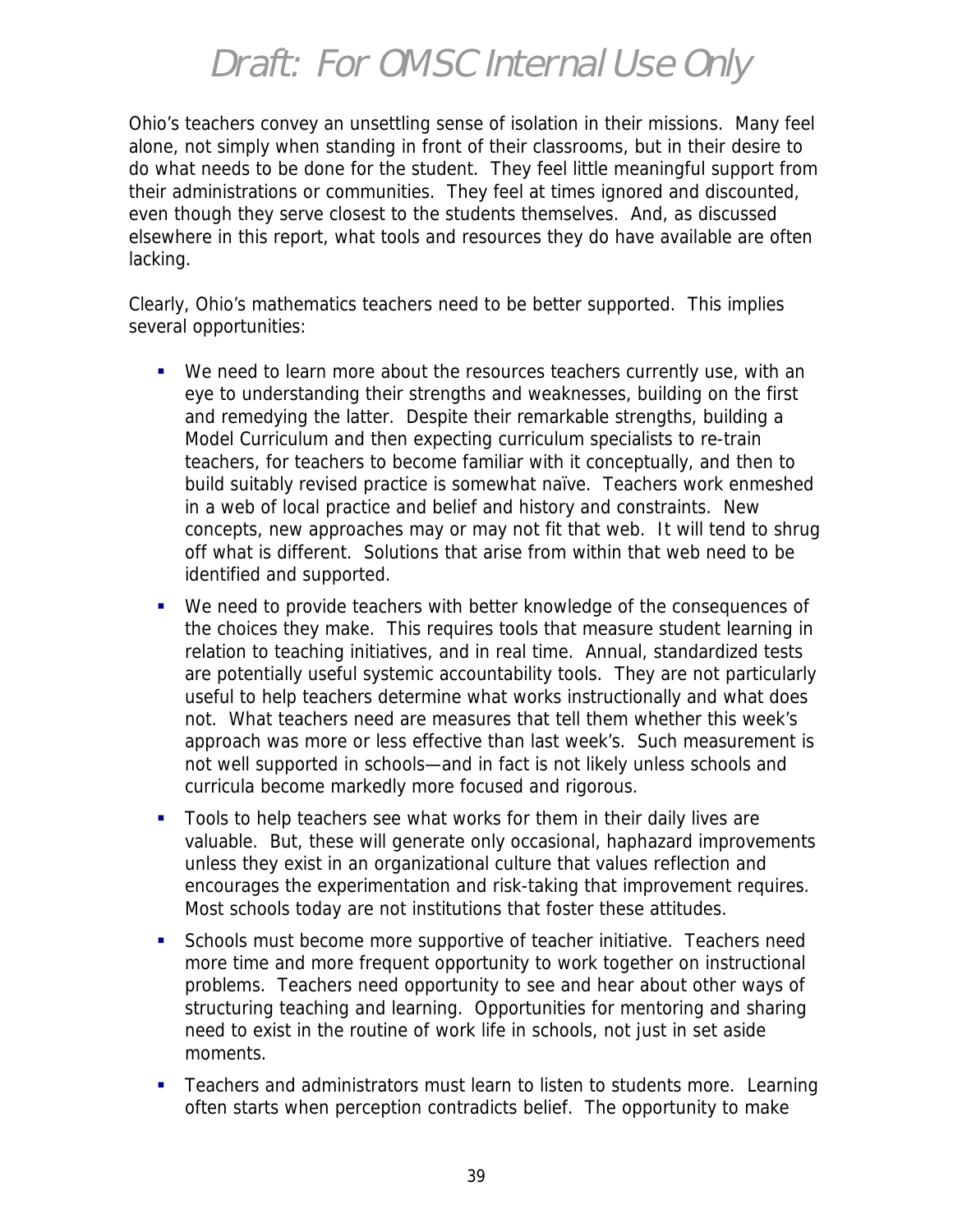this happen will not occur unless teachers know what students believe about mathematics. Given better knowledge about students, it is easier to structure class work so that students can meaningfully explore and invent, rather than memorize. Teachers and organizations that listen better to students will also listen better to adult staff. Here too the opportunities for perception to come into conflict with belief should be sought, and the motivation to change, to improve strengthened by the contradictions.

- !"Districts, schools, and staff must devote time to thinking hard about what is to be taught, when, to whom, and how. This will be hard and protracted work, but it will result in more focused curricula and enhanced opportunity for all students to be exposed to deep mathematical thought. It is not wise to expect each district to do this independently. Neither is it wise for a state agency to do this work alone. Rather, multiple long-term collaborative efforts reaching across the customary boundaries give great promise of building curricula that are focused, rigorous, yet have sufficient scope and depth. Support for such work should come from a wide range of participants, including the state, business, advocacy groups, academia, and research institutes.
- !"As these solutions come on track, an opportunity structure must be built for teachers to continually engage in deep and meaningful professional dialog about the craft of teaching, content knowledge, and the science of learning. This will require several modifications in how we structure schooling. A key will be to find the time for teaching staff not spent supervising students. In addition, teachers will need support to learn how to work together since, unlike other professionals, this is not something they have been trained for or have experienced.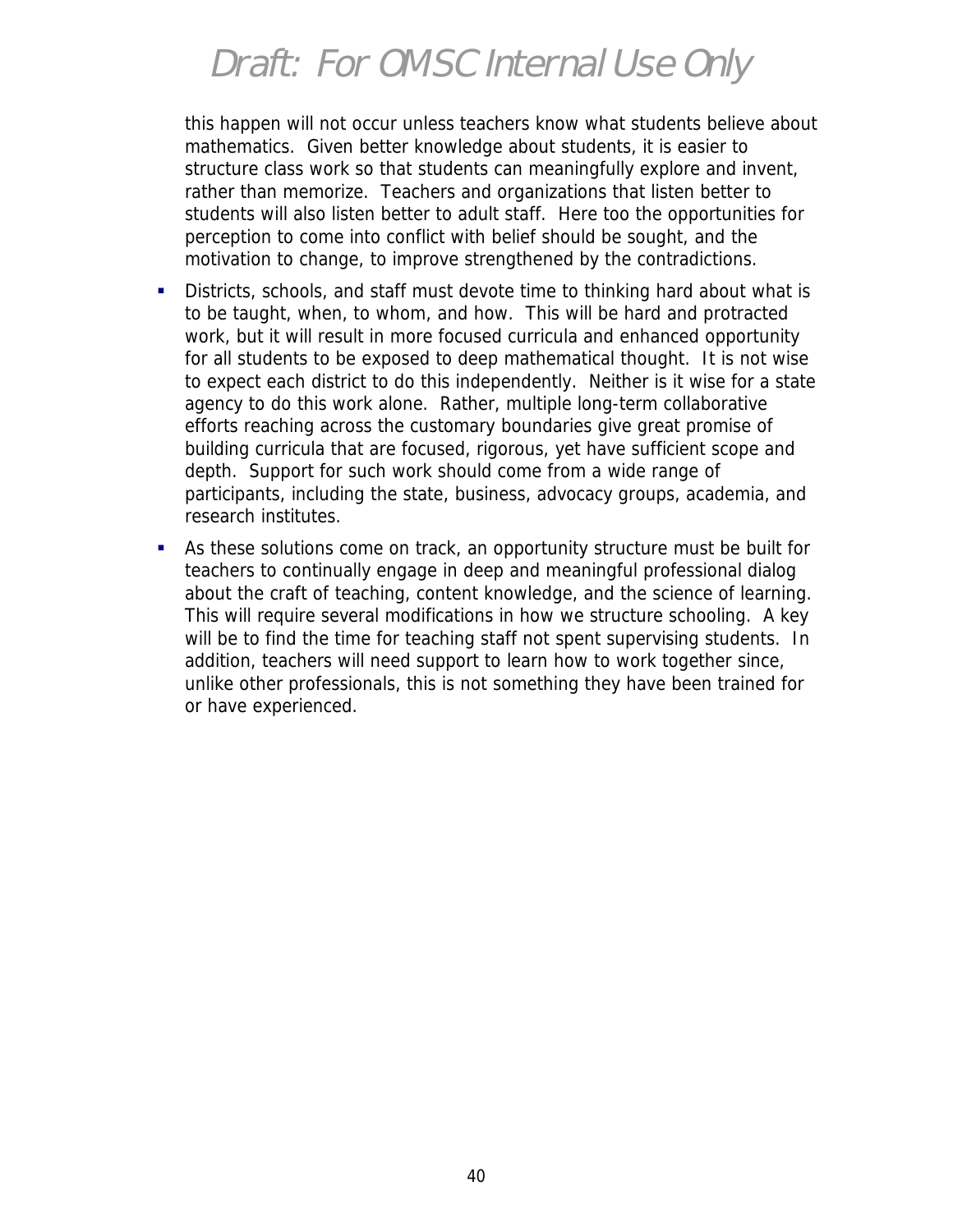#### **REFERENCES**

- Achieve, Inc. 1999. A New Compact for Ohio's Schools: A Report to Ohio's Educational Policy Leaders. Washington, DC: author.
- American Council on Education. 1999. To Touch the Future: Transforming the Way Teachers Are Taught. An Action Agenda for College and University Presidents. Washington, D.C.: author.
- Bailey, James. 1996. After Thought: The Computer Challenge to Human Intelligence. New York, NY: Basic Books.
- Ball, Deborah. 1990. "Prospective Elementary and Secondary Teachers' Understanding of Division," Journal of Research in Mathematics Education, 21, pp. 132-44.
- Beaton, Albert, I. Mullis, M. Martin, E. Gonzales, D. Kelly, & T. Smith. 1996. Mathematics Achievement in the Middle School Years : IEA's Third International Mathematics and Science Study. Chestnut Hill, MA: Center for the Study of Testing, Evaluation, and Educational Policy, Boston College.
- Belden, Nancy and A. Plattner. 1999. "Teacher Quality: A Review of Existing Survey Data," a report prepared for the Education Commission of the States. Washington, D.C.: Belden Russonello & Stewart.
- Berends, Mark. 2000. "Teacher-Reported Effects of New American School Designs: Exploring Relationships to Teacher Background and School Context" Educational Evaluation and Policy Analysis, 22, 1, p. 69.
- Bransford, John, A. Brown, & R. Cocking. 1999. How People Learn: Brain, Mind, Experience, and School. Washington, D.C.: National Academy Press.
- Brown, A. & J. Campione. 1996. "Psychological Theory and the Design of Innovative Learning Environments: On Procedures, Principles, and Systems," pp. 229-270 in L. Schauble & R. Glaser (eds.) Innovations in Learning: New Environments for Education. Mahwah, NJ: Lawrence Erlbaum.
- Bruer, John. 1993. Schools for Thought: A Science of Learning in the Classroom. Cambridge, MA: MIT Press.
- Clayton, Mark. 2000. "How a New Math Program Rose to the Top," Christian Science Monitor (May 23), p. 15. (Online at www.csmonitor.com/durable/2000/05/23/p15s1.htm)
- Cohen, David K. 1990. "A Revolution in One Classroom: The Case of Mrs. Oublier," Educational Evaluation and Policy Analysis, 12, 3(Fall), pp. 311-29.
- Darling-Hammond, Linda. 1999. Solving the Dilemmas of Teacher Supply, Demand, and Standards: How We Can Ensure a Competent, Caring, and Qualified Teacher for Every Child. Woodbridge, VA: National Commission on Teaching and America's Future.
- Devlin, Keith. 2000. The Math Gene: How Mathematical Thinking Evolved and Why Numbers Are Like Gossip. New York, NY: Basic Books.
- Farkas, Steve, J. Johnson, & T. Foleno with A. Duffett & P. Foley. 2000. A Sense of Calling: Who Teaches and Why. New York, NY: Public Agenda.
- Finn, Chester & M. Petrilli, eds. 2000. The State of State Standards 2000. Washington DC: Thomas B. Fordham Foundation. (Online at www.edexcellence.org/)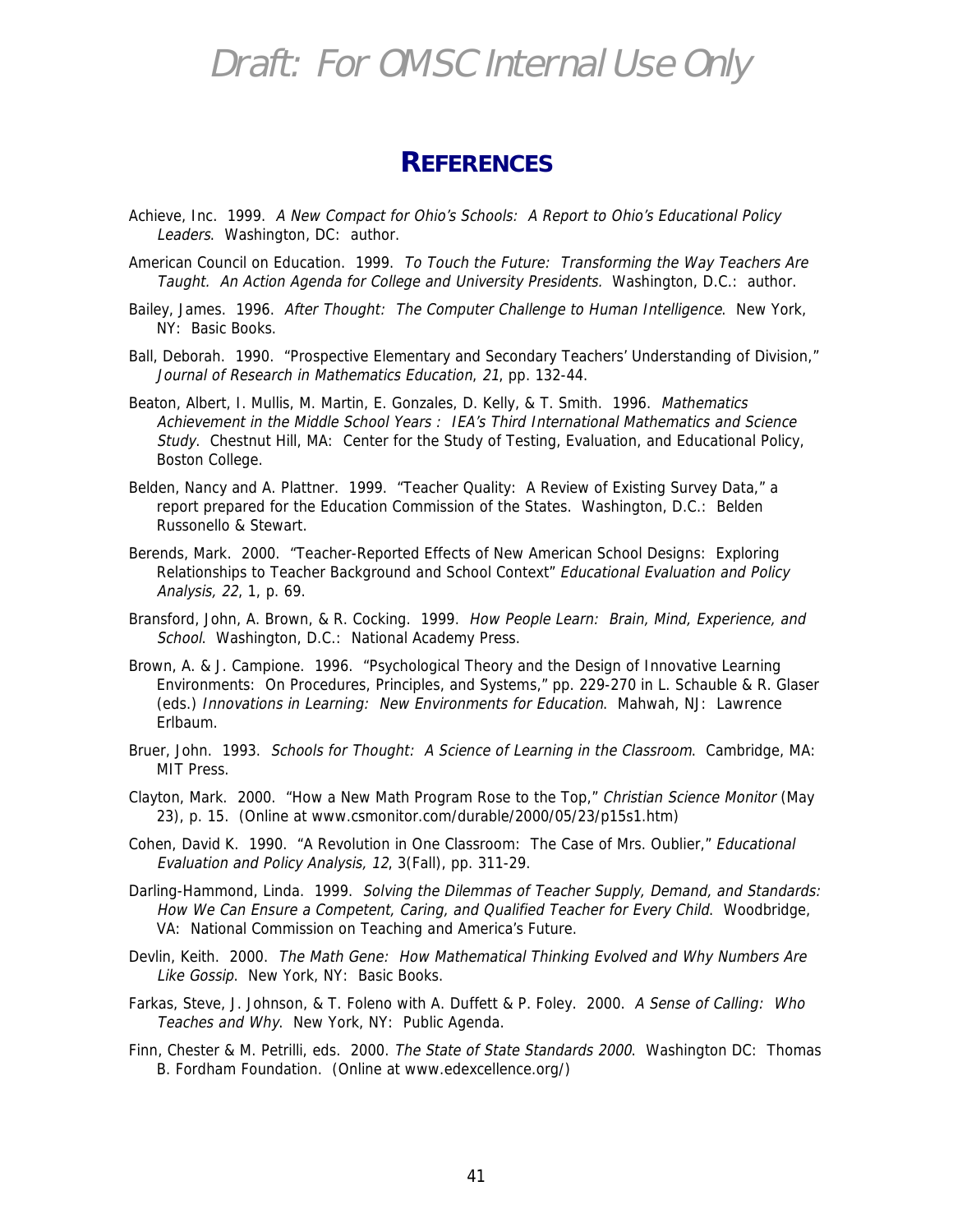- Finn, Chester, M. Petrilli, and G. Vanourek. 1998. The State of State Standards. Washington, D.C.: Thomas B. Fordham Foundation. (Online at www.edexcellence.org/)
- Fullan, M.G., with Suzanne Stiegelbauer. 1991. The New Meaning of Educational Change (2<sup>nd</sup> ed.). New York: Teachers College Press.
- Gibbs, W. Wayt & D. Fox. 1999. "The False Crisis in Science Education," Scientific American, 281, 4 (October), pp. 87-93.
- Glidden, H, N. Masur, & J.Snowden. 1999. Making Standards Matter 1999. Washington, DC: American Federation of Teachers. (Online at www.aft.org/edissues/standards99/index.htm)
- Gross, Martin. 2000. The Conspiracy of Ignorance: The Failure of American Public Schools. New York, NY: HarperCollins.
- Herman, R., D. Aladjam, P. McMahon, et al. 1999. An Educators' Guide to Schoolwide Reform. Washington, D.C.: American Institutes for Research.
- Hess, Frederick. 1999. Spinning Wheels: The Politics of Urban School Reform. Washington, DC: Brookings.
- Hewson, Peter, and J. Butler Kahle. 1999. "Cross-Site Analysis of Five School Involved in Systemic Reform," pp. 44-56 in J. Butler Kahle (principal investigator), Pathways to Systemic Reform: Case Studies of Ohio Schools, unpublished manuscript.
- Jerald, C. 2000. "The State of the States" in Education Week special issue on Quality Counts 2000: Who Should Teach? (Online at www.edweek.org/sreports/qc00/templates/article. cfm?slug=sosintro.htm)
- Joftus, S. & I. Berman. 1998. Great Expectations? Defining and Assessing Rigor in State Standards for Mathematics and English Language Arts. Washington DC: Council for Basic Education.
- K-16 Teacher Education Task Force. 2000. Building a Profession: Strengthening Teacher Preparation and Induction. Washington, D.C.: American Federation of Teachers.
- Kimmelman, Paul, D. Kroeze, W. Schmidt, A. van der Ploeg, M. McNeely, & A. Tan. 1999. A First Look at What We Can Learn from High Performing School Districts: An Analysis of TIMSS Data from the First in the World Consortium. Washington, D.C.: U.S. Department of Education, Office of Educational Research and Improvement. (Online at www.ncrel.org/fiwc/)
- Ladd, Helen, & J. Hansen (eds.). 1999. Making Money Matter: Financing America's Schools. Washington, D.C.: National Academy Press.
- Legislative Office of Education Oversight. 2000. Proficiency Testing, Student Achievement, and Local Educational Practice. Columbus, OH: author.
- Lewis, Catherine, & I. Tsuchida. 1998. "A Lesson Is Like a Swiftly Flowing River: How Research Lessons Improve Japanese Education." American Educator, 22, 4(Winter), pp. 12-17, 50-52.
- Lochtefeld, S. 2000. Personal communication, May 4.
- Lortie, Dan C. 1975. Schoolteacher: A Sociological Study. Chicago, IL: University of Chicago Press.
- Ma, Liping. 1999. Knowing and Teaching Elementary Mathematics: Teachers Understanding of Fundamental Mathematics in China and the United States. Mahwah, NJ: Lawrence Erlbaum.
- Mathematics and Science Education Expert Panel. 1999. Exemplary and Promising Mathematics Programs 1999. Washington, D.C.: U.S. Department of Education. (Online at www.enc.org/)
- Mayer, Richard E., V. Sims, & H. Tajika. 1995. "A Comparison of How Textbooks Teach Mathematical Problem Solving in Japan and the United States," American Educational Research Journal, 32, 2(Summer), pp. 443-60.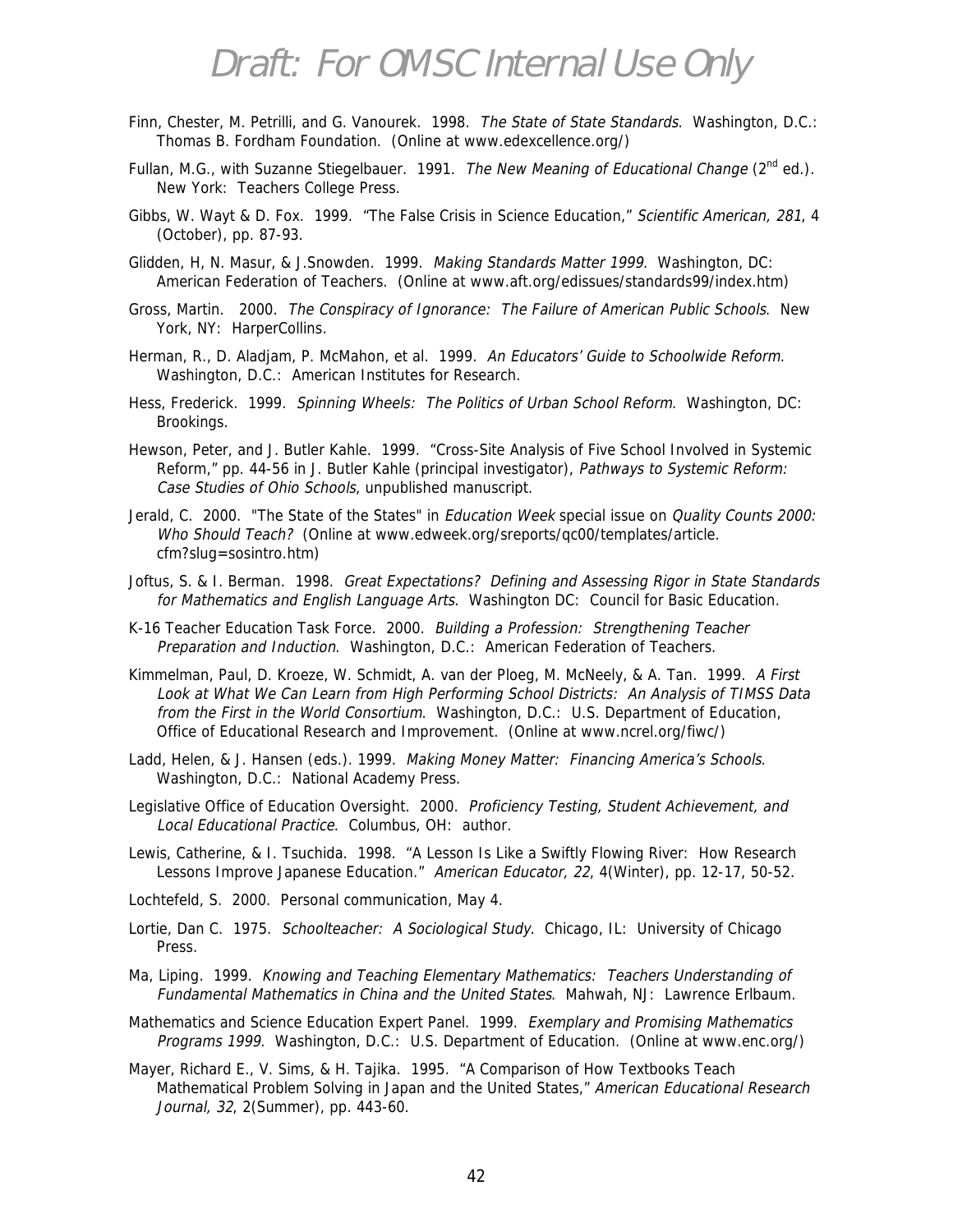- Mullis, Ina, M. Martin, A. Beaton, E. Gonzales, D. Kelly, & T. Smith. 1997. Mathematics Achievement in the Primary School Years : IEA's Third International Mathematics and Science Study. Chestnut Hill, MA: Center for the Study of Testing, Evaluation, and Educational Policy, Boston College.
- National Center for Education Statistics. 2000. Digest of Education Statistics, 1999. Washington, D.C.: U.S. Department of Education.
- National Council of Teachers of Mathematics. 1989. Curriculum and Evaluation Standards for School Mathematics. Reston, VA: author.
- National Council of Teachers of Mathematics. 1991. Professional Standards for Teaching Mathematics. Reston, VA: author.
- National Council of Teachers of Mathematics. 2000. Principles and Standards for School Mathematics. Reston, VA: author.
- National Commission on Teaching and America's Future. 1996. What Matters Most: Teaching for America's Future. Woodbridge, VA: author.
- National Research Council, Committee on Science and Mathematics Teacher Preparation. 2000a. Educating Teachers of Science, Mathematics, and Technology: New Practices for the New Millennium. Washington, D.C.: National Academy Press. (Prepublication copy online at ww.nap.edu/books/0309070333/html/)
- National Research Council, Office of Scientific and Engineering Personnel Advisory Committee. 2000b. Attracting Science and Mathematics Ph.D.s to Secondary School Education. Washington, D.C.: National Academy Press.
- National Science Board. 1999. Preparing Our Children: Math and Science Education in the National Interest. Arlington, VA: author.
- Northwest Regional Educational Laboratory. 1998. Catalog of School Reform Models. Portland, OR: author.
- Otto, Chris, A. van der Ploeg, and T. Blakeslee. 2000. Common Problems, Common Goals: The OMSC Teacher Colloquium, an Interpretive Synthesis. Cleveland, OH: Ohio Mathematics and Science Coalition.
- Peak, Lois. 1996. Pursuing Excellence: A Study of U.S. Eighth-Grade Mathematics and Science Teaching, Learning, Curriculum, and Achievement in International Context. Washington, D.C.: U.S. Government Printing Office.
- Pogrow, Stanley. 1998. "What Is an Exemplary Program, and Why Should Anyone Care? A Reaction to Slavin and Klein," Educational Researcher (October), pp. 22-29.
- Project 2061. 2000. Middle Grades Mathematics Textbooks: A Benchmarks-Based Evaluation. Washington, D.C.: American Association for the Advancement of Science. (Online at www.project2061.org/)
- Project 2061. 2000. Algebra Textbooks. Washington, D.C.: American Association for the Advancement of Science. (Online at www.project2061.org/)
- Robitaille, David F., W. Schmidt, S. Raizen, et al. 1993. Curriculum Frameworks for Mathematics and Science (TIMSS Monograph 1). Vancouver, Canada: Pacific Educational Press.
- Schmidt, William H., D. Jorde, L. Cogan, et al. 1996. Characterizing Pedagogical Flow: An Investigation of Mathematics and Science Teaching in Six Countries. Dordrecht, The Netherlands: Kluwer Academic Publishers.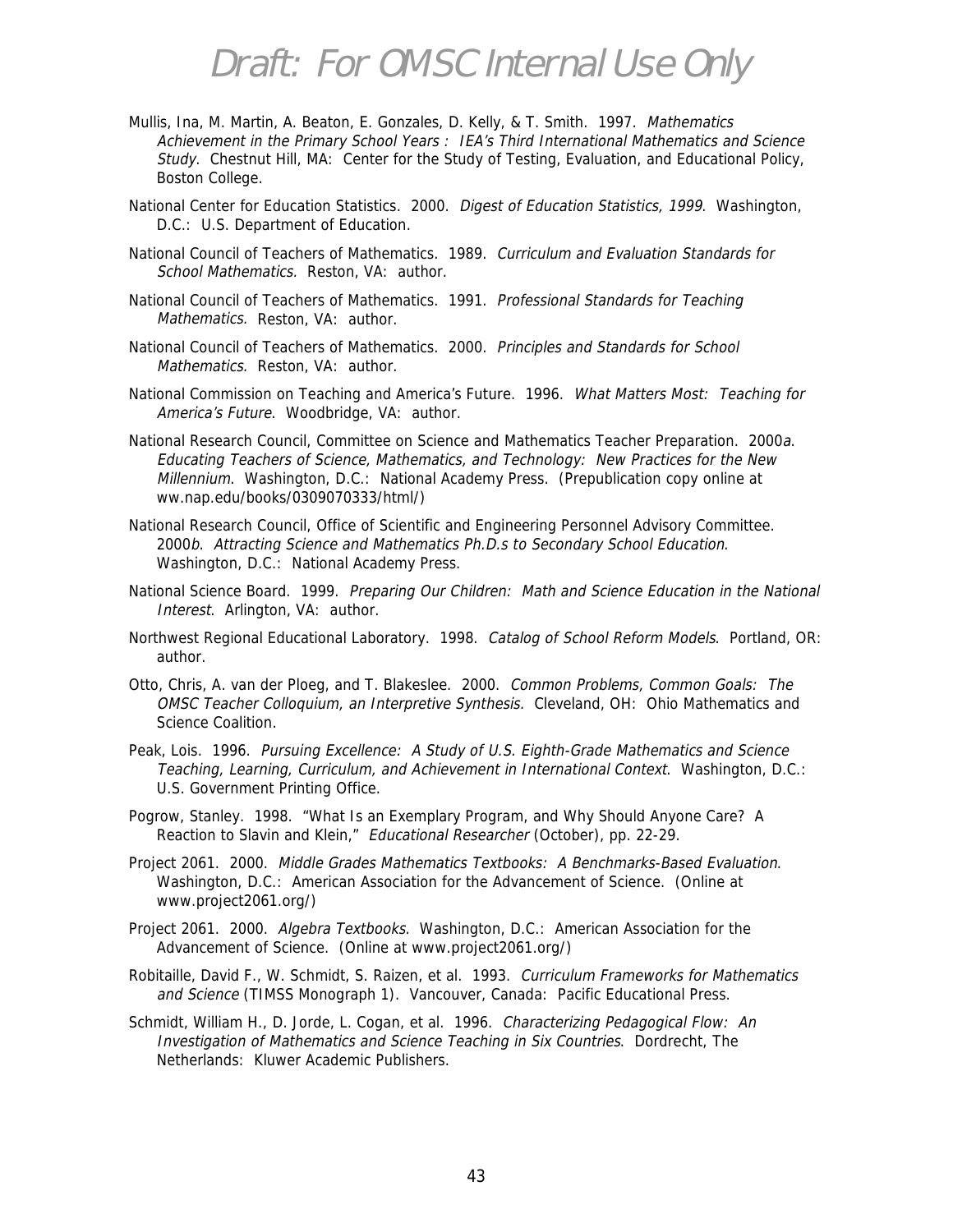- Schmidt, William, C. McKnight, L. Cogan, et al. 1999. Facing the Consequences: Using TIMSS for a Closer Look at U.S. Mathematics and Science Education. Dordrecht, The Netherlands: Kluwer Academic Publishers.
- Schmidt, William H., C. McKnight, and S. Raizen. 1997. A Splintered Vision: An Investigation of U.S. Science and Mathematics Education. Dordrecht, The Netherlands: Kluwer Academic Publishers.
- Snyder, Thomas. 2000. Digest of Educational Statistics, 1999. Washington, D.C.: National Center for Education Statistics, U.S. Department of Education.
- Stevenson, Harold. 1998. A TIMSS Primer: Lessons and Implications for U.S. Education. Washington, D.C.: Fordham Foundation. (Online at www.edexcellence.org/)
- Stevenson, Harold, and J. Stigler. 1992. The Learning Gap: Why Our Schools Are Failing and What We Can Learn from Japanese and Chinese Education. New York, NY: Simon and Schuster.
- Stigler, James and J. Hiebert. 1999. The Teaching Gap: Best Ideas from the World's Teachers for Improving Education in the Classroom. New York, NY: The Free Press.
- Tyack, David & L. Cuban. 1995. Tinkering toward Utopia: A Century of Public School Reform. Cambridge, MA: Harvard University Press.
- van der Ploeg, Arie. 2000. K-12 Science in Ohio: What Districts Intend to Teach, What Teachers Teach. A Report of a Survey for the Ohio Mathematics and Science Coalition. Cleveland, OH: Ohio Mathematics and Science Coalition.
- Wang, Margaret, G. Haertel, and H. Walberg. 1990. "Toward a Knowledge Base for School Learning," Review of Educational Research, 63 (3, Fall), pp. 249-94.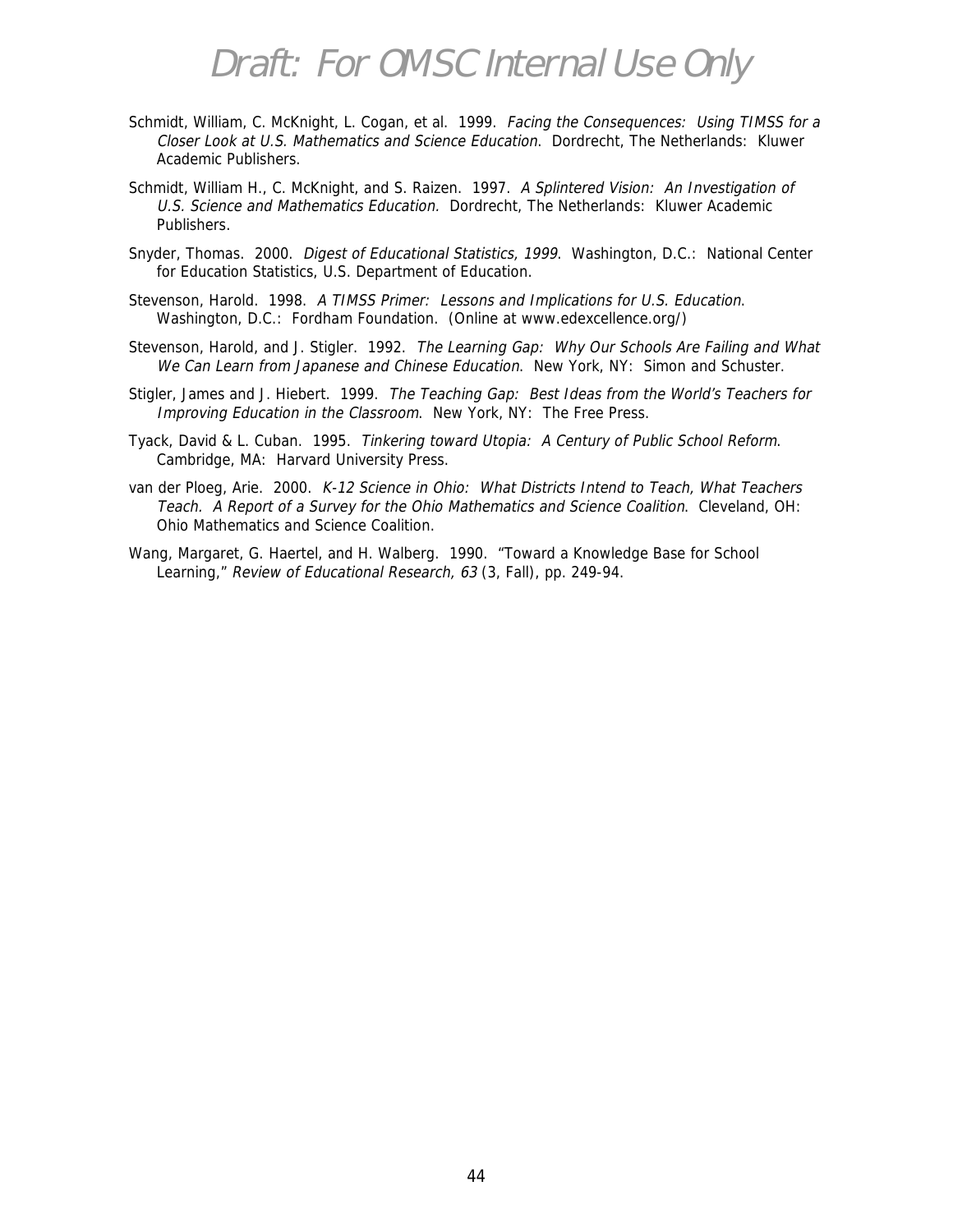#### **NOTES**

<sup>1</sup> This report focuses on mathematics. A companion report (van der Ploeg, 2000) focuses on science.

1

<sup>2</sup> These four questions are a rewording of the core of the conceptual model that underpins the TIMSS perspective on teaching and learning. It was elaborated and refined over a multi-year period in the early 1990s by a group of senior researchers from six countries working together to build an internationally consistent conceptual framework (Schmidt, Jorde, Cogan, et al., 1996). An overlapping group of international experts supplemented this work with the specification of a content model or curriculum framework for mathematics (Robitaille et al., 1993).

NCREL considers the TIMSS model and framework to be at the forefront of efforts to understand curriculum, instruction, and their consequences. We therefore adapted from these instruments for our study of Ohio's mathematics education system. However, NCREL fully accepts that survey instruments do not capture all the richness and variety that transpires in schools each day.

<sup>3</sup> In another report (van der Ploeg, 2000), we use extant sources to fill in some gaps in our discussion here of the first three questions, and we hazard some evidence on the fourth question.

<sup>4</sup> Because the survey questions are the same, the responses of Ohio's schools may be compared to those of the nations in the original TIMSS sample. In addition, other comparisons are becoming possible. Under the auspices of the National Center for Education Statistics (NCES), some of the TIMSS instruments have since 1996 been administered in a number of U.S. states and in the First in the World Consortium in Illinois (Kimmelman, Kroeze, Schmidt, et al., 1999). The IEA in 1999 sponsored TIMSS-R, re-administering TIMSS internationally; a larger number of U.S. states and consortia participated, including Project SMART in Ohio.

<sup>5</sup> These grades were chosen to coincide with the three TIMSS populations. The 1995 TIMSS did not employ a teacher survey for Population 3, end-of-secondary school. A survey form for teachers at this level was drafted in preparation for TIMSS (Schmidt, Jorde, Cogan, 1996). We administered an abbreviated version of this instrument.

<sup>6</sup> The number of Ohio public school districts is not fixed. For instance, in March 2000 a new district was formed, bringing the total to 612. Also, there are numerous schools in Ohio that are not public. About 50,000 high-school-age Ohio students, just less than 10 percent of all such students, attend them. Initially, we planned to include these in our sample. However, it became clear that we could not well identify the connections among these schools. That is to say, we could not expect to be able to talk about typical patterns of content exposure, because we could not tell from which school a student enrolled in a non-public high school came.

<sup>7</sup> Staff of the Ohio Department of Education was provided us a list of schools in summer 1999 that was the most current available at that time.

<sup>8</sup> Such identification tends to depress response rates. However, generalization to typical patterns of curriculum delivery and student exposure required we link schools at various levels.

<sup>9</sup> Some districts returned only one GTTM, with the district's curriculum leader responding for all grades and buildings. Elsewhere, school curriculum leaders completed the GTTM. In a few cases, we received multiple GTTMs from a building, one from each teacher teaching math. This variety makes it difficult to determine an exact, person-based response rate.

<sup>10</sup> Although we would prefer them to be higher, these return rates are, in fact, quite respectable. Compare the following. A recent survey on the value and utility of Ohio's Ninth Grade Proficiency Tests conducted by Ohio's Legislative Office of Education Oversight and distributed to some 900 eighth grade teachers obtained a 63 percent return rate (Lochtefeld, 2000). Compare also a national study recently published in a top refereed professional journal. This explored the relationships between school and staff characteristics and the fidelity with which school reform models are implemented. It was based on a sample of 184 schools, with a 68 percent teacher response rate (Berends, 2000).

<sup>11</sup> The TIMSS study used stratified random sampling of schools and classrooms. Several statistical weights are available to support analysis and appropriate generalization to students, teachers, or schools. Our Ohio sample had no explicit strata and we calculated no sampling weights. For consistency's sake, we therefore report only *unweighted* TIMSS survey results in this report.

 $12$  Although now approaching 10 years of age, these documents continue to receive strong support from a variety of independent perspectives (Finn & Petrilli, 2000; Finn, Petrilli, and Vanourek. 1998; Glidden, Masur & Snowden, 1999); Jerald 2000; Joftus and Berman, 1998).

<sup>13</sup> The Learning Outcomes that the Proficiency Tests measure have faced external review less often than the Model Curricula. A recent review conducted by Achieve, Inc. concluded the Outcomes were generally too "vague," although less so in science and mathematics than in other subjects.

<sup>14</sup> The "whiskers" at the end of each bar indicate how much Ohio's districts vary around the average. The further apart the top and bottom whiskers are, the more the districts differ. The whiskers also indicate when two averages may be said to be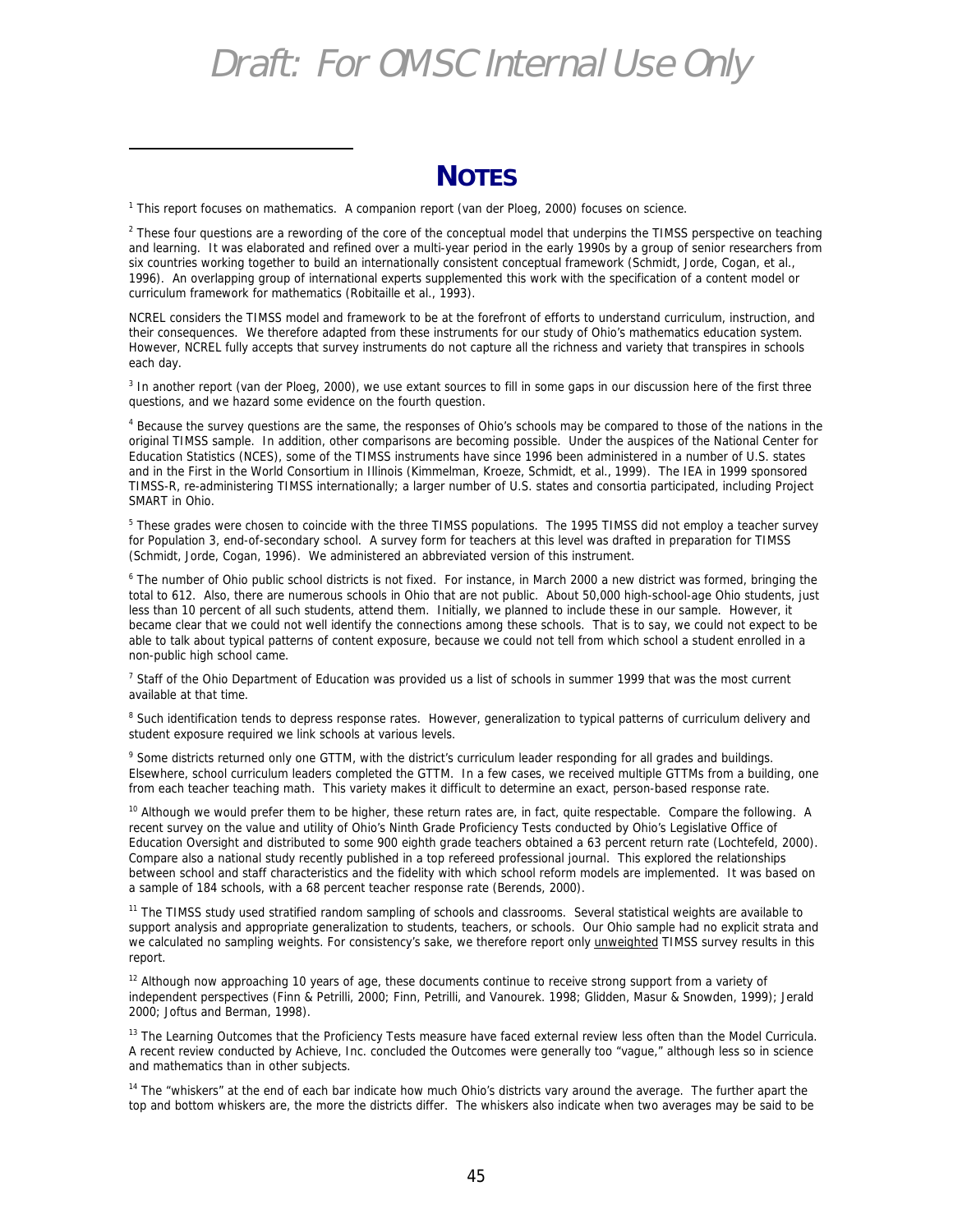meaningfully different. If the whiskers of two columns do not overlap, then the difference between the grades is unlikely to be caused by chance.

<u>.</u>

<sup>15</sup> We do not present the charts like Figure 3 for the U.S. and Japan. Suffice it to say, that the U.S. chart is very similar to the Ohio chart, although not always the range from first introduction to last use is usually not as broad. The Japanese chart is markedly different, as the commentary in the text makes clear.

<sup>16</sup> This does not mean that Japanese students did not do well on the TIMSS achievement tests. They did, both at the primary and the middle school level, markedly outperforming the U.S.

<sup>17</sup> Since TIMSS did not administer a teacher survey at the end-of-secondary level, these summary comparisons cannot extend to high school.

<sup>18</sup> However, we can be confident that Ohio's teachers' are quite similar in most basic respects to teachers nationally. The most recent data from the National Center for Education Statistics (2000) tells us that highest degree of 53 percent of Ohio's teachers a bachelor's, one percentage point above the national average; 42 percent attained a master's, the same as the national average. Ohio's teachers are experience with just over 31 percent having taught more than 20 years, compared to 30 percent nationally. The typical Ohio teacher was paid \$38,977 in 1998, about \$400 dollars less than the national average. These numbers, of course, cannot convey teachers, skills, motivation, or commitment (see Farkas et al., 2000).

<sup>19</sup> NCTM refers to the National Council of Teachers of Mathematics, which has been instrumental in developing standards for mathematics teaching.

 $20$  To comprehend the richness of knowledge and skill and capacity required to suport good teaching, it pays to review examples of good teaching. Chapter 7 of Bransford (1999) elucidates a number of cases. The sidebar to Gibbs (1999) provide others. The Captured Wisdom series of CD-ROMs provide numerous examples of rich and technologically sophisticated mathematics lessons (at www.ncrel.org/cw/index.html)

 $21$  These "math wars" are in some ways akin to the more familiar reading wars pitting phonics proponents against more wholistic approaches. In both cases, what is evidence, conjecture, and rhetoric can be hard to determine for the uninitiated. Nor are these experts themselves necessarily open and unbiased. The U.S. expert panel, for instance, included proponents of several of the programs being evaluated; the panel chose not to consider long-term evidence of success; the panel stipulated that programs must follow or support NCTM standards (Clayton, 2000)

<sup>22</sup> Mathematically Correct is a loose association of mathematicians and educators. Their positions and reviews are available on their website at www.mathematicallycorrect.com only.

|                                                      | Mathematics Textbooks In Use In Grade TZ In Onlo                                | Percent of      |
|------------------------------------------------------|---------------------------------------------------------------------------------|-----------------|
|                                                      | Publisher Textbook                                                              | <b>Teachers</b> |
|                                                      | McDougal Littell Algebra & Trigonometry: Structure & Method, Book 2             | 9               |
|                                                      | Glencoe (Merrill) Advanced Mathematical Concepts: Precalculus with Applications | 6               |
|                                                      | McDougal Littell Precalculus: A Graphing Approach                               | 6               |
| Scott Foresman/Addison Wesley UCSMP Advanced Algebra |                                                                                 | 6               |
|                                                      | Houghton Mifflin Advanced Mathematics: Precalculus                              | 5               |
|                                                      | McDougal Littell (Heath) Algebra 2: An Integrated Approach                      | 5               |
|                                                      | McDougal Littell Geometry for Challenge & Enjoyment                             | 4               |
|                                                      | McDougal Littell Integrated Math                                                | 4               |
|                                                      | Scott Foresman/Addison Wesley Calculus: Graphical, Numerical, Algebraic         | 4               |
|                                                      | Scott Foresman/Addison Wesley UCSMP Precalculus & Discrete Mathematics          | 4               |
|                                                      | Addison Wesley Algebra & Trigonometry                                           | $\overline{2}$  |
|                                                      | Addison Wesley Precalculus: A Graphing Approach                                 | $\mathfrak{D}$  |
|                                                      | McDougal Littell (Heath) Geometry: An Integrated Approach                       | $\mathfrak{D}$  |
|                                                      | McDougall Littell (Heath) Precalculus with Limits: A Graphing Approach          | $\overline{2}$  |
|                                                      | Prentice Hall Algebra 2 with Trigonometry                                       | $\overline{2}$  |
|                                                      | Saxon Algebra 2: An Incremental Development                                     | $\overline{2}$  |
|                                                      | Scott Foresman/Addison Wesley UCSMP Functions, Statistics & Trigonometry        | $\overline{2}$  |
|                                                      | Freeman The Practice of Statistics                                              | 1               |
|                                                      | Glencoe Algebra 2: Integration, Applications, Connections                       | 1               |
|                                                      | Glencoe Geometry                                                                | 1               |
|                                                      | Glencoe Mathematics Connections: Integrated & Applied                           | 1               |

 $23$  The full list of titles appears below here. No systematic reviews of textbooks have been competed at this level. **Mathematics Textbooks In Use in Grade 12 in Ohio**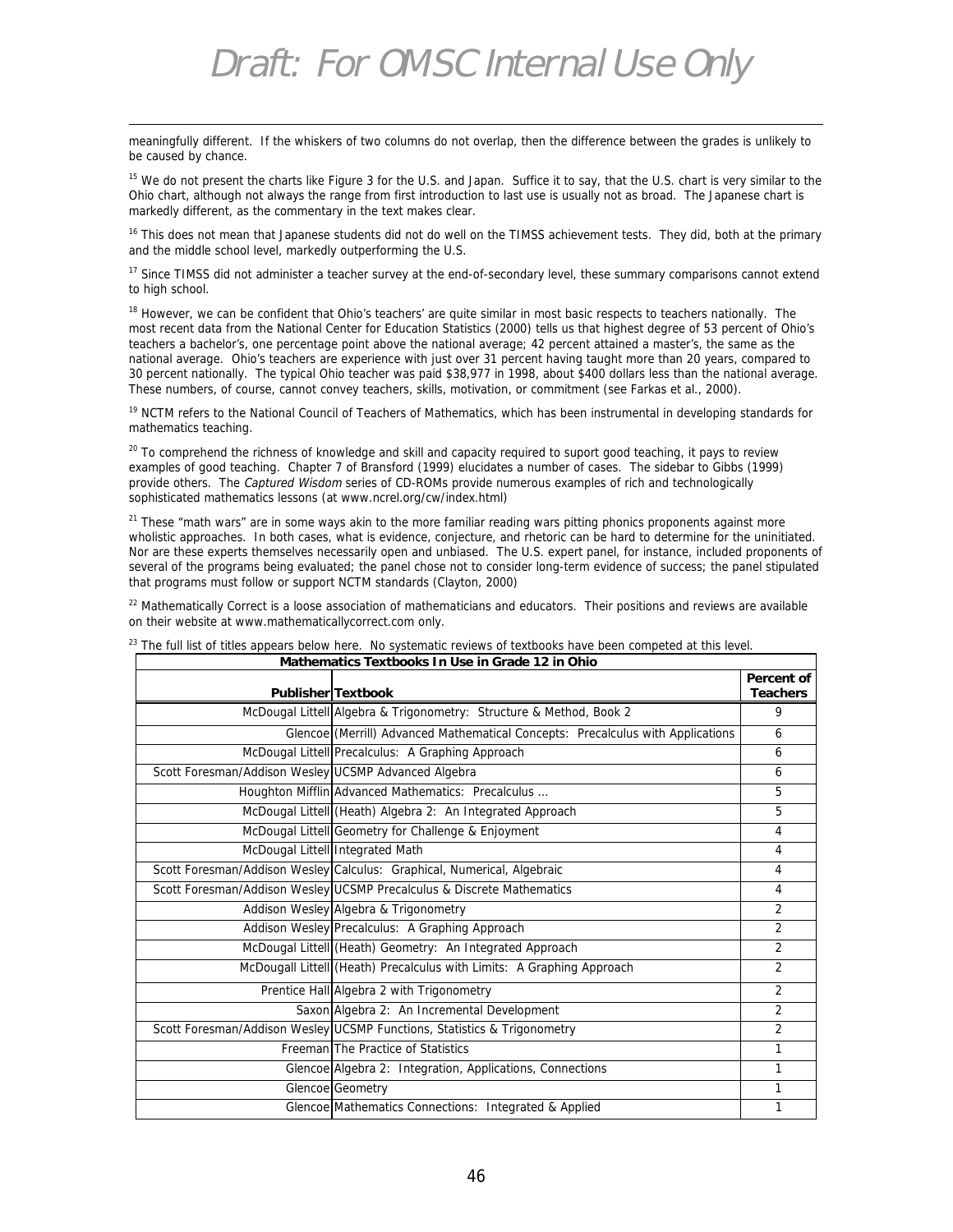|                                                             | Harcourt Brace Algebra 2 with Trigonometry                          | 1 |
|-------------------------------------------------------------|---------------------------------------------------------------------|---|
|                                                             | Harcourt Brace Calculus with Analytic Geometry                      | 1 |
|                                                             | Harcourt Brace Calculus: One and Several Variables                  | 1 |
|                                                             | Harcourt Brace The Calculus: Graphical, Numerical & Symbolic        | 1 |
|                                                             | Holt Rinehart & Winston Algebra II with Trigonometry                | 1 |
|                                                             | Houghton Mifflin Algebra & Trigonometry: Structure & Method, Book 2 | 1 |
| Houghton Mifflin Geometry                                   |                                                                     | 1 |
|                                                             | Key Curriculum Press Calculus: Concepts & Applications              | 1 |
|                                                             | Longman Introductory Algebra                                        | 1 |
|                                                             | McDougal Littell Algebra 1: An Integrated Approach                  | 1 |
|                                                             | McGraw-Hill Elementary Statistics: A Step by Step Approach          | 1 |
|                                                             | Merrill Algebra 2                                                   | 1 |
|                                                             | Prentice Hall Advanced Algebra                                      | 1 |
|                                                             | Prentice Hall Applied Calculus for Business, Economics, Life        | 1 |
|                                                             | Prentice Hall Precalculus, Enhanced with Graphing Utilities         | 1 |
|                                                             | PWS Publishing Precalculus Functions & Graphs                       | 1 |
|                                                             | Saxon Advanced Math: An Incremental Development                     | 1 |
|                                                             | Scott Foresman Calculus with Analytic Geometry                      | 1 |
| Scott Foresman/Addison Wesley Calculus of a Single Variable |                                                                     | 1 |
| Scott Foresman/Addison Wesley UCSMP Geometry                |                                                                     | 1 |
|                                                             | Buckle Down! In Ohio Math                                           | 1 |
|                                                             |                                                                     |   |

<sup>24</sup> In 1999, Ohio required high school credits equal to two Carnegie units in mathematics. This was to change to three units effective in 2001. In 1999, of those states with requirements, 18 called for three units, 24 for two units.

<sup>25</sup> The Proficiency Test that influences the middle school level is, of course, the Ninth-Grade Proficiency Test. This is the oldest of the Proficiency Tests, and the only one focused on minimum competencies, rather than higher levels of expectations. Its purpose is to assure that those receiving high school diplomas are competent in basic mathematical skills. A recent report suggests that this emphasis on minimum competencies has narrowed the middle school curriculum in numerous districts and that most teachers forego some instructional content to prepare students for the test (LOEO, 2000).

The Ninth-Grade Proficiency Test will soon be replaced by a more difficult, wider ranging test, the High School Graduation Qualifying Exam, to be given in tenth grade, beginning with the graduating class of 2005.

<sup>26</sup> Ohio's school districts are under mandate to review textbook adoptions every five years. In light of this, it is somewhat difficult to understand why some districts continue to rely on decade-old textbooks. Is cost an obstacle? That is, is it that some districts simply cannot afford new textbooks? Are newer editions simply not worth the cost? That is, is it that they find the differences between older and newer versions not instructionally consequential?

<sup>27</sup> Updating a text, assuring it doesn't omit a critical need in one of the larger markets (i.e. California, Texas, New York) is expensive, but doable. Designing and conducting large-scale controlled experiments to determine a textbook's effect is expensive and requires time. State requirements change frequently and sales points occur annually. More critically, experimentation is risky: what if the results fail to confirm effectiveness? One member of the U.S. expert panel insisted on such evidence of long-term impact on student achievement; the other panelists did not accept this as a criterion: the programs were "too new" to generate such data (Clayton, 2000). This lack of data is not uncommon in curricular decision making. The Obey-Porter legislation of 1997 encouraged schools nationally to adopt proven educational programs, and required program vendors to provide such proof. Even among the programs the legislation singled out, only one had solid long-term student achievement impact data; another one or two had amassed strongly supportive data (Herman, Aladjam & McMahon, 1999; Northwest Regional Educational Laboratory, 1998). Even for these three, there has been considerable debate among the specialists as to the reliability the data and methods and the veracity of the claims made (Pogrow, 1998).

 $28$  The sheer size of today's textbooks makes it difficult to evaluate one, let alone keep up with many. A graphic comparison appears in a recent Scientific American article which contains a picture of the core textbooks for four years of science from three high schools, one each in Sweden, Canada, and the U.S (Gibbs & Fox, 1999, p. 88). The Swedish stack is four thin paperbacks. The North American stacks are each four fat hardbacks, larger in all dimensions. And, this does not include the student workbooks and ancillary texts used in most U.S. high schools.

 $29$  We stress that the measure is indirect. Collaborative, interactive, engaging instruction is possible under many organizational regimes. Significant learning can occur in even very rigid structures, as any military recruit can attest after basic training. However, the purpose of schooling is at some remove from the purpose of the military.